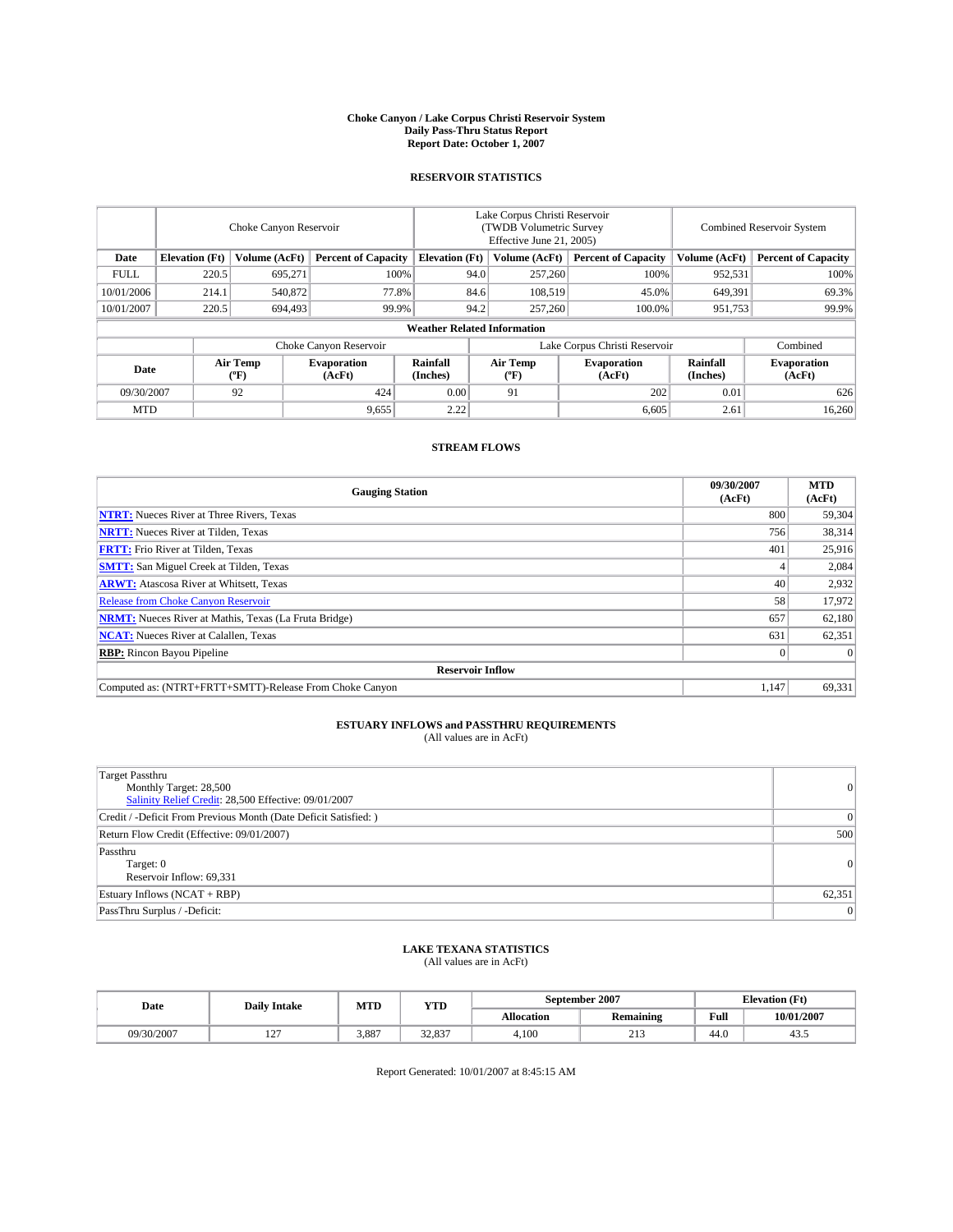#### **Choke Canyon / Lake Corpus Christi Reservoir System Daily Pass-Thru Status Report Report Date: October 2, 2007**

### **RESERVOIR STATISTICS**

|             | Choke Canyon Reservoir             |                  |                              |                       | Lake Corpus Christi Reservoir<br>(TWDB Volumetric Survey<br>Effective June 21, 2005) |                  |                               |                      | <b>Combined Reservoir System</b> |  |  |
|-------------|------------------------------------|------------------|------------------------------|-----------------------|--------------------------------------------------------------------------------------|------------------|-------------------------------|----------------------|----------------------------------|--|--|
| Date        | <b>Elevation</b> (Ft)              | Volume (AcFt)    | <b>Percent of Capacity</b>   | <b>Elevation</b> (Ft) |                                                                                      | Volume (AcFt)    | <b>Percent of Capacity</b>    | Volume (AcFt)        | <b>Percent of Capacity</b>       |  |  |
| <b>FULL</b> | 220.5                              | 695.271          | 100%                         |                       | 94.0                                                                                 | 257,260          | 100%                          | 952,531              | 100%                             |  |  |
| 10/02/2006  | 214.1                              | 540,647          | 77.8%                        |                       | 84.8                                                                                 | 110,363          | 45.7%                         | 651,010              | 69.5%                            |  |  |
| 10/02/2007  | 220.5                              | 694,752          | 99.9%                        |                       | 94.2                                                                                 | 257,260          | 100.0%                        | 952.012              | 99.9%                            |  |  |
|             | <b>Weather Related Information</b> |                  |                              |                       |                                                                                      |                  |                               |                      |                                  |  |  |
|             |                                    |                  | Choke Canyon Reservoir       |                       |                                                                                      |                  | Lake Corpus Christi Reservoir |                      | Combined                         |  |  |
| Date        |                                    | Air Temp<br>(°F) | <b>Evaporation</b><br>(AcFt) | Rainfall<br>(Inches)  |                                                                                      | Air Temp<br>("F) | <b>Evaporation</b><br>(AcFt)  | Rainfall<br>(Inches) | <b>Evaporation</b><br>(AcFt)     |  |  |
| 10/01/2007  |                                    | 89               | 227                          | 0.06                  |                                                                                      | 89               | 191                           | 0.23                 | 418                              |  |  |
| <b>MTD</b>  |                                    |                  | 227                          | 0.06                  |                                                                                      |                  | 191                           | 0.23                 | 418                              |  |  |

## **STREAM FLOWS**

| <b>Gauging Station</b>                                       | 10/01/2007<br>(AcFt) | <b>MTD</b><br>(AcFt) |
|--------------------------------------------------------------|----------------------|----------------------|
| <b>NTRT:</b> Nueces River at Three Rivers, Texas             | 778                  | 778                  |
| <b>NRTT:</b> Nueces River at Tilden, Texas                   | 744                  | 744                  |
| <b>FRTT:</b> Frio River at Tilden, Texas                     | 405                  | 405                  |
| <b>SMTT:</b> San Miguel Creek at Tilden, Texas               |                      |                      |
| <b>ARWT:</b> Atascosa River at Whitsett, Texas               | 40                   | 40                   |
| <b>Release from Choke Canyon Reservoir</b>                   | 58                   | 58                   |
| <b>NRMT:</b> Nueces River at Mathis, Texas (La Fruta Bridge) | 661                  | 661                  |
| <b>NCAT:</b> Nueces River at Calallen, Texas                 | 556                  | 556                  |
| <b>RBP:</b> Rincon Bayou Pipeline                            |                      | $\Omega$             |
| <b>Reservoir Inflow</b>                                      |                      |                      |
| Computed as: (NTRT+FRTT+SMTT)-Release From Choke Canyon      | 1.129                | 1,129                |

## **ESTUARY INFLOWS and PASSTHRU REQUIREMENTS**<br>(All values are in AcFt)

| <b>Target Passthru</b><br>Monthly Target: 20,000<br>Salinity Relief Credit: 20,000 Effective: 10/01/2007 | 0        |
|----------------------------------------------------------------------------------------------------------|----------|
| Credit / -Deficit From Previous Month (Date Deficit Satisfied: )                                         | $\Omega$ |
| Return Flow Credit (Effective: 10/01/2007)                                                               | 500      |
| Passthru<br>Target: 0<br>Reservoir Inflow: 1,129                                                         | 0        |
| Estuary Inflows (NCAT + RBP)                                                                             | 556      |
| PassThru Surplus / -Deficit:                                                                             | 0        |

## **LAKE TEXANA STATISTICS** (All values are in AcFt)

| Date                | <b>Daily Intake</b>      | MTD                   | YTD    |            | October 2007     | (Ft)<br><b>Elevation</b> |            |
|---------------------|--------------------------|-----------------------|--------|------------|------------------|--------------------------|------------|
|                     |                          |                       |        | Allocation | <b>Remaining</b> | Full                     | 10/02/2007 |
| 1/2007<br>$0/01/$ . | $\sim$<br>$\overline{1}$ | $-$<br>$\overline{1}$ | 32.964 | 3,050      | റ റാ<br>ل کا د ک | 44.0                     | ر          |

Report Generated: 10/02/2007 at 10:06:53 AM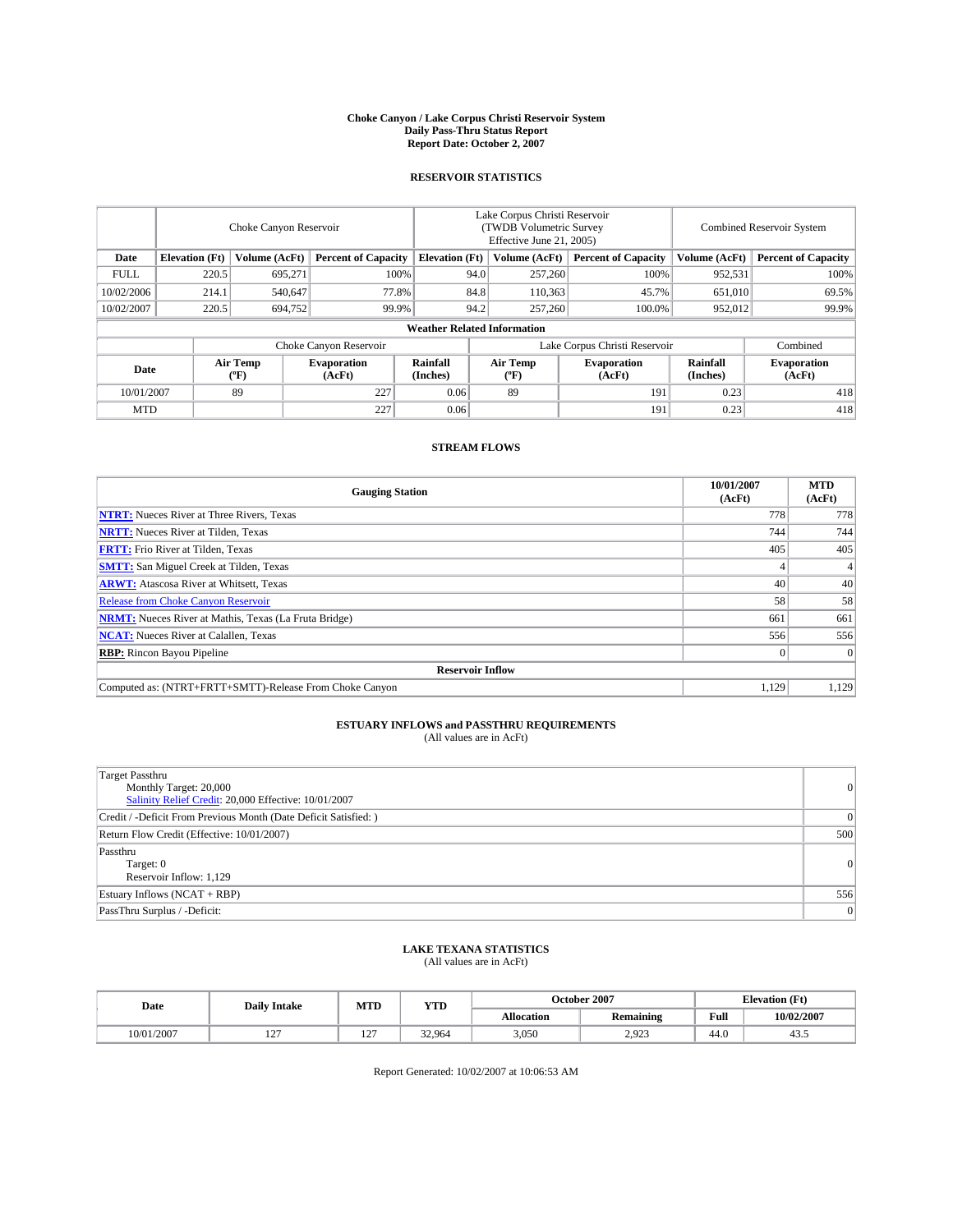#### **Choke Canyon / Lake Corpus Christi Reservoir System Daily Pass-Thru Status Report Report Date: October 3, 2007**

### **RESERVOIR STATISTICS**

|             | Choke Canyon Reservoir             |                  |                              |                       | Lake Corpus Christi Reservoir<br>(TWDB Volumetric Survey<br>Effective June 21, 2005) |                  |                               |                      | Combined Reservoir System    |  |  |
|-------------|------------------------------------|------------------|------------------------------|-----------------------|--------------------------------------------------------------------------------------|------------------|-------------------------------|----------------------|------------------------------|--|--|
| Date        | <b>Elevation</b> (Ft)              | Volume (AcFt)    | <b>Percent of Capacity</b>   | <b>Elevation</b> (Ft) |                                                                                      | Volume (AcFt)    | <b>Percent of Capacity</b>    | Volume (AcFt)        | <b>Percent of Capacity</b>   |  |  |
| <b>FULL</b> | 220.5                              | 695.271          | 100%                         |                       | 94.0                                                                                 | 257,260          | 100%                          | 952,531              | 100%                         |  |  |
| 10/03/2006  | 214.1                              | 540,422          | 77.7%                        |                       | 84.9                                                                                 | 111,977          | 46.4%                         | 652,399              | 69.7%                        |  |  |
| 10/03/2007  | 220.5                              | 694,493          | 99.9%                        |                       | 94.2                                                                                 | 257,260          | 100.0%                        | 951,753              | 99.9%                        |  |  |
|             | <b>Weather Related Information</b> |                  |                              |                       |                                                                                      |                  |                               |                      |                              |  |  |
|             |                                    |                  | Choke Canyon Reservoir       |                       |                                                                                      |                  | Lake Corpus Christi Reservoir |                      | Combined                     |  |  |
| Date        |                                    | Air Temp<br>(°F) | <b>Evaporation</b><br>(AcFt) | Rainfall<br>(Inches)  |                                                                                      | Air Temp<br>("F) | <b>Evaporation</b><br>(AcFt)  | Rainfall<br>(Inches) | <b>Evaporation</b><br>(AcFt) |  |  |
| 10/02/2007  |                                    | 89               | 257                          | 0.00                  |                                                                                      | 89               | 277                           | 0.00                 | 534                          |  |  |
| <b>MTD</b>  |                                    |                  | 484                          | 0.06                  |                                                                                      |                  | 468                           | 0.23                 | 952                          |  |  |

## **STREAM FLOWS**

| <b>Gauging Station</b>                                       | 10/02/2007<br>(AcFt) | <b>MTD</b><br>(AcFt) |
|--------------------------------------------------------------|----------------------|----------------------|
| <b>NTRT:</b> Nueces River at Three Rivers, Texas             | 768                  | 1,546                |
| <b>NRTT:</b> Nueces River at Tilden, Texas                   | 752                  | 1,497                |
| <b>FRTT:</b> Frio River at Tilden, Texas                     | 393                  | 798                  |
| <b>SMTT:</b> San Miguel Creek at Tilden, Texas               |                      |                      |
| <b>ARWT:</b> Atascosa River at Whitsett, Texas               | 44                   | 83                   |
| <b>Release from Choke Canyon Reservoir</b>                   | 58                   | 115                  |
| <b>NRMT:</b> Nueces River at Mathis, Texas (La Fruta Bridge) | 665                  | 1,326                |
| <b>NCAT:</b> Nueces River at Calallen, Texas                 | 536                  | 1,092                |
| <b>RBP:</b> Rincon Bayou Pipeline                            |                      | $\Omega$             |
| <b>Reservoir Inflow</b>                                      |                      |                      |
| Computed as: (NTRT+FRTT+SMTT)-Release From Choke Canyon      | 1.107                | 2,236                |

# **ESTUARY INFLOWS and PASSTHRU REQUIREMENTS**<br>(All values are in AcFt)

| <b>Target Passthru</b><br>Monthly Target: 20,000<br>Salinity Relief Credit: 20,000 Effective: 10/01/2007 | $\vert 0 \vert$ |
|----------------------------------------------------------------------------------------------------------|-----------------|
| Credit / -Deficit From Previous Month (Date Deficit Satisfied: )                                         | $\Omega$        |
| Return Flow Credit (Effective: 10/01/2007)                                                               | 500             |
| Passthru<br>Target: 0<br>Reservoir Inflow: 2,236                                                         | $\vert 0 \vert$ |
| Estuary Inflows (NCAT + RBP)                                                                             | 1,092           |
| PassThru Surplus / -Deficit:                                                                             | $\Omega$        |

# **LAKE TEXANA STATISTICS** (All values are in AcFt)

| Date       | <b>Daily Intake</b>      | MTD | <b>YTD</b> |                   | October 2007      | <b>Elevation</b> (Ft) |            |
|------------|--------------------------|-----|------------|-------------------|-------------------|-----------------------|------------|
|            |                          |     |            | <b>Allocation</b> | <b>Remaining</b>  | Full                  | 10/03/2007 |
| 10/02/2007 | $\sim$<br>$\overline{1}$ | 254 | 33,091     | 3,050             | 2,796<br><u>.</u> | 44.0                  | ر+         |

Report Generated: 10/03/2007 at 8:19:53 AM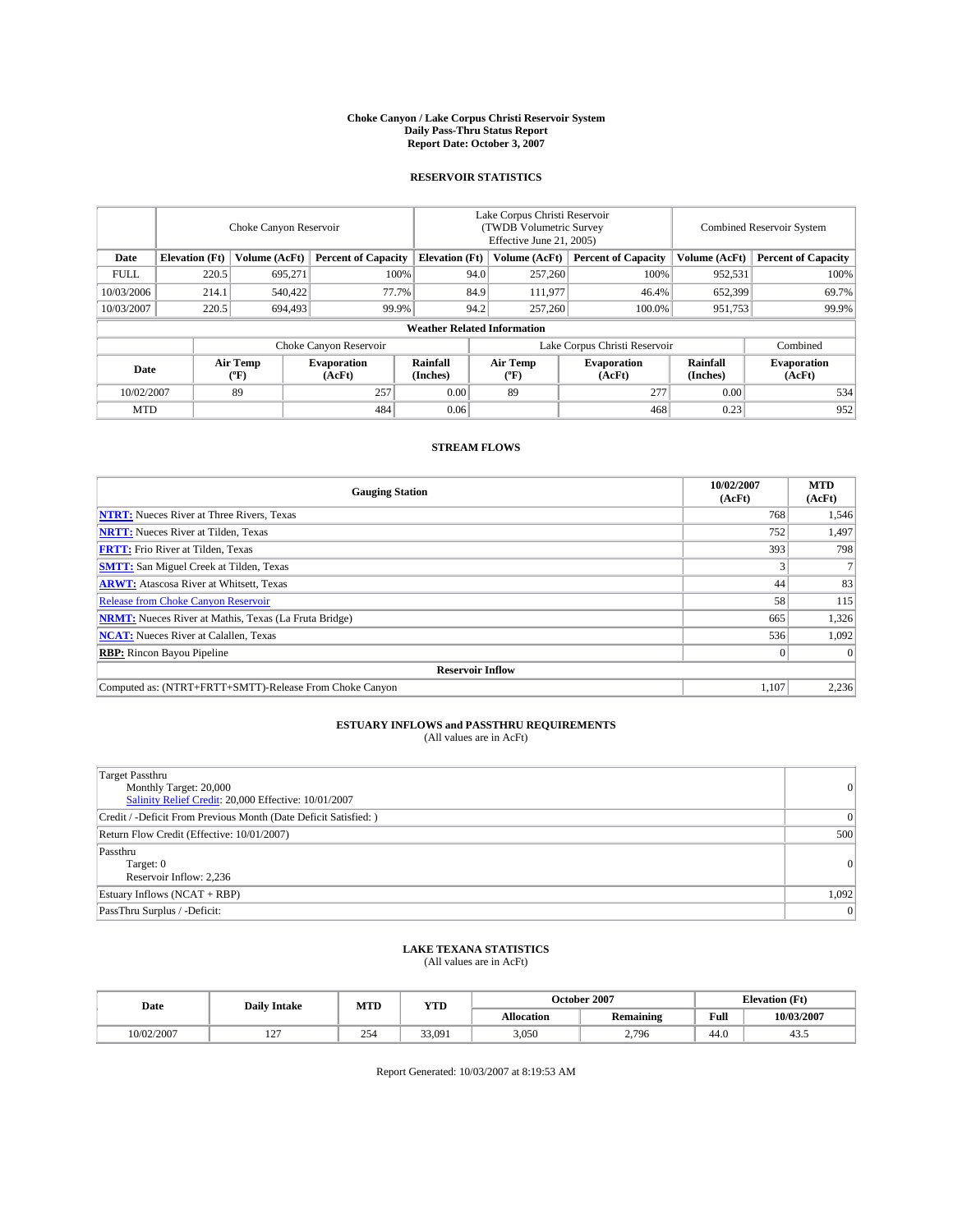#### **Choke Canyon / Lake Corpus Christi Reservoir System Daily Pass-Thru Status Report Report Date: October 4, 2007**

### **RESERVOIR STATISTICS**

|             | Choke Canyon Reservoir             |                  |                              |                       | Lake Corpus Christi Reservoir<br>(TWDB Volumetric Survey<br>Effective June 21, 2005) |                  |                               | Combined Reservoir System |                              |  |
|-------------|------------------------------------|------------------|------------------------------|-----------------------|--------------------------------------------------------------------------------------|------------------|-------------------------------|---------------------------|------------------------------|--|
| Date        | <b>Elevation</b> (Ft)              | Volume (AcFt)    | <b>Percent of Capacity</b>   | <b>Elevation</b> (Ft) |                                                                                      | Volume (AcFt)    | <b>Percent of Capacity</b>    | Volume (AcFt)             | <b>Percent of Capacity</b>   |  |
| <b>FULL</b> | 220.5                              | 695.271          | 100%                         |                       | 94.0                                                                                 | 257,260          | 100%                          | 952,531                   | 100%                         |  |
| 10/04/2006  | 214.1                              | 539,752          | 77.6%                        |                       | 85.0                                                                                 | 113,103          | 46.9%                         | 652,855                   | 69.7%                        |  |
| 10/04/2007  | 220.5                              | 694,233          | 99.9%                        |                       | 94.2                                                                                 | 257,260          | 100.0%                        | 951.493                   | 99.9%                        |  |
|             | <b>Weather Related Information</b> |                  |                              |                       |                                                                                      |                  |                               |                           |                              |  |
|             |                                    |                  | Choke Canyon Reservoir       |                       |                                                                                      |                  | Lake Corpus Christi Reservoir |                           | Combined                     |  |
| Date        |                                    | Air Temp<br>(°F) | <b>Evaporation</b><br>(AcFt) | Rainfall<br>(Inches)  |                                                                                      | Air Temp<br>("F) | <b>Evaporation</b><br>(AcFt)  | Rainfall<br>(Inches)      | <b>Evaporation</b><br>(AcFt) |  |
| 10/03/2007  |                                    | 90               | 359                          | 0.00                  |                                                                                      | 89               | 138                           | 0.00                      | 497                          |  |
| <b>MTD</b>  |                                    |                  | 843                          | 0.06                  |                                                                                      |                  | 606                           | 0.23                      | 1,449                        |  |

## **STREAM FLOWS**

| <b>Gauging Station</b>                                       | 10/03/2007<br>(AcFt) | <b>MTD</b><br>(AcFt) |
|--------------------------------------------------------------|----------------------|----------------------|
| <b>NTRT:</b> Nueces River at Three Rivers, Texas             | 772                  | 2,318                |
| <b>NRTT:</b> Nueces River at Tilden, Texas                   | 756                  | 2,253                |
| <b>FRTT:</b> Frio River at Tilden, Texas                     | 379                  | 1,177                |
| <b>SMTT:</b> San Miguel Creek at Tilden, Texas               |                      | 9                    |
| <b>ARWT:</b> Atascosa River at Whitsett, Texas               | 50                   | 133                  |
| <b>Release from Choke Canyon Reservoir</b>                   | 58                   | 173                  |
| <b>NRMT:</b> Nueces River at Mathis, Texas (La Fruta Bridge) | 661                  | 1,987                |
| <b>NCAT:</b> Nueces River at Calallen, Texas                 | 552                  | 1,644                |
| <b>RBP:</b> Rincon Bayou Pipeline                            |                      | $\Omega$             |
| <b>Reservoir Inflow</b>                                      |                      |                      |
| Computed as: (NTRT+FRTT+SMTT)-Release From Choke Canyon      | 1,096                | 3,332                |

# **ESTUARY INFLOWS and PASSTHRU REQUIREMENTS**<br>(All values are in AcFt)

| <b>Target Passthru</b><br>Monthly Target: 20,000<br>Salinity Relief Credit: 20,000 Effective: 10/01/2007 | $\vert 0 \vert$ |
|----------------------------------------------------------------------------------------------------------|-----------------|
| Credit / -Deficit From Previous Month (Date Deficit Satisfied: )                                         | $\Omega$        |
| Return Flow Credit (Effective: 10/01/2007)                                                               | 500             |
| Passthru<br>Target: 0<br>Reservoir Inflow: 3,332                                                         | $\vert 0 \vert$ |
| Estuary Inflows (NCAT + RBP)                                                                             | 1,644           |
| PassThru Surplus / -Deficit:                                                                             | $\Omega$        |

# **LAKE TEXANA STATISTICS** (All values are in AcFt)

| Date       | <b>Daily Intake</b>      | MTD | <b>YTD</b> |                   | October 2007     | <b>Elevation</b> (Ft) |            |
|------------|--------------------------|-----|------------|-------------------|------------------|-----------------------|------------|
|            |                          |     |            | <b>Allocation</b> | <b>Remaining</b> | Full                  | 10/04/2007 |
| 10/03/2007 | $\sim$<br>$\overline{1}$ | 381 | 22.27      | 3,050             | 2.669            | 44.0                  | 49.4       |

Report Generated: 10/04/2007 at 7:58:47 AM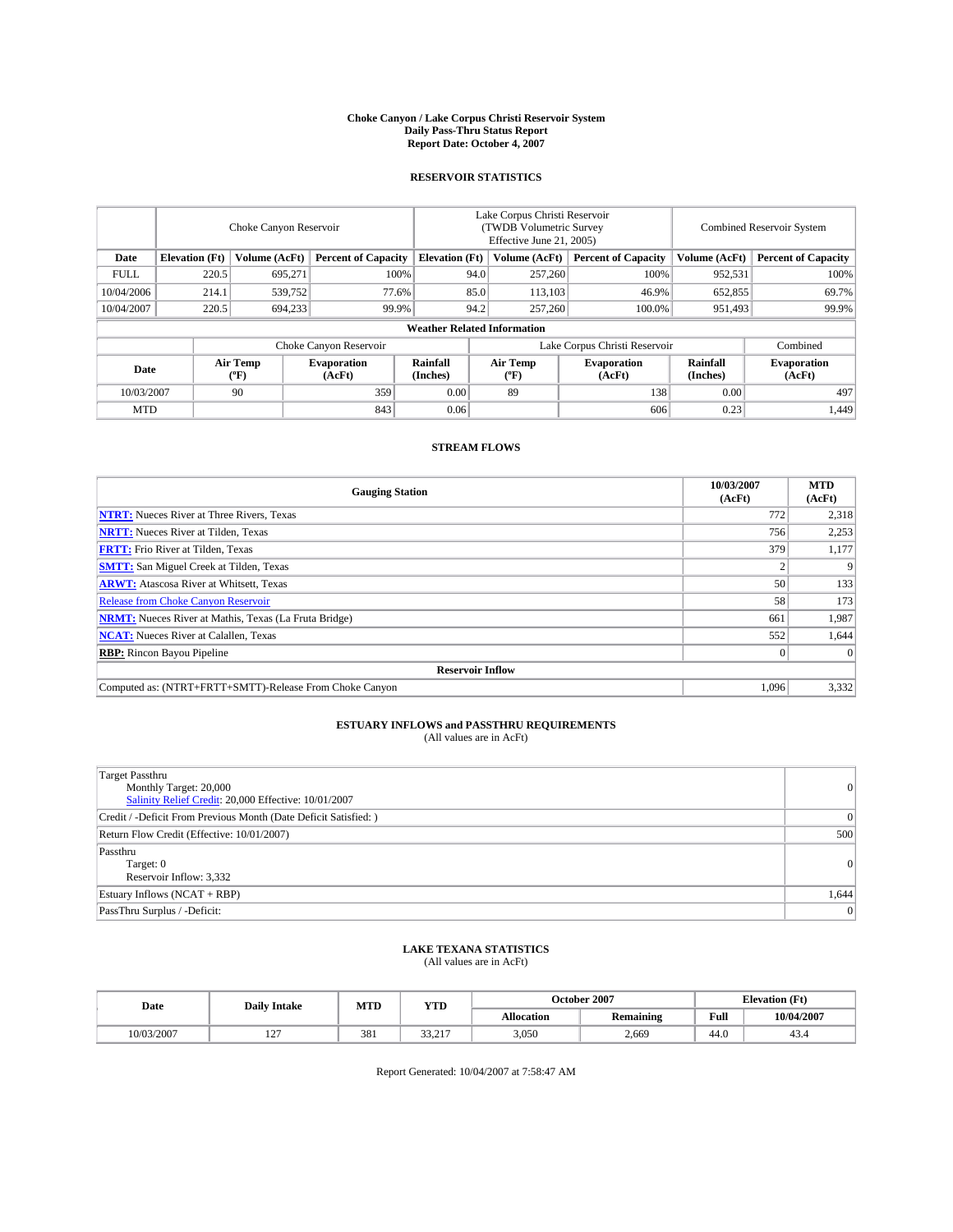#### **Choke Canyon / Lake Corpus Christi Reservoir System Daily Pass-Thru Status Report Report Date: October 5, 2007**

### **RESERVOIR STATISTICS**

|             | Choke Canyon Reservoir             |                  |                              |                       | Lake Corpus Christi Reservoir<br>(TWDB Volumetric Survey<br>Effective June 21, 2005) |                  |                               |                      | Combined Reservoir System    |  |  |
|-------------|------------------------------------|------------------|------------------------------|-----------------------|--------------------------------------------------------------------------------------|------------------|-------------------------------|----------------------|------------------------------|--|--|
| Date        | <b>Elevation</b> (Ft)              | Volume (AcFt)    | <b>Percent of Capacity</b>   | <b>Elevation</b> (Ft) |                                                                                      | Volume (AcFt)    | <b>Percent of Capacity</b>    | Volume (AcFt)        | <b>Percent of Capacity</b>   |  |  |
| <b>FULL</b> | 220.5                              | 695.271          | 100%                         |                       | 94.0                                                                                 | 257,260          | 100%                          | 952,531              | 100%                         |  |  |
| 10/05/2006  | 214.1                              | 539,752          | 77.6%                        |                       | 85.0                                                                                 | 112,852          | 46.8%                         | 652,604              | 69.7%                        |  |  |
| 10/05/2007  | 220.5                              | 693,974          | 99.8%                        |                       | 94.2                                                                                 | 257,260          | 100.0%                        | 951,234              | 99.9%                        |  |  |
|             | <b>Weather Related Information</b> |                  |                              |                       |                                                                                      |                  |                               |                      |                              |  |  |
|             |                                    |                  | Choke Canyon Reservoir       |                       |                                                                                      |                  | Lake Corpus Christi Reservoir |                      | Combined                     |  |  |
| Date        |                                    | Air Temp<br>(°F) | <b>Evaporation</b><br>(AcFt) | Rainfall<br>(Inches)  |                                                                                      | Air Temp<br>("F) | <b>Evaporation</b><br>(AcFt)  | Rainfall<br>(Inches) | <b>Evaporation</b><br>(AcFt) |  |  |
| 10/04/2007  |                                    | 89               | 363                          | 0.00                  |                                                                                      | 88               | 330                           | 0.00                 | 693                          |  |  |
| <b>MTD</b>  |                                    |                  | 1,206                        | 0.06                  |                                                                                      |                  | 936                           | 0.23                 | 2,142                        |  |  |

## **STREAM FLOWS**

| <b>Gauging Station</b>                                       | 10/04/2007<br>(AcFt) | <b>MTD</b><br>(AcFt) |
|--------------------------------------------------------------|----------------------|----------------------|
| <b>NTRT:</b> Nueces River at Three Rivers, Texas             | 784                  | 3,103                |
| <b>NRTT:</b> Nueces River at Tilden, Texas                   | 713                  | 2,966                |
| <b>FRTT:</b> Frio River at Tilden, Texas                     | 373                  | 1,550                |
| <b>SMTT:</b> San Miguel Creek at Tilden, Texas               |                      | 11                   |
| <b>ARWT:</b> Atascosa River at Whitsett, Texas               | 48                   | 181                  |
| <b>Release from Choke Canyon Reservoir</b>                   | 58                   | 230                  |
| <b>NRMT:</b> Nueces River at Mathis, Texas (La Fruta Bridge) | 723                  | 2,710                |
| <b>NCAT:</b> Nueces River at Calallen, Texas                 | 500                  | 2,144                |
| <b>RBP:</b> Rincon Bayou Pipeline                            |                      | $\Omega$             |
| <b>Reservoir Inflow</b>                                      |                      |                      |
| Computed as: (NTRT+FRTT+SMTT)-Release From Choke Canyon      | 1,101                | 4,433                |

# **ESTUARY INFLOWS and PASSTHRU REQUIREMENTS**<br>(All values are in AcFt)

| Target Passthru<br>Monthly Target: 20,000<br>Salinity Relief Credit: 20,000 Effective: 10/01/2007 | $\overline{0}$  |
|---------------------------------------------------------------------------------------------------|-----------------|
| Credit / -Deficit From Previous Month (Date Deficit Satisfied: )                                  | $\Omega$        |
| Return Flow Credit (Effective: 10/01/2007)                                                        | 500             |
| Passthru<br>Target: 0<br>Reservoir Inflow: 4,433                                                  | $\vert 0 \vert$ |
| Estuary Inflows (NCAT + RBP)                                                                      | 2,144           |
| PassThru Surplus / -Deficit:                                                                      | $\overline{0}$  |

## **LAKE TEXANA STATISTICS** (All values are in AcFt)

| Date       | <b>Daily Intake</b>      | MTD | <b>YTD</b> |                   | October 2007     | <b>Elevation (Ft)</b> |            |
|------------|--------------------------|-----|------------|-------------------|------------------|-----------------------|------------|
|            |                          |     |            | <b>Allocation</b> | <b>Remaining</b> | Full                  | 10/05/2007 |
| 10/04/2007 | $\sim$<br>$\overline{1}$ | 508 | 33.344     | 3,050             | 2.542            | 44.0                  | 49.4       |

Report Generated: 10/05/2007 at 8:27:35 AM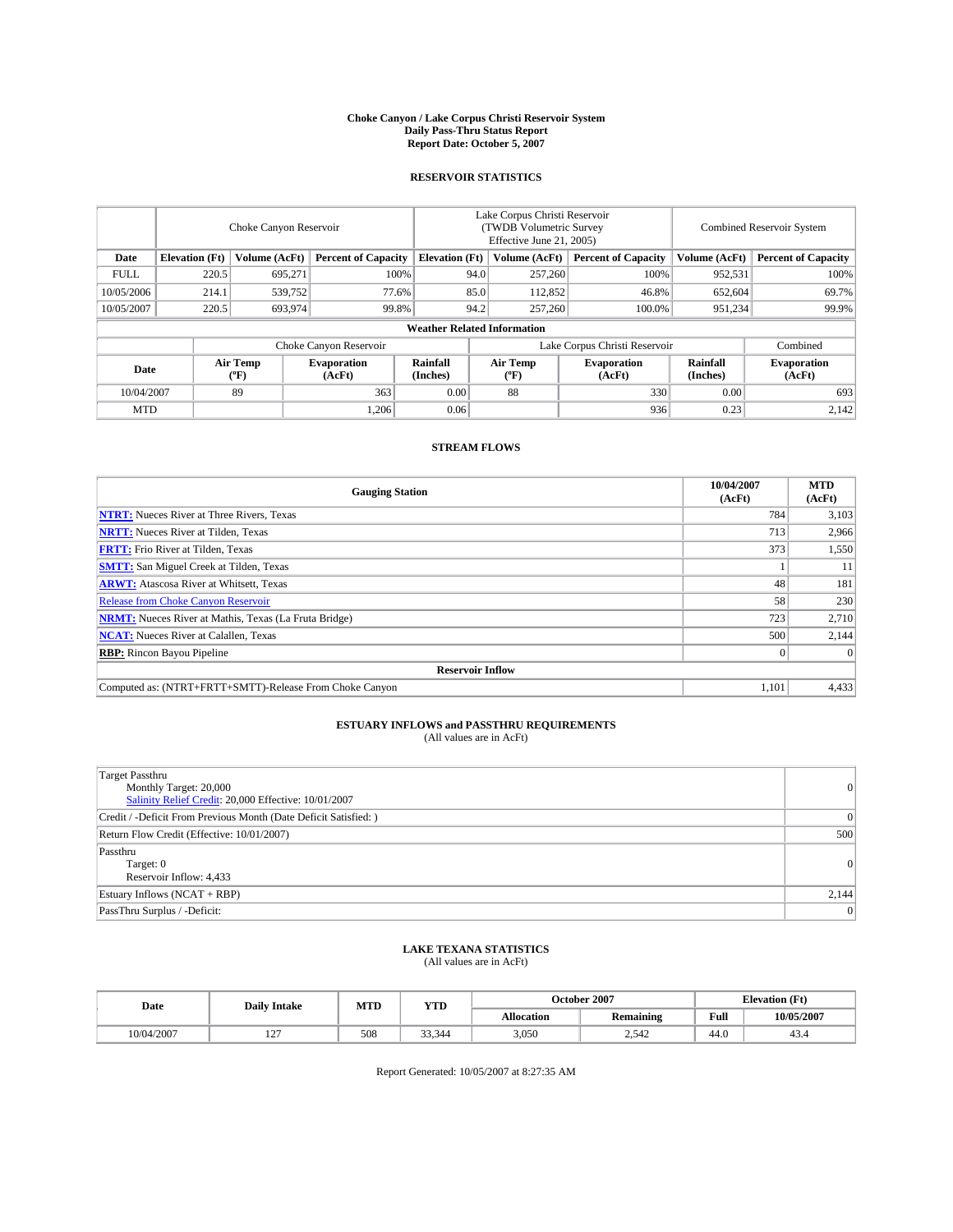#### **Choke Canyon / Lake Corpus Christi Reservoir System Daily Pass-Thru Status Report Report Date: October 6, 2007**

### **RESERVOIR STATISTICS**

|             | Choke Canyon Reservoir |                  |                              |                                    | Lake Corpus Christi Reservoir<br>(TWDB Volumetric Survey<br>Effective June 21, 2005) |                  |                               | <b>Combined Reservoir System</b> |                              |  |
|-------------|------------------------|------------------|------------------------------|------------------------------------|--------------------------------------------------------------------------------------|------------------|-------------------------------|----------------------------------|------------------------------|--|
| Date        | <b>Elevation</b> (Ft)  | Volume (AcFt)    | <b>Percent of Capacity</b>   | <b>Elevation</b> (Ft)              |                                                                                      | Volume (AcFt)    | <b>Percent of Capacity</b>    | Volume (AcFt)                    | <b>Percent of Capacity</b>   |  |
| <b>FULL</b> | 220.5                  | 695.271          |                              | 100%                               | 94.0                                                                                 | 257,260          | 100%                          | 952,531                          | 100%                         |  |
| 10/06/2006  | 214.1                  | 539,084          | 77.5%                        |                                    | 84.9                                                                                 | 112,477          | 46.6%                         | 651,561                          | 69.6%                        |  |
| 10/06/2007  | 220.5                  | 693,974          | 99.8%                        |                                    | 94.2                                                                                 | 257,260          | 100.0%                        | 951,234                          | 99.9%                        |  |
|             |                        |                  |                              | <b>Weather Related Information</b> |                                                                                      |                  |                               |                                  |                              |  |
|             |                        |                  | Choke Canyon Reservoir       |                                    |                                                                                      |                  | Lake Corpus Christi Reservoir |                                  | Combined                     |  |
| Date        |                        | Air Temp<br>(°F) | <b>Evaporation</b><br>(AcFt) | Rainfall<br>(Inches)               |                                                                                      | Air Temp<br>("F) | <b>Evaporation</b><br>(AcFt)  | Rainfall<br>(Inches)             | <b>Evaporation</b><br>(AcFt) |  |
| 10/05/2007  |                        | 89               | 318                          | 0.00                               |                                                                                      | 88               | 191                           | 0.00                             | 509                          |  |
| <b>MTD</b>  |                        |                  | 1,524                        | 0.06                               |                                                                                      |                  | 1,127                         | 0.23                             | 2,651                        |  |

## **STREAM FLOWS**

| <b>Gauging Station</b>                                       | 10/05/2007<br>(AcFt) | <b>MTD</b><br>(AcFt) |
|--------------------------------------------------------------|----------------------|----------------------|
| <b>NTRT:</b> Nueces River at Three Rivers, Texas             | 752                  | 3,855                |
| <b>NRTT:</b> Nueces River at Tilden, Texas                   | 689                  | 3,654                |
| <b>FRTT:</b> Frio River at Tilden, Texas                     | 361                  | 1,912                |
| <b>SMTT:</b> San Miguel Creek at Tilden, Texas               |                      | 11                   |
| <b>ARWT:</b> Atascosa River at Whitsett, Texas               | 42                   | 222                  |
| <b>Release from Choke Canyon Reservoir</b>                   | 58                   | 288                  |
| <b>NRMT:</b> Nueces River at Mathis, Texas (La Fruta Bridge) | 891                  | 3,601                |
| <b>NCAT:</b> Nueces River at Calallen, Texas                 | 578                  | 2,721                |
| <b>RBP:</b> Rincon Bayou Pipeline                            |                      | $\Omega$             |
| <b>Reservoir Inflow</b>                                      |                      |                      |
| Computed as: (NTRT+FRTT+SMTT)-Release From Choke Canyon      | 1.056                | 5.490                |

## **ESTUARY INFLOWS and PASSTHRU REQUIREMENTS**<br>(All values are in AcFt)

| <b>Target Passthru</b><br>Monthly Target: 20,000<br>Salinity Relief Credit: 20,000 Effective: 10/01/2007 | 0     |
|----------------------------------------------------------------------------------------------------------|-------|
| Credit / -Deficit From Previous Month (Date Deficit Satisfied: )                                         | 0     |
| Return Flow Credit (Effective: 10/01/2007)                                                               | 500   |
| Passthru<br>Target: 0<br>Reservoir Inflow: 5,490                                                         | 0     |
| Estuary Inflows (NCAT + RBP)                                                                             | 2,721 |
| PassThru Surplus / -Deficit:                                                                             | 0     |

## **LAKE TEXANA STATISTICS** (All values are in AcFt)

| Date       | <b>Daily Intake</b>      | MTD | <b>YTD</b>                                 |                   | October 2007     | <b>Elevation</b> (Ft) |            |
|------------|--------------------------|-----|--------------------------------------------|-------------------|------------------|-----------------------|------------|
|            |                          |     |                                            | <b>Allocation</b> | <b>Remaining</b> | Full                  | 10/06/2007 |
| 10/05/2007 | $\sim$<br>$\overline{1}$ | 635 | $\sim$<br>$\overline{\phantom{0}}$<br>334. | 3,050             | 2.415            | 44.0                  | د          |

Report Generated: 10/06/2007 at 8:35:26 AM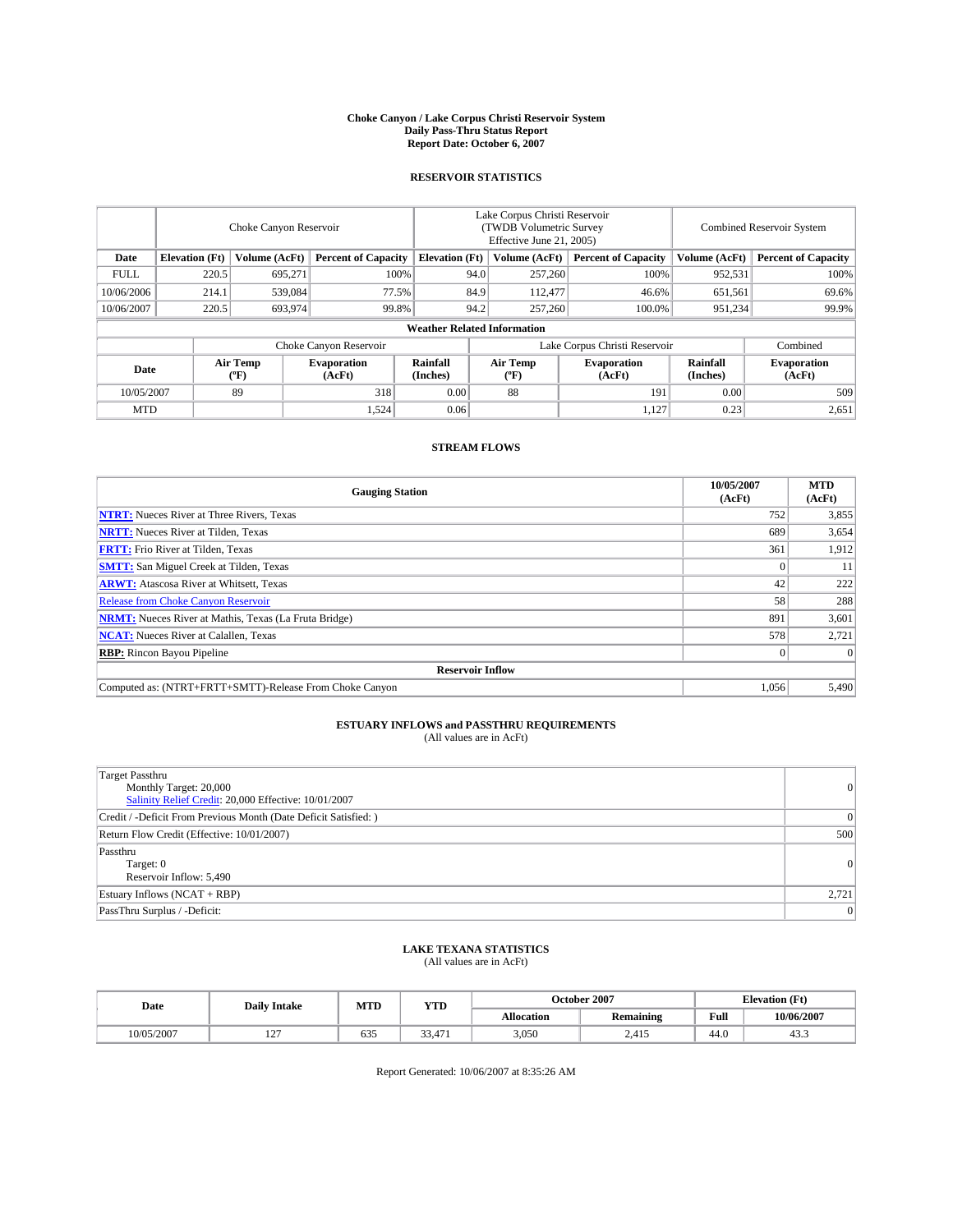#### **Choke Canyon / Lake Corpus Christi Reservoir System Daily Pass-Thru Status Report Report Date: October 7, 2007**

### **RESERVOIR STATISTICS**

|             | Choke Canyon Reservoir             |                  |                              |                       | Lake Corpus Christi Reservoir<br>(TWDB Volumetric Survey<br>Effective June 21, 2005) |                  |                               |                      | Combined Reservoir System    |  |  |
|-------------|------------------------------------|------------------|------------------------------|-----------------------|--------------------------------------------------------------------------------------|------------------|-------------------------------|----------------------|------------------------------|--|--|
| Date        | <b>Elevation</b> (Ft)              | Volume (AcFt)    | <b>Percent of Capacity</b>   | <b>Elevation</b> (Ft) |                                                                                      | Volume (AcFt)    | <b>Percent of Capacity</b>    | Volume (AcFt)        | <b>Percent of Capacity</b>   |  |  |
| <b>FULL</b> | 220.5                              | 695.271          | 100%                         |                       | 94.0                                                                                 | 257,260          | 100%                          | 952,531              | 100%                         |  |  |
| 10/07/2006  | 214.1                              | 539,084          | 77.5%                        |                       | 84.9                                                                                 | 111,728          | 46.3%                         | 650,812              | 69.5%                        |  |  |
| 10/07/2007  | 220.4                              | 693,715          | 99.8%                        |                       | 94.2                                                                                 | 257,260          | 100.0%                        | 950,975              | 99.8%                        |  |  |
|             | <b>Weather Related Information</b> |                  |                              |                       |                                                                                      |                  |                               |                      |                              |  |  |
|             |                                    |                  | Choke Canyon Reservoir       |                       |                                                                                      |                  | Lake Corpus Christi Reservoir |                      | Combined                     |  |  |
| Date        |                                    | Air Temp<br>(°F) | <b>Evaporation</b><br>(AcFt) | Rainfall<br>(Inches)  |                                                                                      | Air Temp<br>("F) | <b>Evaporation</b><br>(AcFt)  | Rainfall<br>(Inches) | <b>Evaporation</b><br>(AcFt) |  |  |
| 10/06/2007  |                                    | 91               | 393                          | 0.00                  |                                                                                      | 90               | 266                           | 0.00                 | 659                          |  |  |
| <b>MTD</b>  |                                    |                  | 1,917                        | 0.06                  |                                                                                      |                  | 1,393                         | 0.23                 | 3,310                        |  |  |

## **STREAM FLOWS**

| <b>Gauging Station</b>                                       | 10/06/2007<br>(AcFt) | <b>MTD</b><br>(AcFt) |
|--------------------------------------------------------------|----------------------|----------------------|
| <b>NTRT:</b> Nueces River at Three Rivers, Texas             | 725                  | 4,579                |
| <b>NRTT:</b> Nueces River at Tilden, Texas                   | 669                  | 4,323                |
| <b>FRTT:</b> Frio River at Tilden, Texas                     | 351                  | 2,263                |
| <b>SMTT:</b> San Miguel Creek at Tilden, Texas               |                      | 11                   |
| <b>ARWT:</b> Atascosa River at Whitsett, Texas               | 40                   | 262                  |
| <b>Release from Choke Canyon Reservoir</b>                   | 58                   | 345                  |
| <b>NRMT:</b> Nueces River at Mathis, Texas (La Fruta Bridge) | 895                  | 4,496                |
| <b>NCAT:</b> Nueces River at Calallen, Texas                 | 756                  | 3,478                |
| <b>RBP:</b> Rincon Bayou Pipeline                            |                      | $\Omega$             |
| <b>Reservoir Inflow</b>                                      |                      |                      |
| Computed as: (NTRT+FRTT+SMTT)-Release From Choke Canyon      | 1.019                | 6.508                |

# **ESTUARY INFLOWS and PASSTHRU REQUIREMENTS**<br>(All values are in AcFt)

| Target Passthru<br>Monthly Target: 20,000<br>Salinity Relief Credit: 20,000 Effective: 10/01/2007 | $\overline{0}$  |
|---------------------------------------------------------------------------------------------------|-----------------|
| Credit / -Deficit From Previous Month (Date Deficit Satisfied: )                                  | $\Omega$        |
| Return Flow Credit (Effective: 10/01/2007)                                                        | 500             |
| Passthru<br>Target: 0<br>Reservoir Inflow: 6,508                                                  | $\vert 0 \vert$ |
| Estuary Inflows (NCAT + RBP)                                                                      | 3,478           |
| PassThru Surplus / -Deficit:                                                                      | $\overline{0}$  |

# **LAKE TEXANA STATISTICS** (All values are in AcFt)

| Date       | <b>Daily Intake</b>      | MTD             | <b>YTD</b> |                   | October 2007     | <b>Elevation</b> (Ft) |            |
|------------|--------------------------|-----------------|------------|-------------------|------------------|-----------------------|------------|
|            |                          |                 |            | <b>Allocation</b> | <b>Remaining</b> | Full                  | 10/07/2007 |
| 10/06/2007 | $\sim$<br>$\overline{ }$ | 76 <sub>1</sub> | 33,598     | 3,050             | 2,289            | 44.0                  | د          |

Report Generated: 10/07/2007 at 8:06:15 AM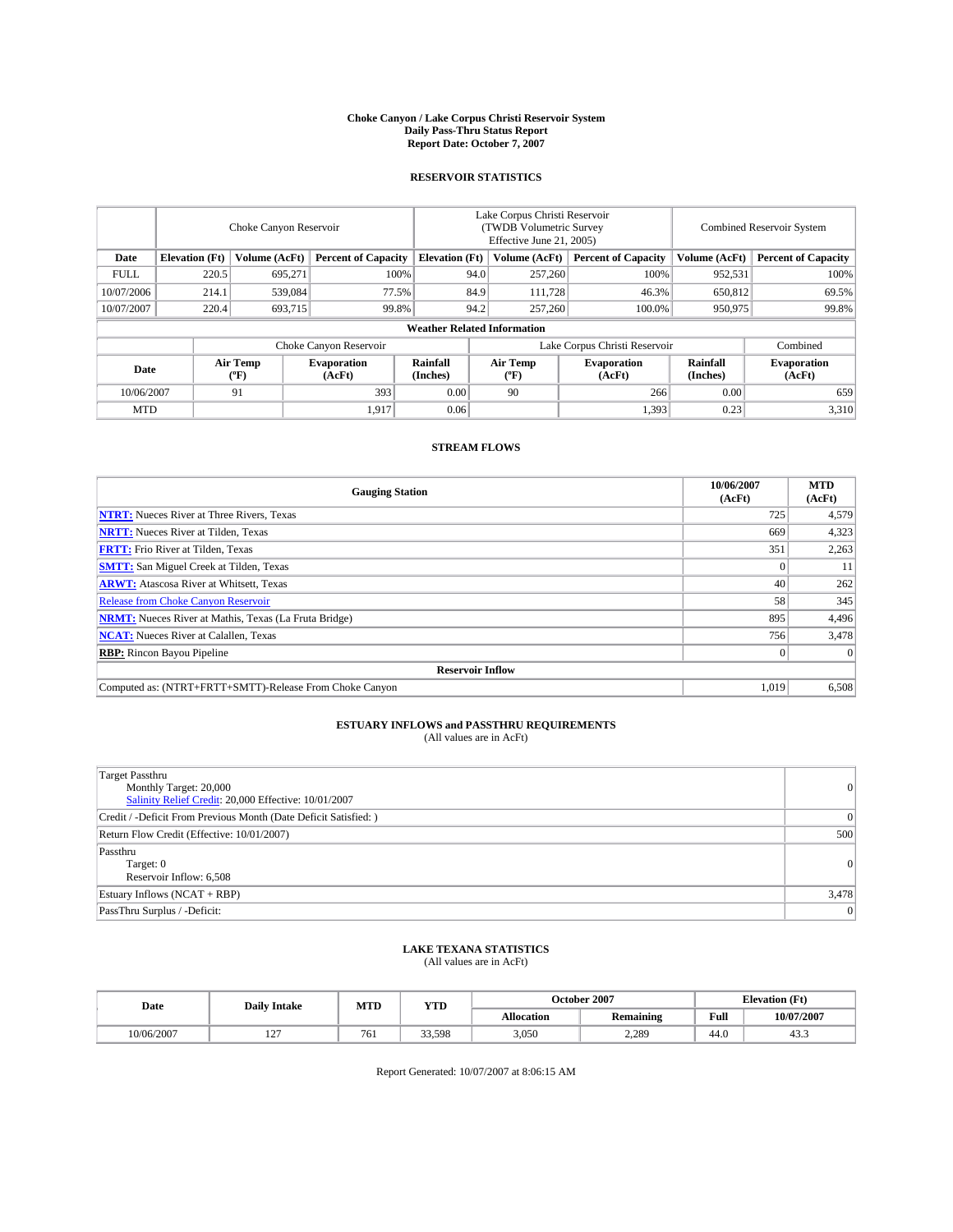#### **Choke Canyon / Lake Corpus Christi Reservoir System Daily Pass-Thru Status Report Report Date: October 8, 2007**

### **RESERVOIR STATISTICS**

|             | Choke Canyon Reservoir             |                  |                              |                       | Lake Corpus Christi Reservoir<br>(TWDB Volumetric Survey<br>Effective June 21, 2005) |                  |                               |                      | Combined Reservoir System    |  |  |
|-------------|------------------------------------|------------------|------------------------------|-----------------------|--------------------------------------------------------------------------------------|------------------|-------------------------------|----------------------|------------------------------|--|--|
| Date        | <b>Elevation</b> (Ft)              | Volume (AcFt)    | <b>Percent of Capacity</b>   | <b>Elevation</b> (Ft) |                                                                                      | Volume (AcFt)    | <b>Percent of Capacity</b>    | Volume (AcFt)        | <b>Percent of Capacity</b>   |  |  |
| <b>FULL</b> | 220.5                              | 695.271          | 100%                         |                       | 94.0                                                                                 | 257,260          | 100%                          | 952,531              | 100%                         |  |  |
| 10/08/2006  | 214.0                              | 537,971          | 77.4%                        |                       | 84.8                                                                                 | 111,355          | 46.2%                         | 649,326              | 69.3%                        |  |  |
| 10/08/2007  | 220.4                              | 693,196          | 99.7%                        |                       | 94.2                                                                                 | 257,260          | 100.0%                        | 950,456              | 99.8%                        |  |  |
|             | <b>Weather Related Information</b> |                  |                              |                       |                                                                                      |                  |                               |                      |                              |  |  |
|             |                                    |                  | Choke Canyon Reservoir       |                       |                                                                                      |                  | Lake Corpus Christi Reservoir |                      | Combined                     |  |  |
| Date        |                                    | Air Temp<br>(°F) | <b>Evaporation</b><br>(AcFt) | Rainfall<br>(Inches)  |                                                                                      | Air Temp<br>("F) | <b>Evaporation</b><br>(AcFt)  | Rainfall<br>(Inches) | <b>Evaporation</b><br>(AcFt) |  |  |
| 10/07/2007  |                                    | 91               | 272                          | 0.00                  |                                                                                      | 91               | 213                           | 0.00                 | 485                          |  |  |
| <b>MTD</b>  |                                    |                  | 2,189                        | 0.06                  |                                                                                      |                  | 1,606                         | 0.23                 | 3,795                        |  |  |

## **STREAM FLOWS**

| <b>Gauging Station</b>                                       | 10/07/2007<br>(AcFt) | <b>MTD</b><br>(AcFt) |
|--------------------------------------------------------------|----------------------|----------------------|
| <b>NTRT:</b> Nueces River at Three Rivers, Texas             | 703                  | 5,282                |
| <b>NRTT:</b> Nueces River at Tilden, Texas                   | 643                  | 4,966                |
| <b>FRTT:</b> Frio River at Tilden, Texas                     | 343                  | 2,606                |
| <b>SMTT:</b> San Miguel Creek at Tilden, Texas               |                      | 11                   |
| <b>ARWT:</b> Atascosa River at Whitsett, Texas               | 36                   | 298                  |
| <b>Release from Choke Canyon Reservoir</b>                   | 58                   | 403                  |
| <b>NRMT:</b> Nueces River at Mathis, Texas (La Fruta Bridge) | 582                  | 5,078                |
| <b>NCAT:</b> Nueces River at Calallen, Texas                 | 707                  | 4,184                |
| <b>RBP:</b> Rincon Bayou Pipeline                            |                      | $\Omega$             |
| <b>Reservoir Inflow</b>                                      |                      |                      |
| Computed as: (NTRT+FRTT+SMTT)-Release From Choke Canyon      | 989                  | 7.497                |

# **ESTUARY INFLOWS and PASSTHRU REQUIREMENTS**<br>(All values are in AcFt)

| <b>Target Passthru</b><br>Monthly Target: 20,000<br>Salinity Relief Credit: 20,000 Effective: 10/01/2007 | 0     |
|----------------------------------------------------------------------------------------------------------|-------|
| Credit / -Deficit From Previous Month (Date Deficit Satisfied: )                                         | 0     |
| Return Flow Credit (Effective: 10/01/2007)                                                               | 500   |
| Passthru<br>Target: 0<br>Reservoir Inflow: 7,497                                                         | 0     |
| Estuary Inflows (NCAT + RBP)                                                                             | 4,184 |
| PassThru Surplus / -Deficit:                                                                             | 0     |

## **LAKE TEXANA STATISTICS** (All values are in AcFt)

| Date      | <b>Daily Intake</b>      | MTD | <b>YTD</b>        |                   | October 2007     | <b>Elevation</b> (Ft) |            |
|-----------|--------------------------|-----|-------------------|-------------------|------------------|-----------------------|------------|
|           |                          |     |                   | <b>Allocation</b> | <b>Remaining</b> | Full                  | 10/08/2007 |
| 0/07/2007 | $\sim$<br>$\overline{1}$ | 888 | 22.725<br>رے ہے ر | 3,050             | 2.162            | 44.0                  | د          |

Report Generated: 10/08/2007 at 8:50:46 AM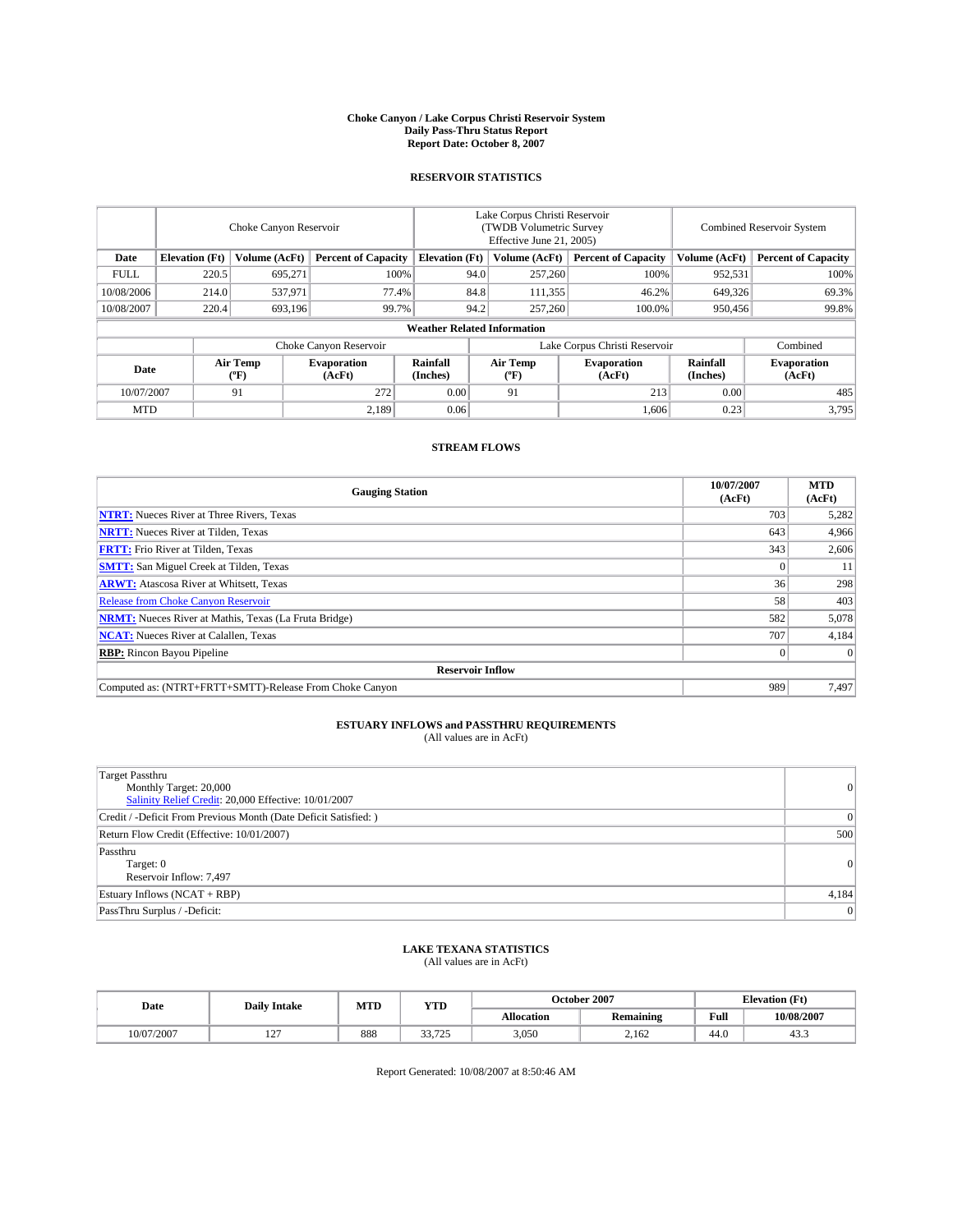#### **Choke Canyon / Lake Corpus Christi Reservoir System Daily Pass-Thru Status Report Report Date: October 9, 2007**

### **RESERVOIR STATISTICS**

|             | Choke Canyon Reservoir             |                  |                              |                       | Lake Corpus Christi Reservoir<br>(TWDB Volumetric Survey<br>Effective June 21, 2005) |                  |                               |                      | Combined Reservoir System    |  |  |
|-------------|------------------------------------|------------------|------------------------------|-----------------------|--------------------------------------------------------------------------------------|------------------|-------------------------------|----------------------|------------------------------|--|--|
| Date        | <b>Elevation</b> (Ft)              | Volume (AcFt)    | <b>Percent of Capacity</b>   | <b>Elevation</b> (Ft) |                                                                                      | Volume (AcFt)    | <b>Percent of Capacity</b>    | Volume (AcFt)        | <b>Percent of Capacity</b>   |  |  |
| <b>FULL</b> | 220.5                              | 695.271          | 100%                         |                       | 94.0                                                                                 | 257,260          | 100%                          | 952,531              | 100%                         |  |  |
| 10/09/2006  | 214.0                              | 537,526          | 77.3%                        |                       | 84.8                                                                                 | 110,734          | 45.9%                         | 648,260              | 69.2%                        |  |  |
| 10/09/2007  | 220.4                              | 693,196          | 99.7%                        |                       | 94.2                                                                                 | 257,260          | 100.0%                        | 950,456              | 99.8%                        |  |  |
|             | <b>Weather Related Information</b> |                  |                              |                       |                                                                                      |                  |                               |                      |                              |  |  |
|             |                                    |                  | Choke Canyon Reservoir       |                       |                                                                                      |                  | Lake Corpus Christi Reservoir |                      | Combined                     |  |  |
| Date        |                                    | Air Temp<br>(°F) | <b>Evaporation</b><br>(AcFt) | Rainfall<br>(Inches)  |                                                                                      | Air Temp<br>("F) | <b>Evaporation</b><br>(AcFt)  | Rainfall<br>(Inches) | <b>Evaporation</b><br>(AcFt) |  |  |
| 10/08/2007  |                                    | 90               | 317                          | 0.00                  |                                                                                      | 87               | 138                           | 0.01                 | 455                          |  |  |
| <b>MTD</b>  |                                    |                  | 2,506                        | 0.06                  |                                                                                      |                  | 1,744                         | 0.24                 | 4,250                        |  |  |

## **STREAM FLOWS**

| <b>Gauging Station</b>                                       | 10/08/2007<br>(AcFt) | <b>MTD</b><br>(AcFt) |
|--------------------------------------------------------------|----------------------|----------------------|
| <b>NTRT:</b> Nueces River at Three Rivers, Texas             | 677                  | 5,959                |
| <b>NRTT:</b> Nueces River at Tilden, Texas                   | 623                  | 5,590                |
| <b>FRTT:</b> Frio River at Tilden, Texas                     | 339                  | 2,946                |
| <b>SMTT:</b> San Miguel Creek at Tilden, Texas               |                      | 11                   |
| <b>ARWT:</b> Atascosa River at Whitsett, Texas               | 36                   | 333                  |
| <b>Release from Choke Canyon Reservoir</b>                   | 58                   | 461                  |
| <b>NRMT:</b> Nueces River at Mathis, Texas (La Fruta Bridge) | 625                  | 5,703                |
| <b>NCAT:</b> Nueces River at Calallen, Texas                 | 506                  | 4,691                |
| <b>RBP:</b> Rincon Bayou Pipeline                            |                      | $\Omega$             |
| <b>Reservoir Inflow</b>                                      |                      |                      |
| Computed as: (NTRT+FRTT+SMTT)-Release From Choke Canyon      | 959                  | 8,455                |

# **ESTUARY INFLOWS and PASSTHRU REQUIREMENTS**<br>(All values are in AcFt)

| <b>Target Passthru</b><br>Monthly Target: 20,000<br>Salinity Relief Credit: 20,000 Effective: 10/01/2007 | 0               |
|----------------------------------------------------------------------------------------------------------|-----------------|
| Credit / -Deficit From Previous Month (Date Deficit Satisfied: )                                         | $\vert 0 \vert$ |
| Return Flow Credit (Effective: 10/01/2007)                                                               | 500             |
| Passthru<br>Target: 0<br>Reservoir Inflow: 8,455                                                         | 0               |
| Estuary Inflows (NCAT + RBP)                                                                             | 4,691           |
| PassThru Surplus / -Deficit:                                                                             | 0               |

## **LAKE TEXANA STATISTICS** (All values are in AcFt)

| Date       | <b>Daily Intake</b>      | MTD   | <b>YTD</b> |                   | October 2007     | <b>Elevation</b> (Ft) |            |
|------------|--------------------------|-------|------------|-------------------|------------------|-----------------------|------------|
|            |                          |       |            | <b>Allocation</b> | <b>Remaining</b> | Full                  | 10/09/2007 |
| 10/08/2007 | $\sim$<br>$\overline{1}$ | 1.015 | 33,851     | 3,050             | 2.035            | 44.0                  | د          |

Report Generated: 10/09/2007 at 8:56:28 AM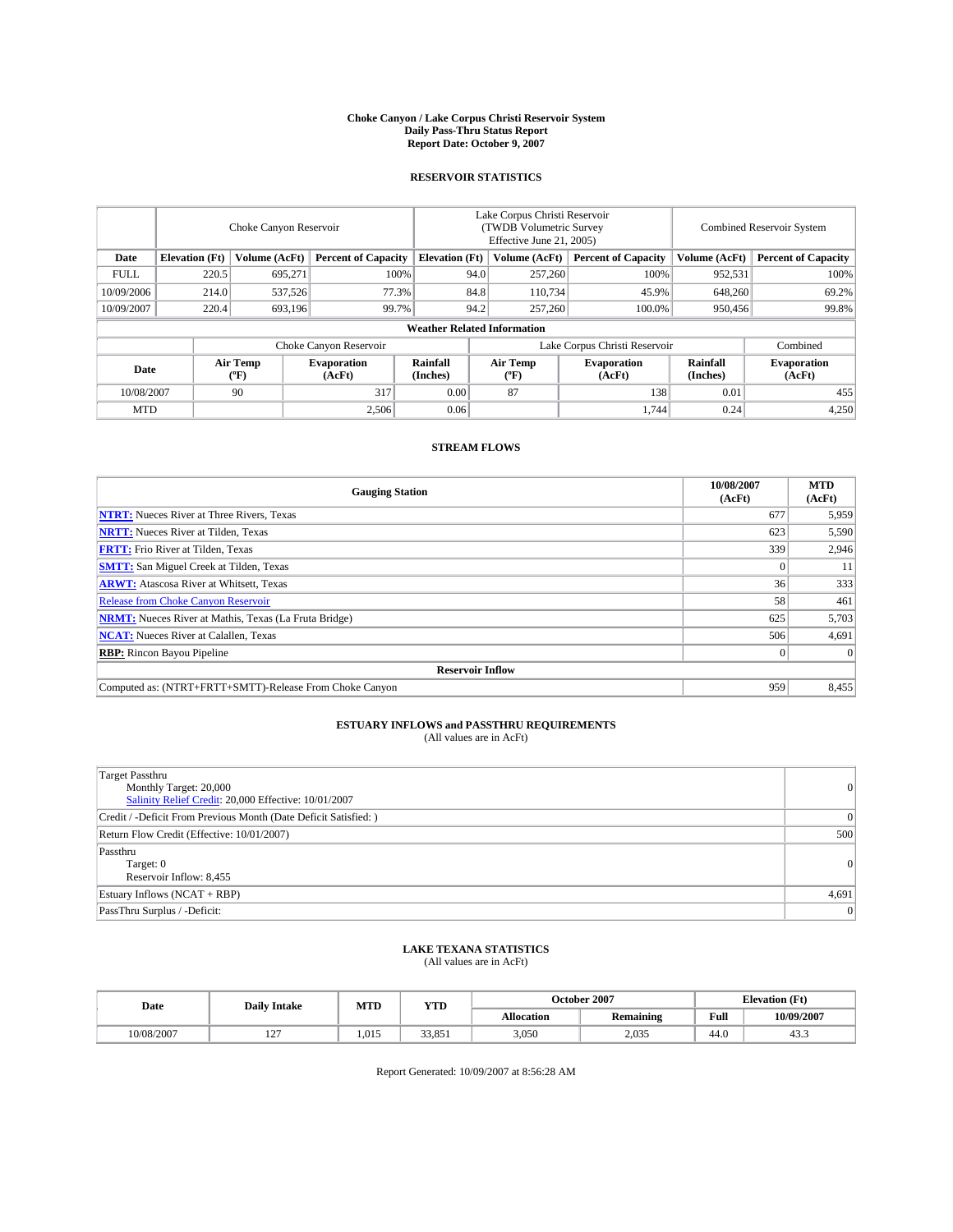#### **Choke Canyon / Lake Corpus Christi Reservoir System Daily Pass-Thru Status Report Report Date: October 10, 2007**

### **RESERVOIR STATISTICS**

|             | Choke Canyon Reservoir |                  |                              |                                    | Lake Corpus Christi Reservoir<br>(TWDB Volumetric Survey<br>Effective June 21, 2005) |                  |                              | Combined Reservoir System |                              |  |
|-------------|------------------------|------------------|------------------------------|------------------------------------|--------------------------------------------------------------------------------------|------------------|------------------------------|---------------------------|------------------------------|--|
| Date        | <b>Elevation</b> (Ft)  | Volume (AcFt)    | <b>Percent of Capacity</b>   | <b>Elevation</b> (Ft)              |                                                                                      | Volume (AcFt)    | <b>Percent of Capacity</b>   | Volume (AcFt)             | <b>Percent of Capacity</b>   |  |
| <b>FULL</b> | 220.5                  | 695.271          | 100%                         |                                    | 94.0                                                                                 | 257,260          | 100%                         | 952,531                   | 100%                         |  |
| 10/10/2006  | 214.0                  | 537,080          | 77.2%                        |                                    | 84.7                                                                                 | 110,116          | 45.6%                        | 647,196                   | 69.1%                        |  |
| 10/10/2007  | 220.4                  | 692,936          | 99.7%                        |                                    | 94.2                                                                                 | 257,260          | 100.0%                       | 950,196                   | 99.8%                        |  |
|             |                        |                  |                              | <b>Weather Related Information</b> |                                                                                      |                  |                              |                           |                              |  |
|             |                        |                  | Choke Canyon Reservoir       |                                    | Lake Corpus Christi Reservoir                                                        |                  |                              |                           | Combined                     |  |
| Date        |                        | Air Temp<br>(°F) | <b>Evaporation</b><br>(AcFt) | Rainfall<br>(Inches)               |                                                                                      | Air Temp<br>("F) | <b>Evaporation</b><br>(AcFt) | Rainfall<br>(Inches)      | <b>Evaporation</b><br>(AcFt) |  |
| 10/09/2007  |                        | 92               | 362                          | 0.00                               |                                                                                      | 91               | 255                          | 0.00                      | 617                          |  |
| <b>MTD</b>  |                        |                  | 2,868                        | 0.06                               |                                                                                      |                  | 1.999                        | 0.24                      | 4,867                        |  |

## **STREAM FLOWS**

| <b>Gauging Station</b>                                       | 10/09/2007<br>(AcFt) | <b>MTD</b><br>(AcFt) |
|--------------------------------------------------------------|----------------------|----------------------|
| <b>NTRT:</b> Nueces River at Three Rivers, Texas             | 657                  | 6,616                |
| <b>NRTT:</b> Nueces River at Tilden, Texas                   | 60 <sup>°</sup>      | 6,191                |
| <b>FRTT:</b> Frio River at Tilden, Texas                     | 331                  | 3,277                |
| <b>SMTT:</b> San Miguel Creek at Tilden, Texas               |                      | 11                   |
| <b>ARWT:</b> Atascosa River at Whitsett, Texas               | 36                   | 369                  |
| <b>Release from Choke Canyon Reservoir</b>                   | 58                   | 518                  |
| <b>NRMT:</b> Nueces River at Mathis, Texas (La Fruta Bridge) | 691                  | 6,394                |
| <b>NCAT:</b> Nueces River at Calallen, Texas                 | 516                  | 5,207                |
| <b>RBP:</b> Rincon Bayou Pipeline                            |                      | $\Omega$             |
| <b>Reservoir Inflow</b>                                      |                      |                      |
| Computed as: (NTRT+FRTT+SMTT)-Release From Choke Canyon      | 931                  | 9.386                |

## **ESTUARY INFLOWS and PASSTHRU REQUIREMENTS**<br>(All values are in AcFt)

| <b>Target Passthru</b><br>Monthly Target: 20,000<br>Salinity Relief Credit: 20,000 Effective: 10/01/2007 | 0     |
|----------------------------------------------------------------------------------------------------------|-------|
| Credit / -Deficit From Previous Month (Date Deficit Satisfied: )                                         | 0     |
| Return Flow Credit (Effective: 10/01/2007)                                                               | 500   |
| Passthru<br>Target: 0<br>Reservoir Inflow: 9,386                                                         | 0     |
| Estuary Inflows (NCAT + RBP)                                                                             | 5,207 |
| PassThru Surplus / -Deficit:                                                                             | 0     |

## **LAKE TEXANA STATISTICS** (All values are in AcFt)

| Date       | <b>Daily Intake</b>      | MTD   | <b>YTD</b> |                   | October 2007     | <b>Elevation</b> (Ft) |            |
|------------|--------------------------|-------|------------|-------------------|------------------|-----------------------|------------|
|            |                          |       |            | <b>Allocation</b> | <b>Remaining</b> | Full                  | 10/10/2007 |
| 10/09/2007 | $\sim$<br>$\overline{1}$ | 1.141 | 33.978     | 3,050             | .909             | 44.0                  | 49.4       |

Report Generated: 10/10/2007 at 8:21:42 AM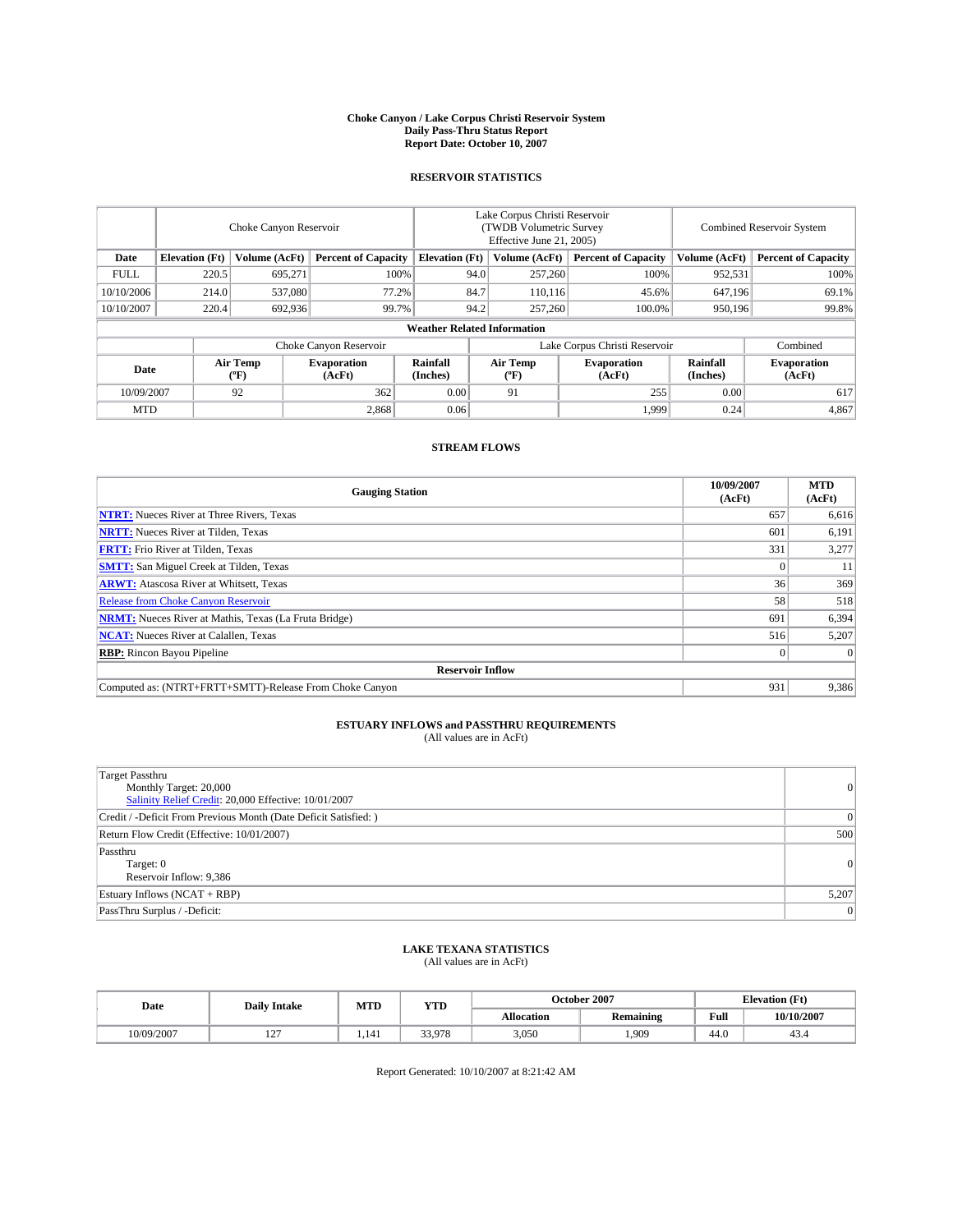#### **Choke Canyon / Lake Corpus Christi Reservoir System Daily Pass-Thru Status Report Report Date: October 11, 2007**

### **RESERVOIR STATISTICS**

|             | Choke Canyon Reservoir |                  |                              |                                    | Lake Corpus Christi Reservoir<br>(TWDB Volumetric Survey<br>Effective June 21, 2005) |                  |                               |                      | Combined Reservoir System    |  |  |
|-------------|------------------------|------------------|------------------------------|------------------------------------|--------------------------------------------------------------------------------------|------------------|-------------------------------|----------------------|------------------------------|--|--|
| Date        | <b>Elevation</b> (Ft)  | Volume (AcFt)    | <b>Percent of Capacity</b>   | <b>Elevation</b> (Ft)              |                                                                                      | Volume (AcFt)    | <b>Percent of Capacity</b>    | Volume (AcFt)        | <b>Percent of Capacity</b>   |  |  |
| <b>FULL</b> | 220.5                  | 695.271          | 100%                         |                                    | 94.0                                                                                 | 257,260          | 100%                          | 952,531              | 100%                         |  |  |
| 10/11/2006  | 214.0                  | 537,526          | 77.3%                        |                                    | 84.8                                                                                 | 110,240          | 45.7%                         | 647,766              | 69.2%                        |  |  |
| 10/11/2007  | 220.4                  | 692,936          | 99.7%                        |                                    | 94.2                                                                                 | 257,260          | 100.0%                        | 950.196              | 99.8%                        |  |  |
|             |                        |                  |                              | <b>Weather Related Information</b> |                                                                                      |                  |                               |                      |                              |  |  |
|             |                        |                  | Choke Canyon Reservoir       |                                    |                                                                                      |                  | Lake Corpus Christi Reservoir |                      | Combined                     |  |  |
| Date        |                        | Air Temp<br>(°F) | <b>Evaporation</b><br>(AcFt) | Rainfall<br>(Inches)               |                                                                                      | Air Temp<br>("F) | <b>Evaporation</b><br>(AcFt)  | Rainfall<br>(Inches) | <b>Evaporation</b><br>(AcFt) |  |  |
| 10/10/2007  |                        | 90               | 302                          | 0.00                               |                                                                                      | 89               | 181                           | 0.00                 | 483                          |  |  |
| <b>MTD</b>  |                        |                  | 3,170                        | 0.06                               |                                                                                      |                  | 2,180                         | 0.24                 | 5,350                        |  |  |

## **STREAM FLOWS**

| <b>Gauging Station</b>                                       | 10/10/2007<br>(AcFt) | <b>MTD</b><br>(AcFt) |
|--------------------------------------------------------------|----------------------|----------------------|
| <b>NTRT:</b> Nueces River at Three Rivers, Texas             | 637                  | 7,253                |
| <b>NRTT:</b> Nueces River at Tilden, Texas                   | 586                  | 6,777                |
| <b>FRTT:</b> Frio River at Tilden, Texas                     | 322                  | 3,599                |
| <b>SMTT:</b> San Miguel Creek at Tilden, Texas               |                      | 11                   |
| <b>ARWT:</b> Atascosa River at Whitsett, Texas               | 36                   | 405                  |
| <b>Release from Choke Canyon Reservoir</b>                   | 58                   | 576                  |
| <b>NRMT:</b> Nueces River at Mathis, Texas (La Fruta Bridge) | 655                  | 7,049                |
| <b>NCAT:</b> Nueces River at Calallen, Texas                 | 558                  | 5,764                |
| <b>RBP:</b> Rincon Bayou Pipeline                            |                      | $\Omega$             |
| <b>Reservoir Inflow</b>                                      |                      |                      |
| Computed as: (NTRT+FRTT+SMTT)-Release From Choke Canyon      | 901                  | 10,288               |

# **ESTUARY INFLOWS and PASSTHRU REQUIREMENTS**<br>(All values are in AcFt)

| <b>Target Passthru</b><br>Monthly Target: 20,000<br>Salinity Relief Credit: 20,000 Effective: 10/01/2007 | $\vert 0 \vert$ |
|----------------------------------------------------------------------------------------------------------|-----------------|
| Credit / -Deficit From Previous Month (Date Deficit Satisfied: )                                         | $\overline{0}$  |
| Return Flow Credit (Effective: 10/01/2007)                                                               | 500             |
| Passthru<br>Target: 0<br>Reservoir Inflow: 10,288                                                        | $\vert 0 \vert$ |
| Estuary Inflows (NCAT + RBP)                                                                             | 5,764           |
| PassThru Surplus / -Deficit:                                                                             | $\Omega$        |

## **LAKE TEXANA STATISTICS** (All values are in AcFt)

| Date      | <b>Daily Intake</b> | MTD   | <b>YTD</b> |                   | October 2007     | <b>Elevation (Ft)</b> |            |
|-----------|---------------------|-------|------------|-------------------|------------------|-----------------------|------------|
|           |                     |       |            | <b>Allocation</b> | <b>Remaining</b> | Full                  | 10/11/2007 |
| 0/10/2007 | 126                 | 1.268 | 34.104     | 3,050             | 1.782            | 44.0                  | د          |

Report Generated: 10/11/2007 at 8:35:06 AM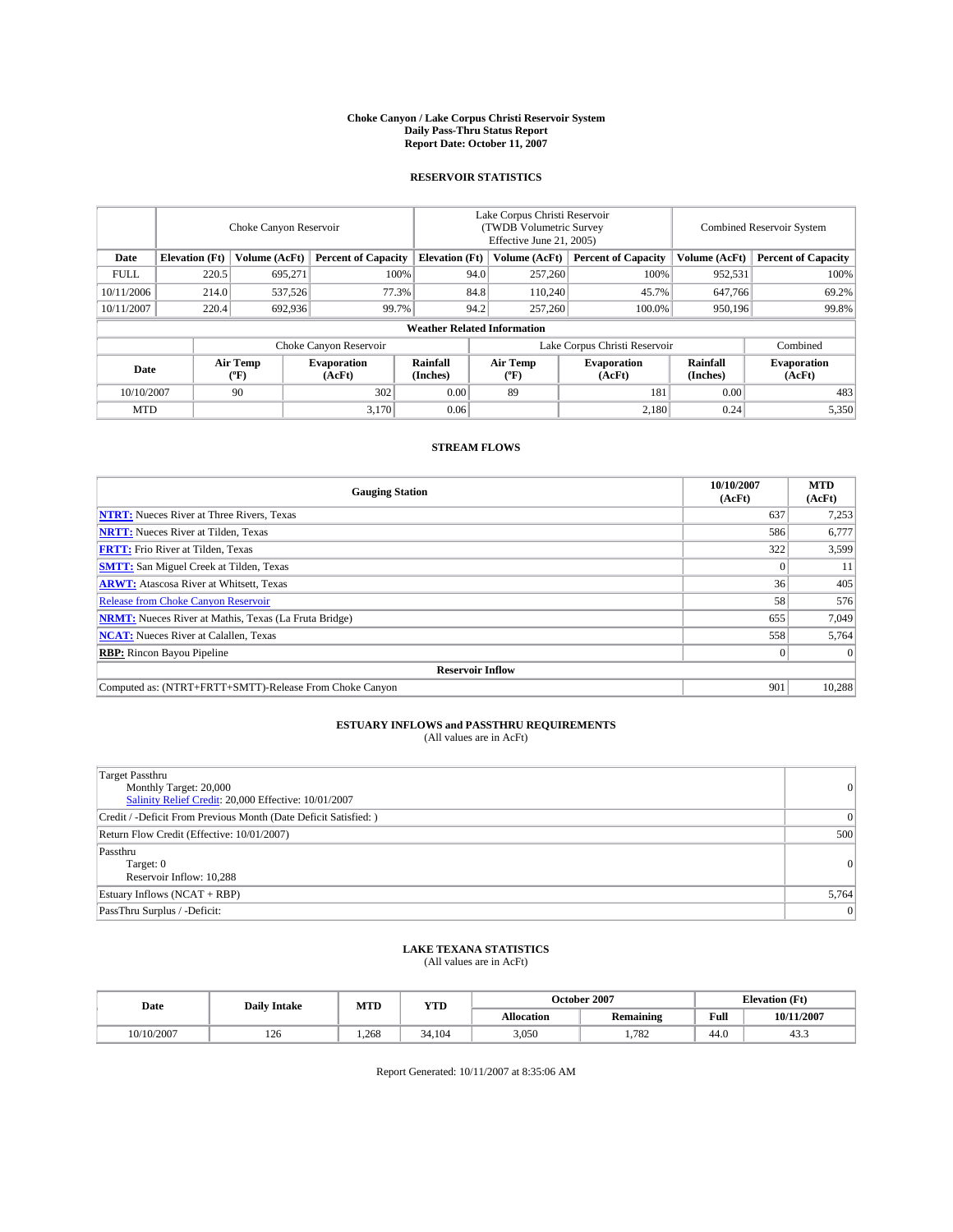#### **Choke Canyon / Lake Corpus Christi Reservoir System Daily Pass-Thru Status Report Report Date: October 12, 2007**

### **RESERVOIR STATISTICS**

|             | Choke Canyon Reservoir |                  |                              |                                    | Lake Corpus Christi Reservoir<br>(TWDB Volumetric Survey<br>Effective June 21, 2005) |                  |                               |                      | Combined Reservoir System    |  |  |
|-------------|------------------------|------------------|------------------------------|------------------------------------|--------------------------------------------------------------------------------------|------------------|-------------------------------|----------------------|------------------------------|--|--|
| Date        | <b>Elevation</b> (Ft)  | Volume (AcFt)    | <b>Percent of Capacity</b>   | <b>Elevation</b> (Ft)              |                                                                                      | Volume (AcFt)    | <b>Percent of Capacity</b>    | Volume (AcFt)        | <b>Percent of Capacity</b>   |  |  |
| <b>FULL</b> | 220.5                  | 695.271          | 100%                         |                                    | 94.0                                                                                 | 257,260          | 100%                          | 952,531              | 100%                         |  |  |
| 10/12/2006  | 214.0                  | 537,080          | 77.2%                        |                                    | 84.7                                                                                 | 109,623          | 45.4%                         | 646,703              | 69.1%                        |  |  |
| 10/12/2007  | 220.4                  | 692,418          | 99.6%                        |                                    | 94.2                                                                                 | 257,260          | 100.0%                        | 949,678              | 99.7%                        |  |  |
|             |                        |                  |                              | <b>Weather Related Information</b> |                                                                                      |                  |                               |                      |                              |  |  |
|             |                        |                  | Choke Canyon Reservoir       |                                    |                                                                                      |                  | Lake Corpus Christi Reservoir |                      | Combined                     |  |  |
| Date        |                        | Air Temp<br>(°F) | <b>Evaporation</b><br>(AcFt) | Rainfall<br>(Inches)               |                                                                                      | Air Temp<br>("F) | <b>Evaporation</b><br>(AcFt)  | Rainfall<br>(Inches) | <b>Evaporation</b><br>(AcFt) |  |  |
| 10/11/2007  |                        | 89               | 332                          | 0.00                               |                                                                                      | 88               | 213                           | 0.00                 | 545                          |  |  |
| <b>MTD</b>  |                        |                  | 3,502                        | 0.06                               |                                                                                      |                  | 2,393                         | 0.24                 | 5,895                        |  |  |

## **STREAM FLOWS**

| <b>Gauging Station</b>                                       | 10/11/2007<br>(AcFt) | <b>MTD</b><br>(AcFt) |
|--------------------------------------------------------------|----------------------|----------------------|
| <b>NTRT:</b> Nueces River at Three Rivers, Texas             | 621                  | 7,874                |
| <b>NRTT:</b> Nueces River at Tilden, Texas                   | 572                  | 7.348                |
| <b>FRTT:</b> Frio River at Tilden, Texas                     | 310                  | 3,908                |
| <b>SMTT:</b> San Miguel Creek at Tilden, Texas               |                      | 11                   |
| <b>ARWT:</b> Atascosa River at Whitsett, Texas               | 34                   | 439                  |
| <b>Release from Choke Canyon Reservoir</b>                   | 58                   | 633                  |
| <b>NRMT:</b> Nueces River at Mathis, Texas (La Fruta Bridge) | 429                  | 7,477                |
| <b>NCAT:</b> Nueces River at Calallen, Texas                 | 518                  | 6,283                |
| <b>RBP:</b> Rincon Bayou Pipeline                            |                      | $\Omega$             |
| <b>Reservoir Inflow</b>                                      |                      |                      |
| Computed as: (NTRT+FRTT+SMTT)-Release From Choke Canyon      | 873                  | 11,161               |

# **ESTUARY INFLOWS and PASSTHRU REQUIREMENTS**<br>(All values are in AcFt)

| <b>Target Passthru</b><br>Monthly Target: 20,000<br>Salinity Relief Credit: 20,000 Effective: 10/01/2007 | $\vert 0 \vert$ |
|----------------------------------------------------------------------------------------------------------|-----------------|
| Credit / -Deficit From Previous Month (Date Deficit Satisfied: )                                         | $\overline{0}$  |
| Return Flow Credit (Effective: 10/01/2007)                                                               | 500             |
| Passthru<br>Target: 0<br>Reservoir Inflow: 11,161                                                        | $\vert 0 \vert$ |
| Estuary Inflows (NCAT + RBP)                                                                             | 6,283           |
| PassThru Surplus / -Deficit:                                                                             | $\Omega$        |

## **LAKE TEXANA STATISTICS** (All values are in AcFt)

| Date       | <b>Daily Intake</b> | MTD   | <b>YTD</b> |                   | October 2007     | <b>Elevation (Ft)</b> |            |
|------------|---------------------|-------|------------|-------------------|------------------|-----------------------|------------|
|            |                     |       |            | <b>Allocation</b> | <b>Remaining</b> | Full                  | 10/12/2007 |
| 10/11/2007 | 126                 | 1.394 | 34.231     | 3,050             | .656             | 44.0                  | ے. ر       |

Report Generated: 10/12/2007 at 8:22:38 AM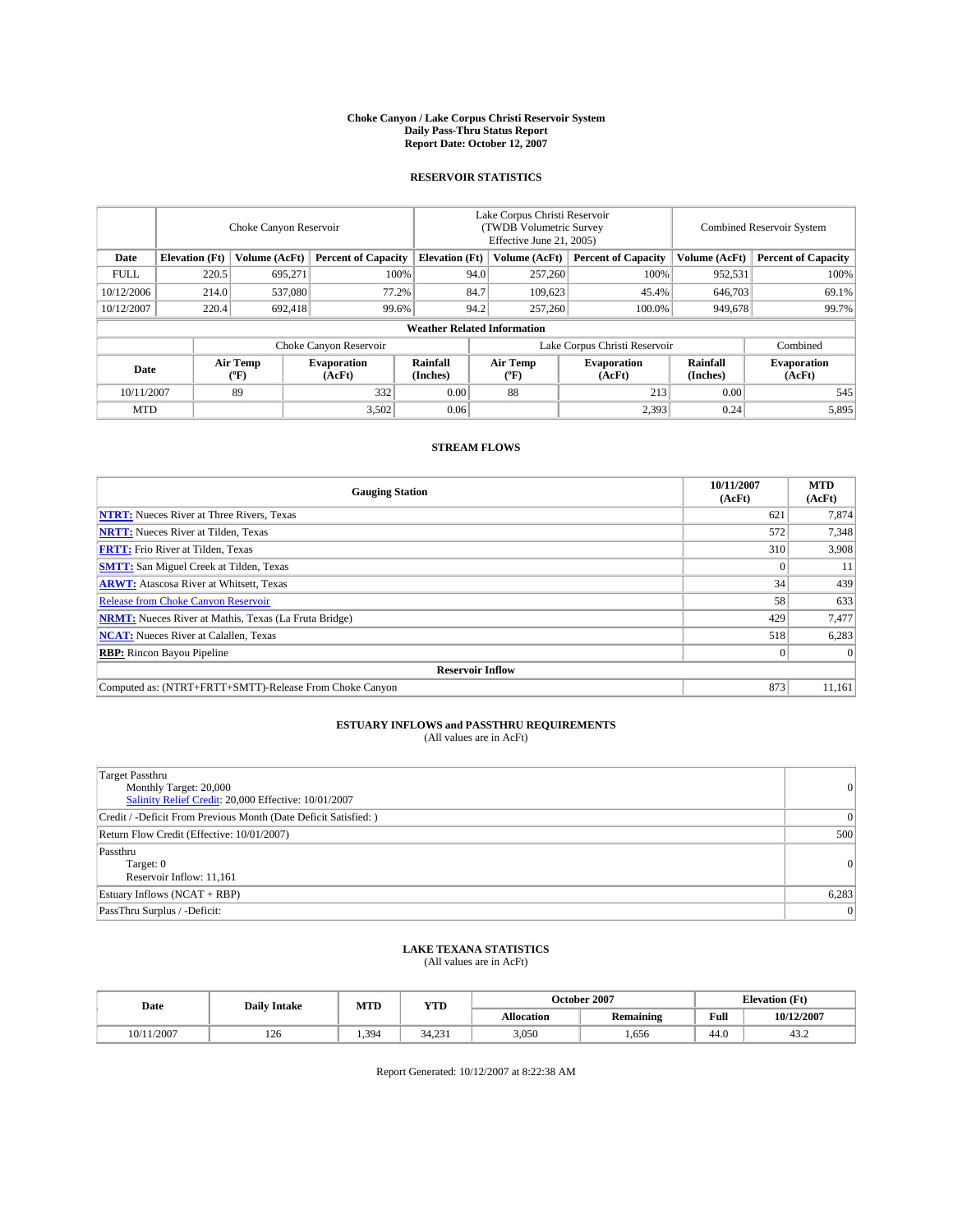#### **Choke Canyon / Lake Corpus Christi Reservoir System Daily Pass-Thru Status Report Report Date: October 13, 2007**

### **RESERVOIR STATISTICS**

|             | Choke Canyon Reservoir             |                  |                              |                       | Lake Corpus Christi Reservoir<br>(TWDB Volumetric Survey<br>Effective June 21, 2005) |                                           |                              | Combined Reservoir System |                              |  |
|-------------|------------------------------------|------------------|------------------------------|-----------------------|--------------------------------------------------------------------------------------|-------------------------------------------|------------------------------|---------------------------|------------------------------|--|
| Date        | <b>Elevation</b> (Ft)              | Volume (AcFt)    | <b>Percent of Capacity</b>   | <b>Elevation</b> (Ft) |                                                                                      | Volume (AcFt)                             | <b>Percent of Capacity</b>   | Volume (AcFt)             | <b>Percent of Capacity</b>   |  |
| <b>FULL</b> | 220.5                              | 695.271          | 100%                         |                       | 94.0                                                                                 | 257,260                                   | 100%                         | 952,531                   | 100%                         |  |
| 10/13/2006  | 213.9                              | 536,635          | 77.2%                        |                       | 84.7                                                                                 | 109.869                                   | 45.5%                        | 646,504                   | 69.0%                        |  |
| 10/13/2007  | 220.4                              | 692,158          | 99.6%                        |                       | 94.1                                                                                 | 257,260                                   | 100.0%                       | 949,418                   | 99.7%                        |  |
|             | <b>Weather Related Information</b> |                  |                              |                       |                                                                                      |                                           |                              |                           |                              |  |
|             |                                    |                  | Choke Canyon Reservoir       |                       | Lake Corpus Christi Reservoir                                                        |                                           |                              |                           | Combined                     |  |
| Date        |                                    | Air Temp<br>(°F) | <b>Evaporation</b><br>(AcFt) | Rainfall<br>(Inches)  |                                                                                      | Air Temp<br>$({}^{\mathrm{o}}\mathrm{F})$ | <b>Evaporation</b><br>(AcFt) | Rainfall<br>(Inches)      | <b>Evaporation</b><br>(AcFt) |  |
| 10/12/2007  |                                    | 88               | 377                          | 0.00                  |                                                                                      | 88                                        | 277                          | 0.00                      | 654                          |  |
| <b>MTD</b>  |                                    |                  | 3,879                        | 0.06                  |                                                                                      |                                           | 2,670                        | 0.24                      | 6,549                        |  |

## **STREAM FLOWS**

| <b>Gauging Station</b>                                       | 10/12/2007<br>(AcFt) | <b>MTD</b><br>(AcFt) |
|--------------------------------------------------------------|----------------------|----------------------|
| <b>NTRT:</b> Nueces River at Three Rivers, Texas             | 609                  | 8,484                |
| <b>NRTT:</b> Nueces River at Tilden, Texas                   | 552                  | 7.900                |
| <b>FRTT:</b> Frio River at Tilden, Texas                     | 314                  | 4,222                |
| <b>SMTT:</b> San Miguel Creek at Tilden, Texas               |                      | 11                   |
| <b>ARWT:</b> Atascosa River at Whitsett, Texas               | 34                   | 472                  |
| <b>Release from Choke Canyon Reservoir</b>                   | 58                   | 691                  |
| <b>NRMT:</b> Nueces River at Mathis, Texas (La Fruta Bridge) | 607                  | 8,085                |
| <b>NCAT:</b> Nueces River at Calallen, Texas                 | 363                  | 6,646                |
| <b>RBP:</b> Rincon Bayou Pipeline                            |                      | $\Omega$             |
| <b>Reservoir Inflow</b>                                      |                      |                      |
| Computed as: (NTRT+FRTT+SMTT)-Release From Choke Canyon      | 865                  | 12,027               |

## **ESTUARY INFLOWS and PASSTHRU REQUIREMENTS**<br>(All values are in AcFt)

| <b>Target Passthru</b><br>Monthly Target: 20,000<br>Salinity Relief Credit: 20,000 Effective: 10/01/2007 | 0     |
|----------------------------------------------------------------------------------------------------------|-------|
| Credit / -Deficit From Previous Month (Date Deficit Satisfied: )                                         | 0     |
| Return Flow Credit (Effective: 10/01/2007)                                                               | 500   |
| Passthru<br>Target: 0<br>Reservoir Inflow: 12,027                                                        | 0     |
| Estuary Inflows (NCAT + RBP)                                                                             | 6,646 |
| PassThru Surplus / -Deficit:                                                                             | 0     |

## **LAKE TEXANA STATISTICS** (All values are in AcFt)

| Date       | <b>Daily Intake</b> | MTD   | <b>YTD</b>                    |                   | October 2007     |      | <b>Elevation (Ft)</b> |
|------------|---------------------|-------|-------------------------------|-------------------|------------------|------|-----------------------|
|            |                     |       |                               | <b>Allocation</b> | <b>Remaining</b> | Full | 10/13/2007            |
| 10/12/2007 | 126                 | 1.520 | $\sim$ $\sim$ $\sim$<br>34.35 | 3,050             | 1.530            | 44.0 | ے. ر+                 |

Report Generated: 10/13/2007 at 8:24:56 AM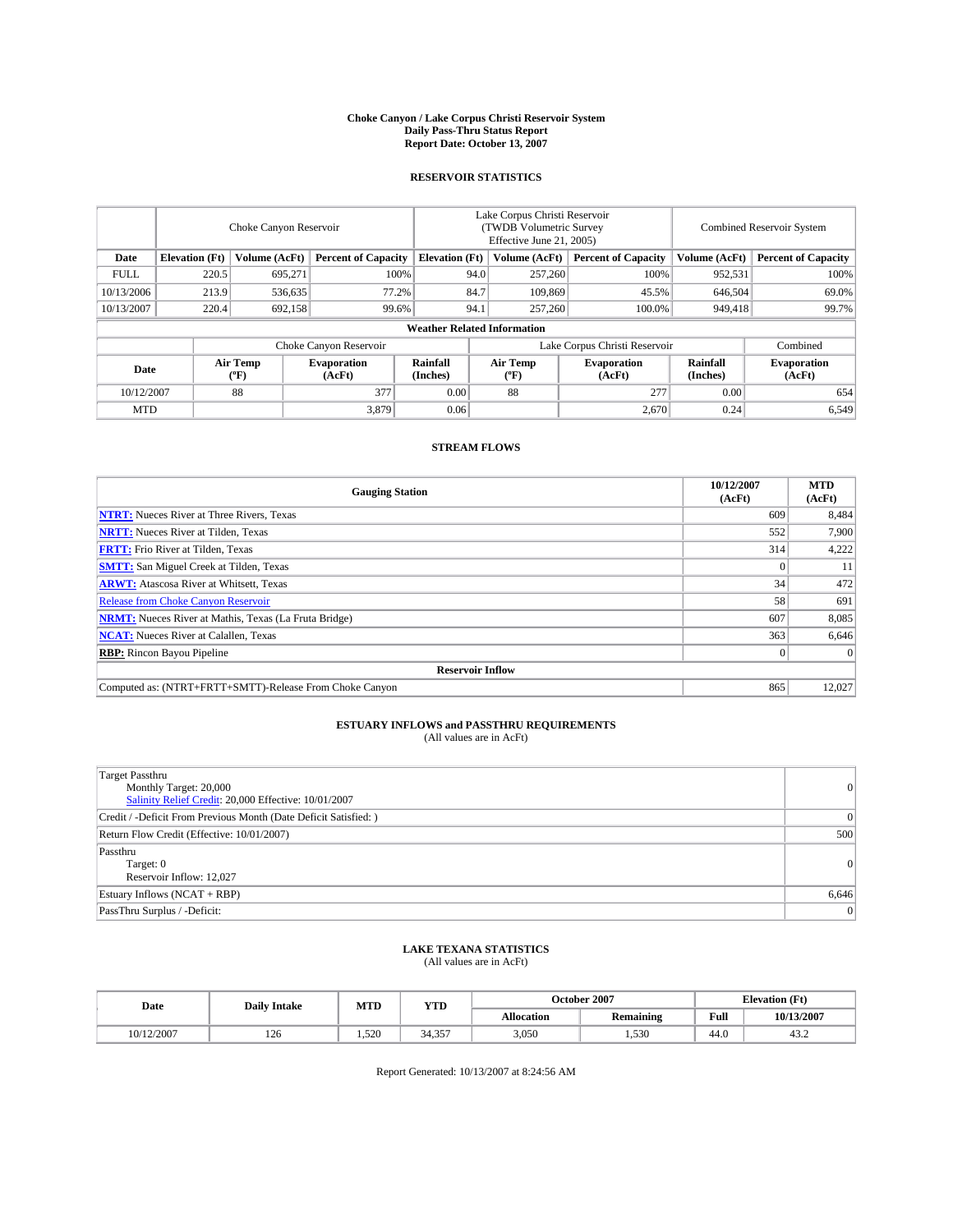#### **Choke Canyon / Lake Corpus Christi Reservoir System Daily Pass-Thru Status Report Report Date: October 14, 2007**

### **RESERVOIR STATISTICS**

|             | Choke Canyon Reservoir             |                  |                              |                       | Lake Corpus Christi Reservoir<br>(TWDB Volumetric Survey<br>Effective June 21, 2005) |                  |                               |                      | Combined Reservoir System    |  |  |
|-------------|------------------------------------|------------------|------------------------------|-----------------------|--------------------------------------------------------------------------------------|------------------|-------------------------------|----------------------|------------------------------|--|--|
| Date        | <b>Elevation</b> (Ft)              | Volume (AcFt)    | <b>Percent of Capacity</b>   | <b>Elevation</b> (Ft) |                                                                                      | Volume (AcFt)    | <b>Percent of Capacity</b>    | Volume (AcFt)        | <b>Percent of Capacity</b>   |  |  |
| <b>FULL</b> | 220.5                              | 695.271          | 100%                         |                       | 94.0                                                                                 | 257,260          | 100%                          | 952,531              | 100%                         |  |  |
| 10/14/2006  | 213.9                              | 535,967          | 77.1%                        |                       | 84.7                                                                                 | 109,254          | 45.3%                         | 645,221              | 68.9%                        |  |  |
| 10/14/2007  | 220.4                              | 691,639          | 99.5%                        |                       | 94.1                                                                                 | 257,260          | 100.0%                        | 948,899              | 99.6%                        |  |  |
|             | <b>Weather Related Information</b> |                  |                              |                       |                                                                                      |                  |                               |                      |                              |  |  |
|             |                                    |                  | Choke Canyon Reservoir       |                       |                                                                                      |                  | Lake Corpus Christi Reservoir |                      | Combined                     |  |  |
| Date        |                                    | Air Temp<br>(°F) | <b>Evaporation</b><br>(AcFt) | Rainfall<br>(Inches)  |                                                                                      | Air Temp<br>("F) | <b>Evaporation</b><br>(AcFt)  | Rainfall<br>(Inches) | <b>Evaporation</b><br>(AcFt) |  |  |
| 10/13/2007  |                                    | 88               | 287                          | 0.00                  |                                                                                      | 87               | 213                           | 0.00                 | 500                          |  |  |
| <b>MTD</b>  |                                    |                  | 4,166                        | 0.06                  |                                                                                      |                  | 2,883                         | 0.24                 | 7,049                        |  |  |

## **STREAM FLOWS**

| <b>Gauging Station</b>                                       | 10/13/2007<br>(AcFt) | <b>MTD</b><br>(AcFt) |
|--------------------------------------------------------------|----------------------|----------------------|
| <b>NTRT:</b> Nueces River at Three Rivers, Texas             | 596                  | 9.079                |
| <b>NRTT:</b> Nueces River at Tilden, Texas                   | 530                  | 8,430                |
| <b>FRTT:</b> Frio River at Tilden, Texas                     | 312                  | 4,534                |
| <b>SMTT:</b> San Miguel Creek at Tilden, Texas               |                      | 12                   |
| <b>ARWT:</b> Atascosa River at Whitsett, Texas               | 32                   | 504                  |
| <b>Release from Choke Canyon Reservoir</b>                   | 58                   | 748                  |
| <b>NRMT:</b> Nueces River at Mathis, Texas (La Fruta Bridge) | 482                  | 8,567                |
| <b>NCAT:</b> Nueces River at Calallen, Texas                 | 443                  | 7,088                |
| <b>RBP:</b> Rincon Bayou Pipeline                            |                      | $\Omega$             |
| <b>Reservoir Inflow</b>                                      |                      |                      |
| Computed as: (NTRT+FRTT+SMTT)-Release From Choke Canyon      | 850                  | 12,876               |

# **ESTUARY INFLOWS and PASSTHRU REQUIREMENTS**<br>(All values are in AcFt)

| <b>Target Passthru</b><br>Monthly Target: 20,000<br>Salinity Relief Credit: 20,000 Effective: 10/01/2007 | $\vert 0 \vert$ |
|----------------------------------------------------------------------------------------------------------|-----------------|
| Credit / -Deficit From Previous Month (Date Deficit Satisfied: )                                         | $\Omega$        |
| Return Flow Credit (Effective: 10/01/2007)                                                               | 500             |
| Passthru<br>Target: 0<br>Reservoir Inflow: 12,876                                                        | $\vert 0 \vert$ |
| Estuary Inflows (NCAT + RBP)                                                                             | 7,088           |
| PassThru Surplus / -Deficit:                                                                             | $\Omega$        |

# **LAKE TEXANA STATISTICS** (All values are in AcFt)

| Date       | <b>Daily Intake</b> | MTD   | <b>YTD</b> |                   | October 2007     | <b>Elevation (Ft)</b> |            |
|------------|---------------------|-------|------------|-------------------|------------------|-----------------------|------------|
|            |                     |       |            | <b>Allocation</b> | <b>Remaining</b> | Full                  | 10/14/2007 |
| 10/13/2007 | 126                 | 1.647 | 34.483     | 3.050             | .403             | 44.0                  | ے. ر+      |

Report Generated: 10/14/2007 at 8:20:04 AM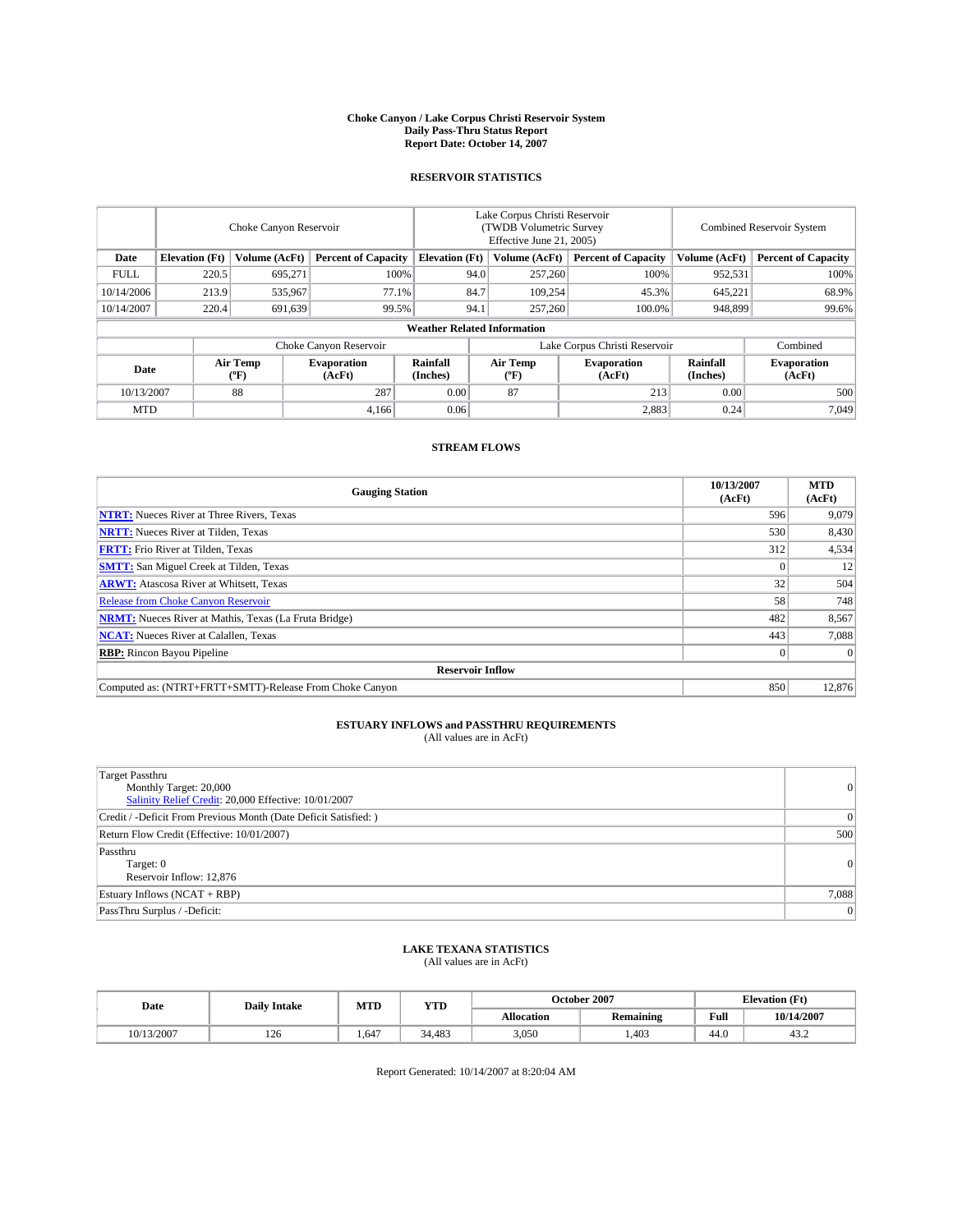#### **Choke Canyon / Lake Corpus Christi Reservoir System Daily Pass-Thru Status Report Report Date: October 15, 2007**

### **RESERVOIR STATISTICS**

|             | Choke Canyon Reservoir |                  |                              |                                    | Lake Corpus Christi Reservoir<br>(TWDB Volumetric Survey<br>Effective June 21, 2005) |                                           |                              | Combined Reservoir System |                              |  |
|-------------|------------------------|------------------|------------------------------|------------------------------------|--------------------------------------------------------------------------------------|-------------------------------------------|------------------------------|---------------------------|------------------------------|--|
| Date        | <b>Elevation</b> (Ft)  | Volume (AcFt)    | <b>Percent of Capacity</b>   | <b>Elevation</b> (Ft)              |                                                                                      | Volume (AcFt)                             | <b>Percent of Capacity</b>   | Volume (AcFt)             | <b>Percent of Capacity</b>   |  |
| <b>FULL</b> | 220.5                  | 695.271          | 100%                         |                                    | 94.0                                                                                 | 257,260                                   | 100%                         | 952,531                   | 100%                         |  |
| 10/15/2006  | 214.0                  | 536,858          | 77.2%                        |                                    | 84.8                                                                                 | 110,363                                   | 45.7%                        | 647,221                   | 69.1%                        |  |
| 10/15/2007  | 220.4                  | 691,380          | 99.4%                        |                                    | 94.1                                                                                 | 257,260                                   | 100.0%                       | 948,640                   | 99.6%                        |  |
|             |                        |                  |                              | <b>Weather Related Information</b> |                                                                                      |                                           |                              |                           |                              |  |
|             |                        |                  |                              | Lake Corpus Christi Reservoir      |                                                                                      | Combined                                  |                              |                           |                              |  |
| Date        |                        | Air Temp<br>(°F) | <b>Evaporation</b><br>(AcFt) | Rainfall<br>(Inches)               |                                                                                      | Air Temp<br>$({}^{\mathrm{o}}\mathrm{F})$ | <b>Evaporation</b><br>(AcFt) | Rainfall<br>(Inches)      | <b>Evaporation</b><br>(AcFt) |  |
| 10/14/2007  |                        | 92               | 452                          | 0.00                               |                                                                                      | 93                                        | 287                          | 0.00                      | 739                          |  |
| <b>MTD</b>  |                        |                  | 4,618                        | 0.06                               |                                                                                      |                                           | 3,170                        | 0.24                      | 7,788                        |  |

## **STREAM FLOWS**

| <b>Gauging Station</b>                                       | 10/14/2007<br>(AcFt) | <b>MTD</b><br>(AcFt) |
|--------------------------------------------------------------|----------------------|----------------------|
| <b>NTRT:</b> Nueces River at Three Rivers, Texas             | 580                  | 9,659                |
| <b>NRTT:</b> Nueces River at Tilden, Texas                   | 514                  | 8,944                |
| <b>FRTT:</b> Frio River at Tilden, Texas                     | 302                  | 4,835                |
| <b>SMTT:</b> San Miguel Creek at Tilden, Texas               |                      | 12                   |
| <b>ARWT:</b> Atascosa River at Whitsett, Texas               | 32                   | 536                  |
| <b>Release from Choke Canyon Reservoir</b>                   | 58                   | 806                  |
| <b>NRMT:</b> Nueces River at Mathis, Texas (La Fruta Bridge) | 403                  | 8,970                |
| <b>NCAT:</b> Nueces River at Calallen, Texas                 | 318                  | 7,406                |
| <b>RBP:</b> Rincon Bayou Pipeline                            |                      | $\Omega$             |
| <b>Reservoir Inflow</b>                                      |                      |                      |
| Computed as: (NTRT+FRTT+SMTT)-Release From Choke Canyon      | 824                  | 13.700               |

## **ESTUARY INFLOWS and PASSTHRU REQUIREMENTS**<br>(All values are in AcFt)

| <b>Target Passthru</b><br>Monthly Target: 20,000<br>Salinity Relief Credit: 20,000 Effective: 10/01/2007 | 0     |
|----------------------------------------------------------------------------------------------------------|-------|
| Credit / -Deficit From Previous Month (Date Deficit Satisfied: )                                         | 0     |
| Return Flow Credit (Effective: 10/01/2007)                                                               | 500   |
| Passthru<br>Target: 0<br>Reservoir Inflow: 13,700                                                        | 0     |
| Estuary Inflows (NCAT + RBP)                                                                             | 7,406 |
| PassThru Surplus / -Deficit:                                                                             | 0     |

## **LAKE TEXANA STATISTICS** (All values are in AcFt)

| Date       | <b>Daily Intake</b> | MTD                   | YTD    |            | October 2007     | <b>Elevation</b> (Ft) |            |
|------------|---------------------|-----------------------|--------|------------|------------------|-----------------------|------------|
|            |                     |                       |        | Allocation | <b>Remaining</b> | Full                  | 10/15/2007 |
| 10/14/2007 | 126                 | 77'<br>$\overline{ }$ | 34.609 | 3,050      | 1.278            | 44.0                  | ے. ر       |

Report Generated: 10/15/2007 at 8:19:35 AM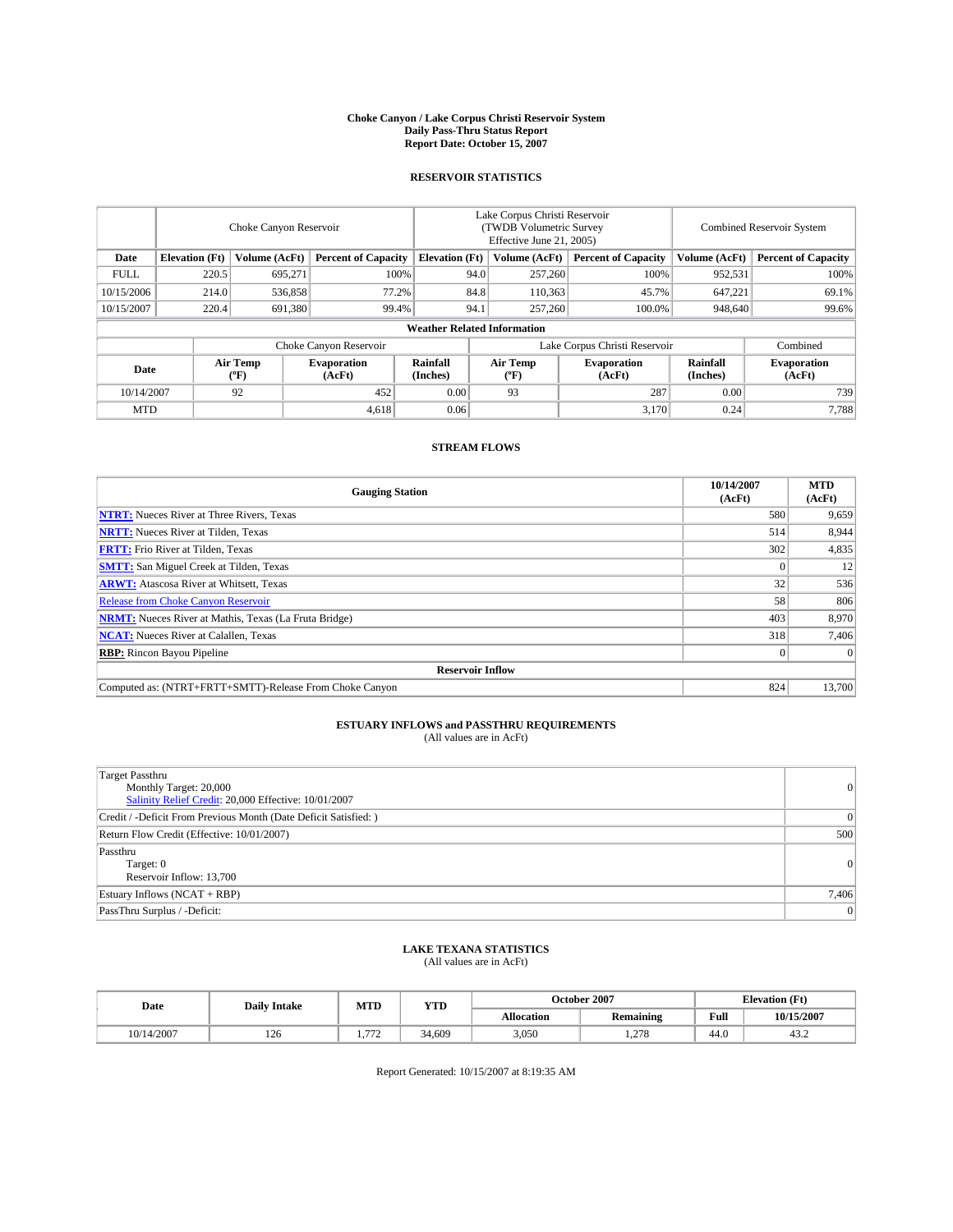#### **Choke Canyon / Lake Corpus Christi Reservoir System Daily Pass-Thru Status Report Report Date: October 16, 2007**

### **RESERVOIR STATISTICS**

|             | Choke Canyon Reservoir             |                               |                              |                       | Lake Corpus Christi Reservoir<br>(TWDB Volumetric Survey<br>Effective June 21, 2005) |                                           |                              | Combined Reservoir System |                              |  |
|-------------|------------------------------------|-------------------------------|------------------------------|-----------------------|--------------------------------------------------------------------------------------|-------------------------------------------|------------------------------|---------------------------|------------------------------|--|
| Date        | <b>Elevation</b> (Ft)              | Volume (AcFt)                 | <b>Percent of Capacity</b>   | <b>Elevation</b> (Ft) |                                                                                      | Volume (AcFt)                             | <b>Percent of Capacity</b>   | Volume (AcFt)             | <b>Percent of Capacity</b>   |  |
| <b>FULL</b> | 220.5                              | 695.271                       | 100%                         |                       | 94.0                                                                                 | 257,260                                   | 100%                         | 952,531                   | 100%                         |  |
| 10/16/2006  | 213.9                              | 536,635                       | 77.2%                        |                       | 84.7                                                                                 | 109.869                                   | 45.5%                        | 646,504                   | 69.0%                        |  |
| 10/16/2007  | 220.3                              | 691,121                       | 99.4%                        |                       | 94.2                                                                                 | 257,260                                   | 100.0%                       | 948,381                   | 99.6%                        |  |
|             | <b>Weather Related Information</b> |                               |                              |                       |                                                                                      |                                           |                              |                           |                              |  |
|             |                                    | Lake Corpus Christi Reservoir |                              |                       |                                                                                      | Combined                                  |                              |                           |                              |  |
| Date        |                                    | Air Temp<br>(°F)              | <b>Evaporation</b><br>(AcFt) | Rainfall<br>(Inches)  |                                                                                      | Air Temp<br>$({}^{\mathrm{o}}\mathrm{F})$ | <b>Evaporation</b><br>(AcFt) | Rainfall<br>(Inches)      | <b>Evaporation</b><br>(AcFt) |  |
| 10/15/2007  |                                    | 92                            | 377                          | 0.00                  |                                                                                      | 93                                        | 202                          | 0.00                      | 579                          |  |
| <b>MTD</b>  |                                    |                               | 4,995                        | 0.06                  |                                                                                      |                                           | 3,372                        | 0.24                      | 8,367                        |  |

## **STREAM FLOWS**

| <b>Gauging Station</b>                                       | 10/15/2007<br>(AcFt) | <b>MTD</b><br>(AcFt) |
|--------------------------------------------------------------|----------------------|----------------------|
| <b>NTRT:</b> Nueces River at Three Rivers, Texas             | 576                  | 10,235               |
| <b>NRTT:</b> Nueces River at Tilden, Texas                   | 498                  | 9,443                |
| <b>FRTT:</b> Frio River at Tilden, Texas                     | 292                  | 5,127                |
| <b>SMTT:</b> San Miguel Creek at Tilden, Texas               |                      | 12                   |
| <b>ARWT:</b> Atascosa River at Whitsett, Texas               | 32                   | 568                  |
| <b>Release from Choke Canyon Reservoir</b>                   | 58                   | 863                  |
| <b>NRMT:</b> Nueces River at Mathis, Texas (La Fruta Bridge) | 353                  | 9,324                |
| <b>NCAT:</b> Nueces River at Calallen, Texas                 | 250                  | 7,656                |
| <b>RBP:</b> Rincon Bayou Pipeline                            |                      | $\Omega$             |
| <b>Reservoir Inflow</b>                                      |                      |                      |
| Computed as: (NTRT+FRTT+SMTT)-Release From Choke Canyon      | 810                  | 14.510               |

## **ESTUARY INFLOWS and PASSTHRU REQUIREMENTS**<br>(All values are in AcFt)

| <b>Target Passthru</b><br>Monthly Target: 20,000<br>Salinity Relief Credit: 20,000 Effective: 10/01/2007 | 0     |
|----------------------------------------------------------------------------------------------------------|-------|
| Credit / -Deficit From Previous Month (Date Deficit Satisfied: )                                         | 0     |
| Return Flow Credit (Effective: 10/01/2007)                                                               | 500   |
| Passthru<br>Target: 0<br>Reservoir Inflow: 14,510                                                        | 0     |
| Estuary Inflows (NCAT + RBP)                                                                             | 7,656 |
| PassThru Surplus / -Deficit:                                                                             | 0     |

## **LAKE TEXANA STATISTICS** (All values are in AcFt)

| Date       | <b>Daily Intake</b> | MTD  | <b>YTD</b> |                   | October 2007     |      | <b>Elevation (Ft)</b> |
|------------|---------------------|------|------------|-------------------|------------------|------|-----------------------|
|            |                     |      |            | <b>Allocation</b> | <b>Remaining</b> | Full | 10/16/2007            |
| 10/15/2007 | 126                 | .898 | 34.735     | 3,050             | 152<br>.         | 44.0 | ر.ر+                  |

Report Generated: 10/16/2007 at 9:10:44 AM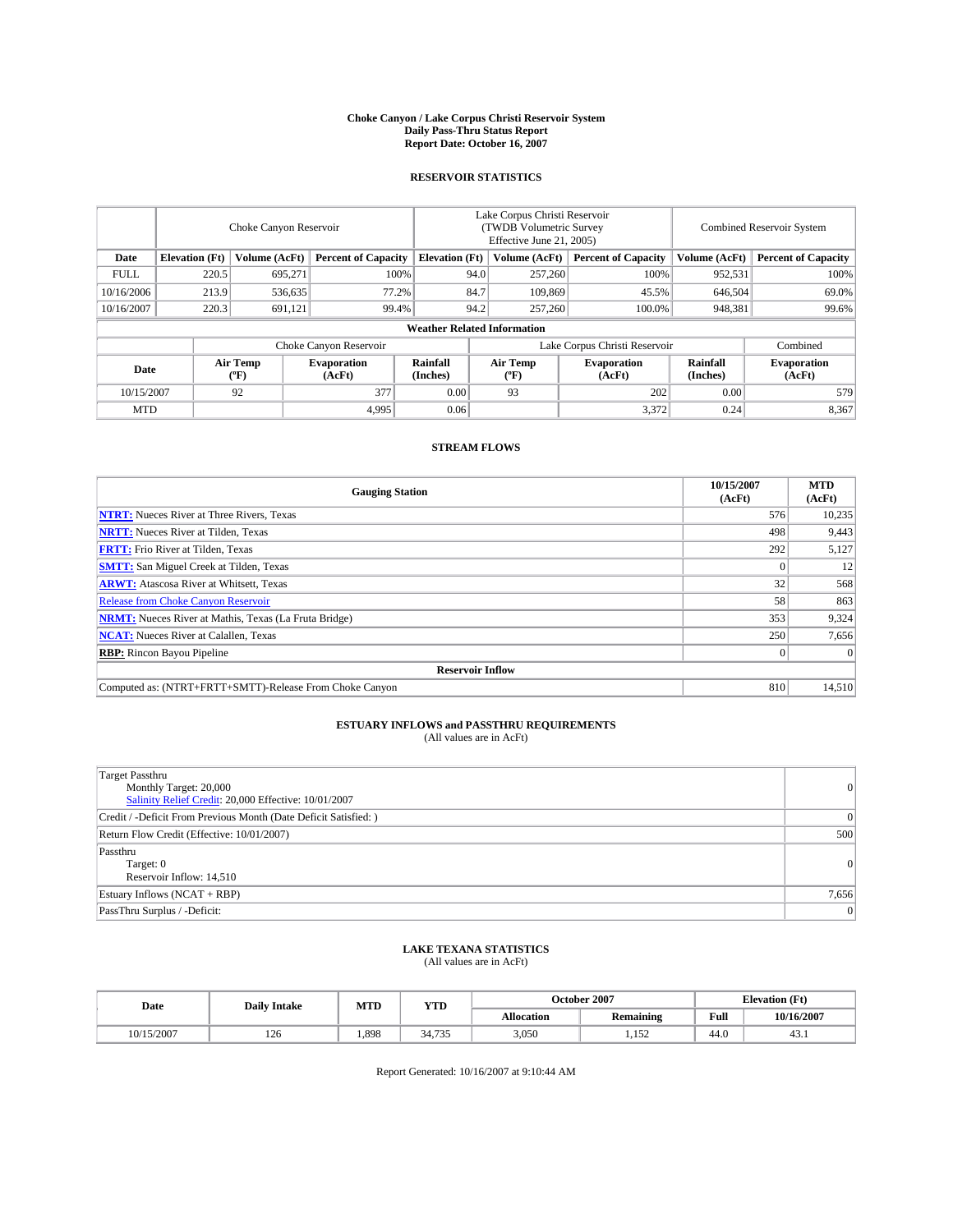#### **Choke Canyon / Lake Corpus Christi Reservoir System Daily Pass-Thru Status Report Report Date: October 17, 2007**

### **RESERVOIR STATISTICS**

|             | Choke Canyon Reservoir             |                  |                              |                       | Lake Corpus Christi Reservoir<br>(TWDB Volumetric Survey<br>Effective June 21, 2005) |                  |                               |                      | Combined Reservoir System    |  |  |
|-------------|------------------------------------|------------------|------------------------------|-----------------------|--------------------------------------------------------------------------------------|------------------|-------------------------------|----------------------|------------------------------|--|--|
| Date        | <b>Elevation</b> (Ft)              | Volume (AcFt)    | <b>Percent of Capacity</b>   | <b>Elevation</b> (Ft) |                                                                                      | Volume (AcFt)    | <b>Percent of Capacity</b>    | Volume (AcFt)        | <b>Percent of Capacity</b>   |  |  |
| <b>FULL</b> | 220.5                              | 695.271          | 100%                         |                       | 94.0                                                                                 | 257,260          | 100%                          | 952,531              | 100%                         |  |  |
| 10/17/2006  | 213.9                              | 536,412          | 77.2%                        |                       | 84.7                                                                                 | 110,116          | 45.6%                         | 646,528              | 69.0%                        |  |  |
| 10/17/2007  | 220.4                              | 691,380          | 99.4%                        |                       | 94.2                                                                                 | 257,260          | 100.0%                        | 948,640              | 99.6%                        |  |  |
|             | <b>Weather Related Information</b> |                  |                              |                       |                                                                                      |                  |                               |                      |                              |  |  |
|             |                                    |                  | Choke Canyon Reservoir       |                       |                                                                                      |                  | Lake Corpus Christi Reservoir |                      | Combined                     |  |  |
| Date        |                                    | Air Temp<br>(°F) | <b>Evaporation</b><br>(AcFt) | Rainfall<br>(Inches)  |                                                                                      | Air Temp<br>("F) | <b>Evaporation</b><br>(AcFt)  | Rainfall<br>(Inches) | <b>Evaporation</b><br>(AcFt) |  |  |
| 10/16/2007  |                                    | 87               | 271                          | 0.00                  |                                                                                      | 87               | 191                           | 0.00                 | 462                          |  |  |
| <b>MTD</b>  |                                    |                  | 5,266                        | 0.06                  |                                                                                      |                  | 3,563                         | 0.24                 | 8,829                        |  |  |

## **STREAM FLOWS**

| <b>Gauging Station</b>                                       | 10/16/2007<br>(AcFt) | <b>MTD</b><br>(AcFt) |
|--------------------------------------------------------------|----------------------|----------------------|
| <b>NTRT:</b> Nueces River at Three Rivers, Texas             | 568                  | 10,802               |
| <b>NRTT:</b> Nueces River at Tilden, Texas                   | 486                  | 9.929                |
| <b>FRTT:</b> Frio River at Tilden, Texas                     | 290                  | 5,417                |
| <b>SMTT:</b> San Miguel Creek at Tilden, Texas               |                      | 12                   |
| <b>ARWT:</b> Atascosa River at Whitsett, Texas               | 32                   | 599                  |
| <b>Release from Choke Canyon Reservoir</b>                   | 58                   | 921                  |
| <b>NRMT:</b> Nueces River at Mathis, Texas (La Fruta Bridge) | 349                  | 9,673                |
| <b>NCAT:</b> Nueces River at Calallen, Texas                 | 232                  | 7,888                |
| <b>RBP:</b> Rincon Bayou Pipeline                            |                      | $\Omega$             |
| <b>Reservoir Inflow</b>                                      |                      |                      |
| Computed as: (NTRT+FRTT+SMTT)-Release From Choke Canyon      | 800                  | 15,310               |

# **ESTUARY INFLOWS and PASSTHRU REQUIREMENTS**<br>(All values are in AcFt)

| Target Passthru<br>Monthly Target: 20,000<br>Salinity Relief Credit: 20,000 Effective: 10/01/2007 | $\overline{0}$  |
|---------------------------------------------------------------------------------------------------|-----------------|
| Credit / -Deficit From Previous Month (Date Deficit Satisfied: )                                  | $\Omega$        |
| Return Flow Credit (Effective: 10/01/2007)                                                        | 500             |
| Passthru<br>Target: 0<br>Reservoir Inflow: 15,310                                                 | $\vert 0 \vert$ |
| Estuary Inflows (NCAT + RBP)                                                                      | 7,888           |
| PassThru Surplus / -Deficit:                                                                      | $\overline{0}$  |

# **LAKE TEXANA STATISTICS** (All values are in AcFt)

| Date       | <b>Daily Intake</b> | MTD   | <b>YTD</b> |                   | October 2007     | <b>Elevation</b> (Ft) |            |
|------------|---------------------|-------|------------|-------------------|------------------|-----------------------|------------|
|            |                     |       |            | <b>Allocation</b> | <b>Remaining</b> | Full                  | 10/17/2007 |
| 10/16/2007 | 126                 | 2.024 | 34.861     | 3,050             | .026             | 44.0                  | 49.I       |

Report Generated: 10/17/2007 at 8:02:19 AM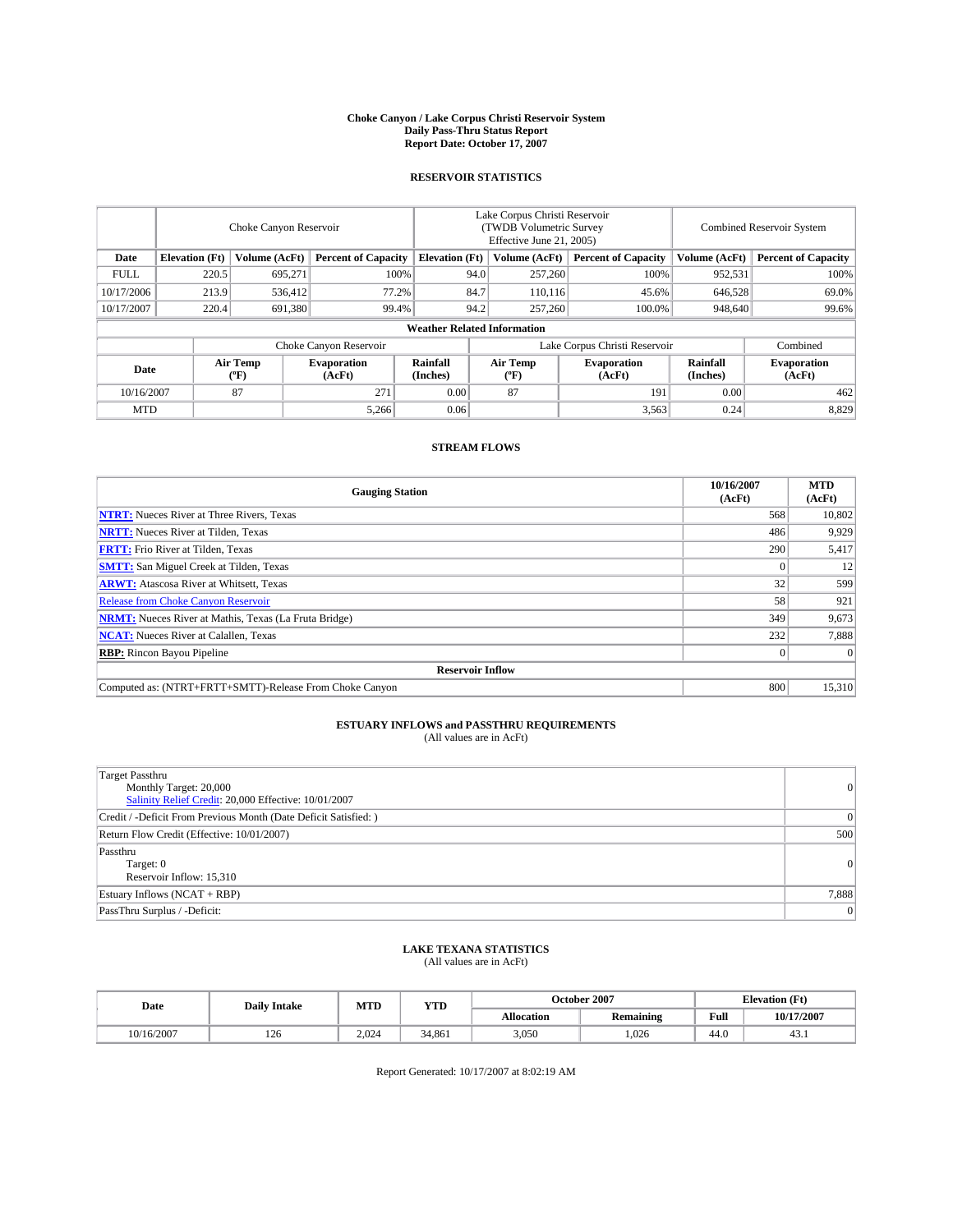#### **Choke Canyon / Lake Corpus Christi Reservoir System Daily Pass-Thru Status Report Report Date: October 18, 2007**

### **RESERVOIR STATISTICS**

|             | Choke Canyon Reservoir             |                               |                              |                       | Lake Corpus Christi Reservoir<br>(TWDB Volumetric Survey<br>Effective June 21, 2005) |                                           |                              | Combined Reservoir System |                              |  |
|-------------|------------------------------------|-------------------------------|------------------------------|-----------------------|--------------------------------------------------------------------------------------|-------------------------------------------|------------------------------|---------------------------|------------------------------|--|
| Date        | <b>Elevation</b> (Ft)              | Volume (AcFt)                 | <b>Percent of Capacity</b>   | <b>Elevation</b> (Ft) |                                                                                      | Volume (AcFt)                             | <b>Percent of Capacity</b>   | Volume (AcFt)             | <b>Percent of Capacity</b>   |  |
| <b>FULL</b> | 220.5                              | 695.271                       | 100%                         |                       | 94.0                                                                                 | 257,260                                   | 100%                         | 952,531                   | 100%                         |  |
| 10/18/2006  | 213.9                              | 536.189                       | 77.1%                        |                       | 84.7                                                                                 | 109.746                                   | 45.5%                        | 645,935                   | 69.0%                        |  |
| 10/18/2007  | 220.3                              | 691,121                       | 99.4%                        |                       | 94.1                                                                                 | 257,260                                   | 100.0%                       | 948,381                   | 99.6%                        |  |
|             | <b>Weather Related Information</b> |                               |                              |                       |                                                                                      |                                           |                              |                           |                              |  |
|             |                                    | Lake Corpus Christi Reservoir |                              |                       |                                                                                      | Combined                                  |                              |                           |                              |  |
| Date        |                                    | Air Temp<br>(°F)              | <b>Evaporation</b><br>(AcFt) | Rainfall<br>(Inches)  |                                                                                      | Air Temp<br>$({}^{\mathrm{o}}\mathrm{F})$ | <b>Evaporation</b><br>(AcFt) | Rainfall<br>(Inches)      | <b>Evaporation</b><br>(AcFt) |  |
| 10/17/2007  |                                    | 93                            | 377                          | 0.00                  |                                                                                      | 95                                        | 287                          | 0.00                      | 664                          |  |
| <b>MTD</b>  |                                    |                               | 5,643                        | 0.06                  |                                                                                      |                                           | 3,850                        | 0.24                      | 9,493                        |  |

### **STREAM FLOWS**

| <b>Gauging Station</b>                                       | 10/17/2007<br>(AcFt) | <b>MTD</b><br>(AcFt) |
|--------------------------------------------------------------|----------------------|----------------------|
| <b>NTRT:</b> Nueces River at Three Rivers, Texas             | 544                  | 11,346               |
| <b>NRTT:</b> Nueces River at Tilden, Texas                   | 482                  | 10,411               |
| <b>FRTT:</b> Frio River at Tilden, Texas                     | 284                  | 5,701                |
| <b>SMTT:</b> San Miguel Creek at Tilden, Texas               |                      | 12                   |
| <b>ARWT:</b> Atascosa River at Whitsett, Texas               | 32                   | 631                  |
| <b>Release from Choke Canyon Reservoir</b>                   | 58                   | 979                  |
| <b>NRMT:</b> Nueces River at Mathis, Texas (La Fruta Bridge) | 244                  | 9,917                |
| <b>NCAT:</b> Nueces River at Calallen, Texas                 | 185                  | 8,073                |
| <b>RBP:</b> Rincon Bayou Pipeline                            |                      | $\Omega$             |
| <b>Reservoir Inflow</b>                                      |                      |                      |
| Computed as: (NTRT+FRTT+SMTT)-Release From Choke Canyon      | 770                  | 16,080               |

## **ESTUARY INFLOWS and PASSTHRU REQUIREMENTS**<br>(All values are in AcFt)

| <b>Target Passthru</b><br>Monthly Target: 20,000<br>Salinity Relief Credit: 20,000 Effective: 10/01/2007 | $\vert 0 \vert$ |
|----------------------------------------------------------------------------------------------------------|-----------------|
| Credit / -Deficit From Previous Month (Date Deficit Satisfied: )                                         | $\Omega$        |
| Return Flow Credit (Effective: 10/01/2007)                                                               | 500             |
| Passthru<br>Target: 0<br>Reservoir Inflow: 16,080                                                        | $\vert 0 \vert$ |
| Estuary Inflows (NCAT + RBP)                                                                             | 8,073           |
| PassThru Surplus / -Deficit:                                                                             | $\Omega$        |

## **LAKE TEXANA STATISTICS** (All values are in AcFt)

| Date       | <b>Daily Intake</b> | MTD        | <b>YTD</b> |                   | October 2007     | <b>Elevation</b> (Ft) |            |
|------------|---------------------|------------|------------|-------------------|------------------|-----------------------|------------|
|            |                     |            |            | <b>Allocation</b> | <b>Remaining</b> | Full                  | 10/18/2007 |
| 10/17/2007 | 126                 | $15^\circ$ | 34.987     | 3.050             | 899              | 44.0                  | 43.9       |

Report Generated: 10/18/2007 at 8:25:14 AM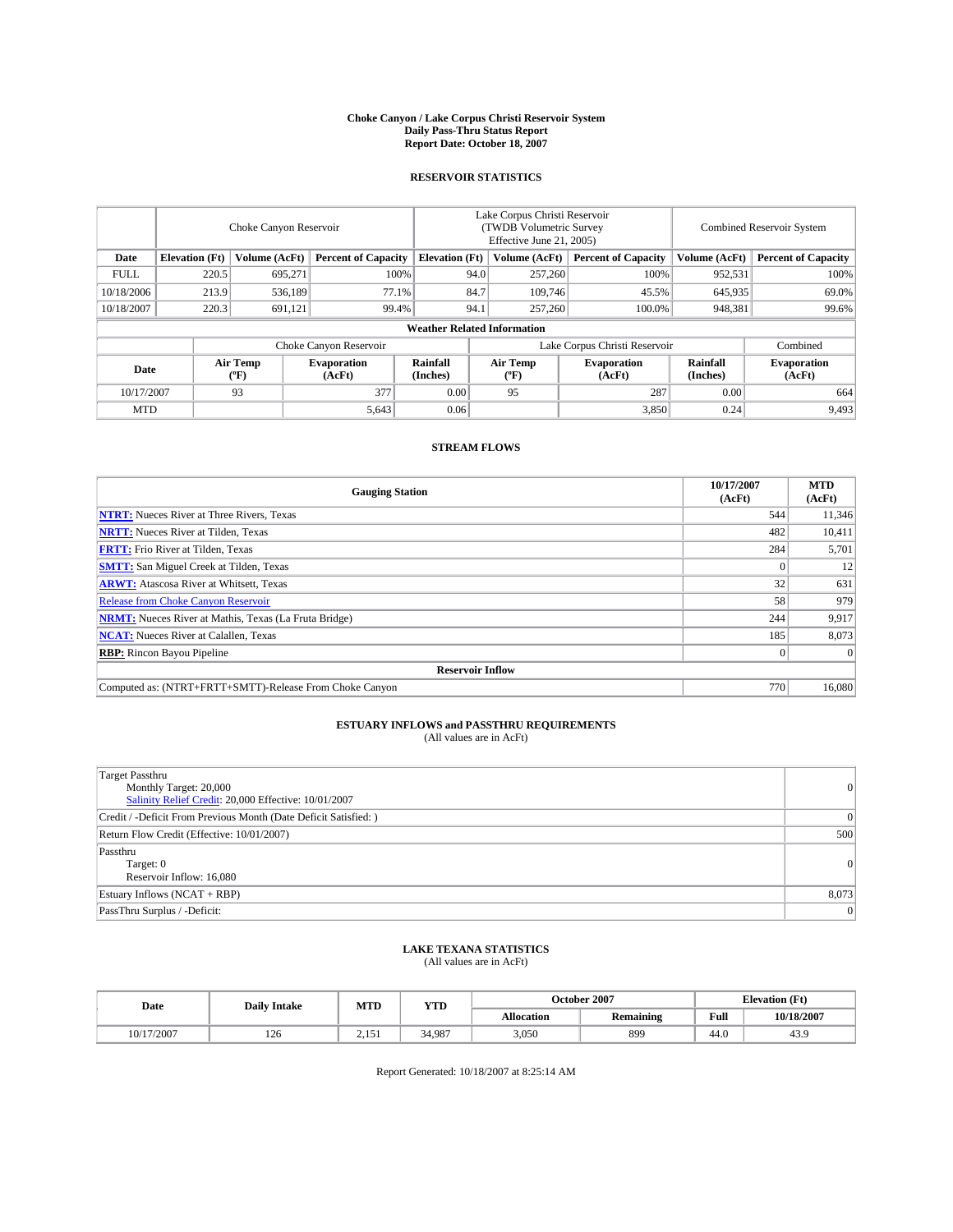#### **Choke Canyon / Lake Corpus Christi Reservoir System Daily Pass-Thru Status Report Report Date: October 19, 2007**

### **RESERVOIR STATISTICS**

|             | Choke Canyon Reservoir             |                  |                              |                       | Lake Corpus Christi Reservoir<br>(TWDB Volumetric Survey<br>Effective June 21, 2005) |                                           |                              | Combined Reservoir System |                              |  |
|-------------|------------------------------------|------------------|------------------------------|-----------------------|--------------------------------------------------------------------------------------|-------------------------------------------|------------------------------|---------------------------|------------------------------|--|
| Date        | <b>Elevation</b> (Ft)              | Volume (AcFt)    | <b>Percent of Capacity</b>   | <b>Elevation</b> (Ft) |                                                                                      | Volume (AcFt)                             | <b>Percent of Capacity</b>   | Volume (AcFt)             | <b>Percent of Capacity</b>   |  |
| <b>FULL</b> | 220.5                              | 695.271          | 100%                         |                       | 94.0                                                                                 | 257,260                                   | 100%                         | 952,531                   | 100%                         |  |
| 10/19/2006  | 213.9                              | 535,967          | 77.1%                        |                       | 84.8                                                                                 | 110,487                                   | 45.8%                        | 646,454                   | 69.0%                        |  |
| 10/19/2007  | 220.3                              | 690,861          | 99.4%                        |                       | 94.2                                                                                 | 257,260                                   | 100.0%                       | 948,121                   | 99.5%                        |  |
|             | <b>Weather Related Information</b> |                  |                              |                       |                                                                                      |                                           |                              |                           |                              |  |
|             |                                    |                  | Choke Canyon Reservoir       |                       | Lake Corpus Christi Reservoir                                                        |                                           |                              |                           | Combined                     |  |
| Date        |                                    | Air Temp<br>(°F) | <b>Evaporation</b><br>(AcFt) | Rainfall<br>(Inches)  |                                                                                      | Air Temp<br>$({}^{\mathrm{o}}\mathrm{F})$ | <b>Evaporation</b><br>(AcFt) | Rainfall<br>(Inches)      | <b>Evaporation</b><br>(AcFt) |  |
| 10/18/2007  |                                    | 91               | 362                          | 0.00                  |                                                                                      | 96                                        | 245                          | 0.14                      | 607                          |  |
| <b>MTD</b>  |                                    |                  | 6.005                        | 0.06                  |                                                                                      |                                           | 4,095                        | 0.38                      | 10,100                       |  |

## **STREAM FLOWS**

| <b>Gauging Station</b>                                       | 10/18/2007<br>(AcFt) | <b>MTD</b><br>(AcFt) |
|--------------------------------------------------------------|----------------------|----------------------|
| <b>NTRT:</b> Nueces River at Three Rivers, Texas             | 538                  | 11,884               |
| <b>NRTT:</b> Nueces River at Tilden, Texas                   | 466                  | 10,878               |
| <b>FRTT:</b> Frio River at Tilden, Texas                     | 278                  | 5,979                |
| <b>SMTT:</b> San Miguel Creek at Tilden, Texas               |                      | 12                   |
| <b>ARWT:</b> Atascosa River at Whitsett, Texas               | 32                   | 663                  |
| <b>Release from Choke Canyon Reservoir</b>                   | 58                   | 1,036                |
| <b>NRMT:</b> Nueces River at Mathis, Texas (La Fruta Bridge) | 242                  | 10,159               |
| <b>NCAT:</b> Nueces River at Calallen, Texas                 | 157                  | 8,230                |
| <b>RBP:</b> Rincon Bayou Pipeline                            |                      | $\Omega$             |
| <b>Reservoir Inflow</b>                                      |                      |                      |
| Computed as: (NTRT+FRTT+SMTT)-Release From Choke Canyon      | 758                  | 16,838               |

## **ESTUARY INFLOWS and PASSTHRU REQUIREMENTS**<br>(All values are in AcFt)

| <b>Target Passthru</b><br>Monthly Target: 20,000<br>Salinity Relief Credit: 20,000 Effective: 10/01/2007 | 0     |
|----------------------------------------------------------------------------------------------------------|-------|
| Credit / -Deficit From Previous Month (Date Deficit Satisfied: )                                         | 0     |
| Return Flow Credit (Effective: 10/01/2007)                                                               | 500   |
| Passthru<br>Target: 0<br>Reservoir Inflow: 16,838                                                        | 0     |
| Estuary Inflows (NCAT + RBP)                                                                             | 8,230 |
| PassThru Surplus / -Deficit:                                                                             | 0     |

## **LAKE TEXANA STATISTICS** (All values are in AcFt)

| Date      | <b>Daily Intake</b> | MTD               | <b>YTD</b> |                   | October 2007     | <b>Elevation</b> (Ft) |            |
|-----------|---------------------|-------------------|------------|-------------------|------------------|-----------------------|------------|
|           |                     |                   |            | <b>Allocation</b> | <b>Remaining</b> | Full                  | 10/19/2007 |
| 0/18/2007 | 126                 | 277<br><u>. .</u> | 35.114     | 3,050             | $\overline{a}$   | 44.0                  | 44.0       |

Report Generated: 10/19/2007 at 8:38:10 AM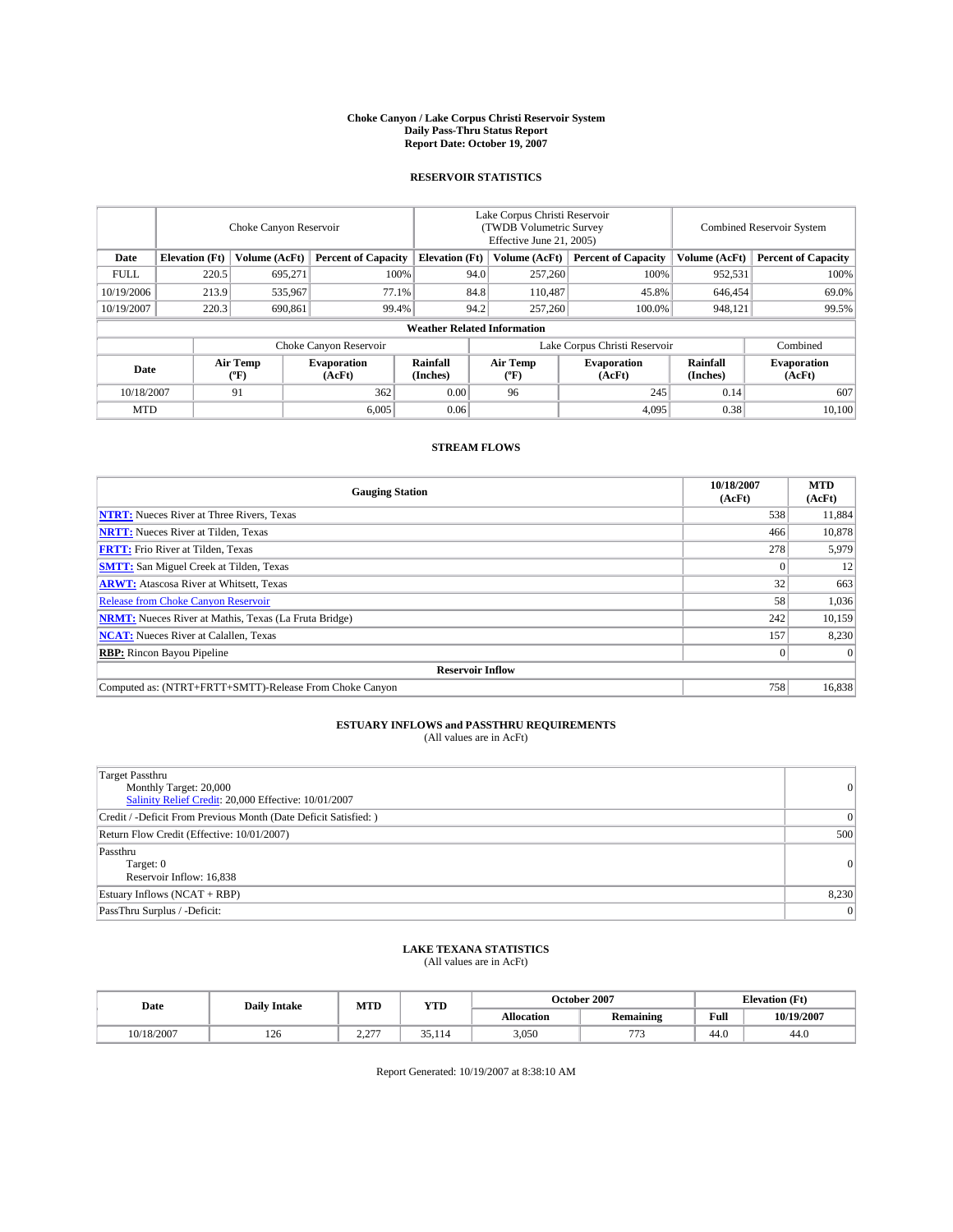#### **Choke Canyon / Lake Corpus Christi Reservoir System Daily Pass-Thru Status Report Report Date: October 20, 2007**

### **RESERVOIR STATISTICS**

|             | Choke Canyon Reservoir             |                  |                              |                       | Lake Corpus Christi Reservoir<br>(TWDB Volumetric Survey<br>Effective June 21, 2005) |                  |                               |                      | <b>Combined Reservoir System</b> |  |  |
|-------------|------------------------------------|------------------|------------------------------|-----------------------|--------------------------------------------------------------------------------------|------------------|-------------------------------|----------------------|----------------------------------|--|--|
| Date        | <b>Elevation</b> (Ft)              | Volume (AcFt)    | <b>Percent of Capacity</b>   | <b>Elevation</b> (Ft) |                                                                                      | Volume (AcFt)    | <b>Percent of Capacity</b>    | Volume (AcFt)        | <b>Percent of Capacity</b>       |  |  |
| <b>FULL</b> | 220.5                              | 695.271          | 100%                         |                       | 94.0                                                                                 | 257,260          | 100%                          | 952,531              | 100%                             |  |  |
| 10/20/2006  | 213.9                              | 535,076          | 77.0%                        |                       | 84.7                                                                                 | 109,377          | 45.3%                         | 644,453              | 68.8%                            |  |  |
| 10/20/2007  | 220.3                              | 690,861          | 99.4%                        |                       | 94.2                                                                                 | 257,260          | 100.0%                        | 948,121              | 99.5%                            |  |  |
|             | <b>Weather Related Information</b> |                  |                              |                       |                                                                                      |                  |                               |                      |                                  |  |  |
|             |                                    |                  | Choke Canyon Reservoir       |                       |                                                                                      |                  | Lake Corpus Christi Reservoir |                      | Combined                         |  |  |
| Date        |                                    | Air Temp<br>(°F) | <b>Evaporation</b><br>(AcFt) | Rainfall<br>(Inches)  |                                                                                      | Air Temp<br>("F) | <b>Evaporation</b><br>(AcFt)  | Rainfall<br>(Inches) | <b>Evaporation</b><br>(AcFt)     |  |  |
| 10/19/2007  |                                    | 91               | 377                          | 0.00                  |                                                                                      | 87               | 287                           | 0.00                 | 664                              |  |  |
| <b>MTD</b>  |                                    |                  | 6,382                        | 0.06                  |                                                                                      |                  | 4,382                         | 0.38                 | 10,764                           |  |  |

### **STREAM FLOWS**

| <b>Gauging Station</b>                                       | 10/19/2007<br>(AcFt) | <b>MTD</b><br>(AcFt) |
|--------------------------------------------------------------|----------------------|----------------------|
| <b>NTRT:</b> Nueces River at Three Rivers, Texas             | 524                  | 12,408               |
| <b>NRTT:</b> Nueces River at Tilden, Texas                   | 449                  | 11,326               |
| <b>FRTT:</b> Frio River at Tilden, Texas                     | 272                  | 6,251                |
| <b>SMTT:</b> San Miguel Creek at Tilden, Texas               |                      | 12                   |
| <b>ARWT:</b> Atascosa River at Whitsett, Texas               | 32                   | 695                  |
| <b>Release from Choke Canyon Reservoir</b>                   | 58                   | 1,094                |
| <b>NRMT:</b> Nueces River at Mathis, Texas (La Fruta Bridge) | 248                  | 10,407               |
| <b>NCAT:</b> Nueces River at Calallen, Texas                 | 165                  | 8,395                |
| <b>RBP:</b> Rincon Bayou Pipeline                            |                      | $\Omega$             |
| <b>Reservoir Inflow</b>                                      |                      |                      |
| Computed as: (NTRT+FRTT+SMTT)-Release From Choke Canyon      | 738                  | 17.577               |

## **ESTUARY INFLOWS and PASSTHRU REQUIREMENTS**<br>(All values are in AcFt)

| <b>Target Passthru</b><br>Monthly Target: 20,000<br>Salinity Relief Credit: 20,000 Effective: 10/01/2007 | $\vert 0 \vert$ |
|----------------------------------------------------------------------------------------------------------|-----------------|
| Credit / -Deficit From Previous Month (Date Deficit Satisfied: )                                         | $\Omega$        |
| Return Flow Credit (Effective: 10/01/2007)                                                               | 500             |
| Passthru<br>Target: 0<br>Reservoir Inflow: 17,577                                                        | $\vert 0 \vert$ |
| Estuary Inflows (NCAT + RBP)                                                                             | 8,395           |
| PassThru Surplus / -Deficit:                                                                             | $\overline{0}$  |

## **LAKE TEXANA STATISTICS** (All values are in AcFt)

| Date       | <b>Daily Intake</b> | MTD   | <b>YTD</b> |                   | October 2007     | <b>Elevation</b> (Ft) |            |
|------------|---------------------|-------|------------|-------------------|------------------|-----------------------|------------|
|            |                     |       |            | <b>Allocation</b> | <b>Remaining</b> | Full                  | 10/20/2007 |
| 10/19/2007 | 126                 | 2.404 | 35.240     | 3.050             | 646              | 44.0                  | 44.0       |

Report Generated: 10/20/2007 at 8:06:45 AM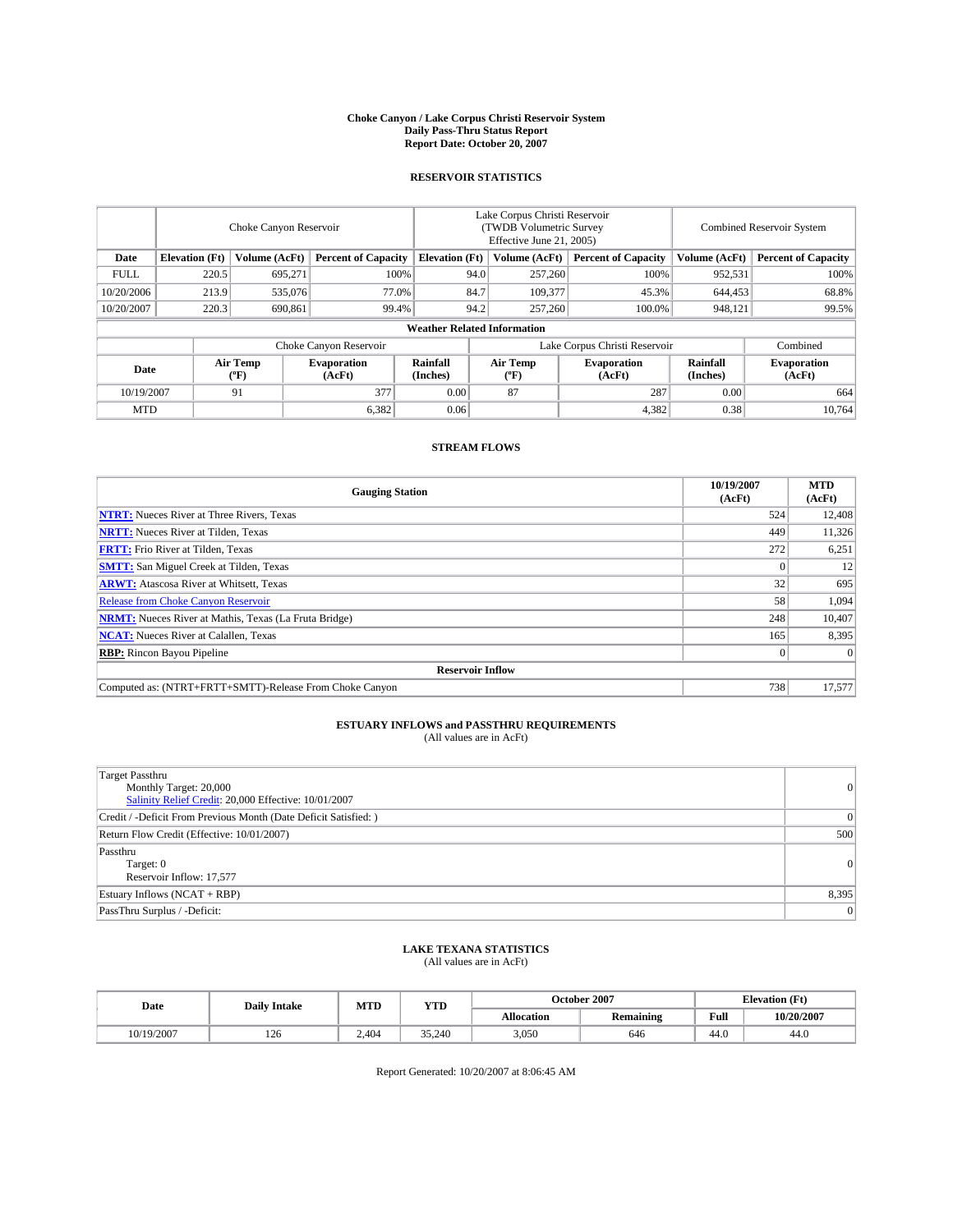#### **Choke Canyon / Lake Corpus Christi Reservoir System Daily Pass-Thru Status Report Report Date: October 21, 2007**

### **RESERVOIR STATISTICS**

|             | Choke Canyon Reservoir             |                  |                              |                       | Lake Corpus Christi Reservoir<br>(TWDB Volumetric Survey<br>Effective June 21, 2005) |                  |                               |                      | <b>Combined Reservoir System</b> |  |  |
|-------------|------------------------------------|------------------|------------------------------|-----------------------|--------------------------------------------------------------------------------------|------------------|-------------------------------|----------------------|----------------------------------|--|--|
| Date        | <b>Elevation</b> (Ft)              | Volume (AcFt)    | <b>Percent of Capacity</b>   | <b>Elevation</b> (Ft) |                                                                                      | Volume (AcFt)    | <b>Percent of Capacity</b>    | Volume (AcFt)        | <b>Percent of Capacity</b>       |  |  |
| <b>FULL</b> | 220.5                              | 695,271          | 100%                         |                       | 94.0                                                                                 | 257,260          | 100%                          | 952,531              | 100%                             |  |  |
| 10/21/2006  | 213.8                              | 534,185          | 76.8%                        |                       | 84.6                                                                                 | 108,764          | 45.1%                         | 642,949              | 68.7%                            |  |  |
| 10/21/2007  | 220.3                              | 690,602          | 99.3%                        |                       | 94.2                                                                                 | 257,260          | 100.0%                        | 947,862              | 99.5%                            |  |  |
|             | <b>Weather Related Information</b> |                  |                              |                       |                                                                                      |                  |                               |                      |                                  |  |  |
|             |                                    |                  | Choke Canyon Reservoir       |                       |                                                                                      |                  | Lake Corpus Christi Reservoir |                      | Combined                         |  |  |
| Date        |                                    | Air Temp<br>(°F) | <b>Evaporation</b><br>(AcFt) | Rainfall<br>(Inches)  |                                                                                      | Air Temp<br>("F) | <b>Evaporation</b><br>(AcFt)  | Rainfall<br>(Inches) | <b>Evaporation</b><br>(AcFt)     |  |  |
| 10/20/2007  |                                    | 90               | 362                          | 0.00                  |                                                                                      | 89               | 277                           | 0.00                 | 639                              |  |  |
| <b>MTD</b>  |                                    |                  | 6.744                        | 0.06                  |                                                                                      |                  | 4,659                         | 0.38                 | 11,403                           |  |  |

## **STREAM FLOWS**

| <b>Gauging Station</b>                                       | 10/20/2007<br>(AcFt) | <b>MTD</b><br>(AcFt) |
|--------------------------------------------------------------|----------------------|----------------------|
| <b>NTRT:</b> Nueces River at Three Rivers, Texas             | 508                  | 12,916               |
| <b>NRTT:</b> Nueces River at Tilden, Texas                   | 425                  | 11,751               |
| <b>FRTT:</b> Frio River at Tilden, Texas                     | 266                  | 6,517                |
| <b>SMTT:</b> San Miguel Creek at Tilden, Texas               |                      | 12                   |
| <b>ARWT:</b> Atascosa River at Whitsett, Texas               | 32                   | 727                  |
| <b>Release from Choke Canyon Reservoir</b>                   | 58                   | 1,151                |
| <b>NRMT:</b> Nueces River at Mathis, Texas (La Fruta Bridge) | 242                  | 10,650               |
| <b>NCAT:</b> Nueces River at Calallen, Texas                 | 218                  | 8,613                |
| <b>RBP:</b> Rincon Bayou Pipeline                            |                      | $\Omega$             |
| <b>Reservoir Inflow</b>                                      |                      |                      |
| Computed as: (NTRT+FRTT+SMTT)-Release From Choke Canyon      | 717                  | 18,293               |

# **ESTUARY INFLOWS and PASSTHRU REQUIREMENTS**<br>(All values are in AcFt)

| <b>Target Passthru</b><br>Monthly Target: 20,000<br>Salinity Relief Credit: 20,000 Effective: 10/01/2007 | $\vert 0 \vert$ |
|----------------------------------------------------------------------------------------------------------|-----------------|
| Credit / -Deficit From Previous Month (Date Deficit Satisfied: )                                         | $\overline{0}$  |
| Return Flow Credit (Effective: 10/01/2007)                                                               | 500             |
| Passthru<br>Target: 0<br>Reservoir Inflow: 18,293                                                        | $\vert 0 \vert$ |
| Estuary Inflows (NCAT + RBP)                                                                             | 8,613           |
| PassThru Surplus / -Deficit:                                                                             | $\Omega$        |

## **LAKE TEXANA STATISTICS** (All values are in AcFt)

| Date      | <b>Daily Intake</b> | MTD   | <b>YTD</b> |                   | October 2007     |      | <b>Elevation</b> (Ft) |
|-----------|---------------------|-------|------------|-------------------|------------------|------|-----------------------|
|           |                     |       |            | <b>Allocation</b> | <b>Remaining</b> | Full | 10/21/2007            |
| 0/20/2007 | $\sim$<br>1/2       | 2,530 | 35,367     | 3,050             | 520              | 44.0 | 44.0                  |

Report Generated: 10/21/2007 at 7:56:40 AM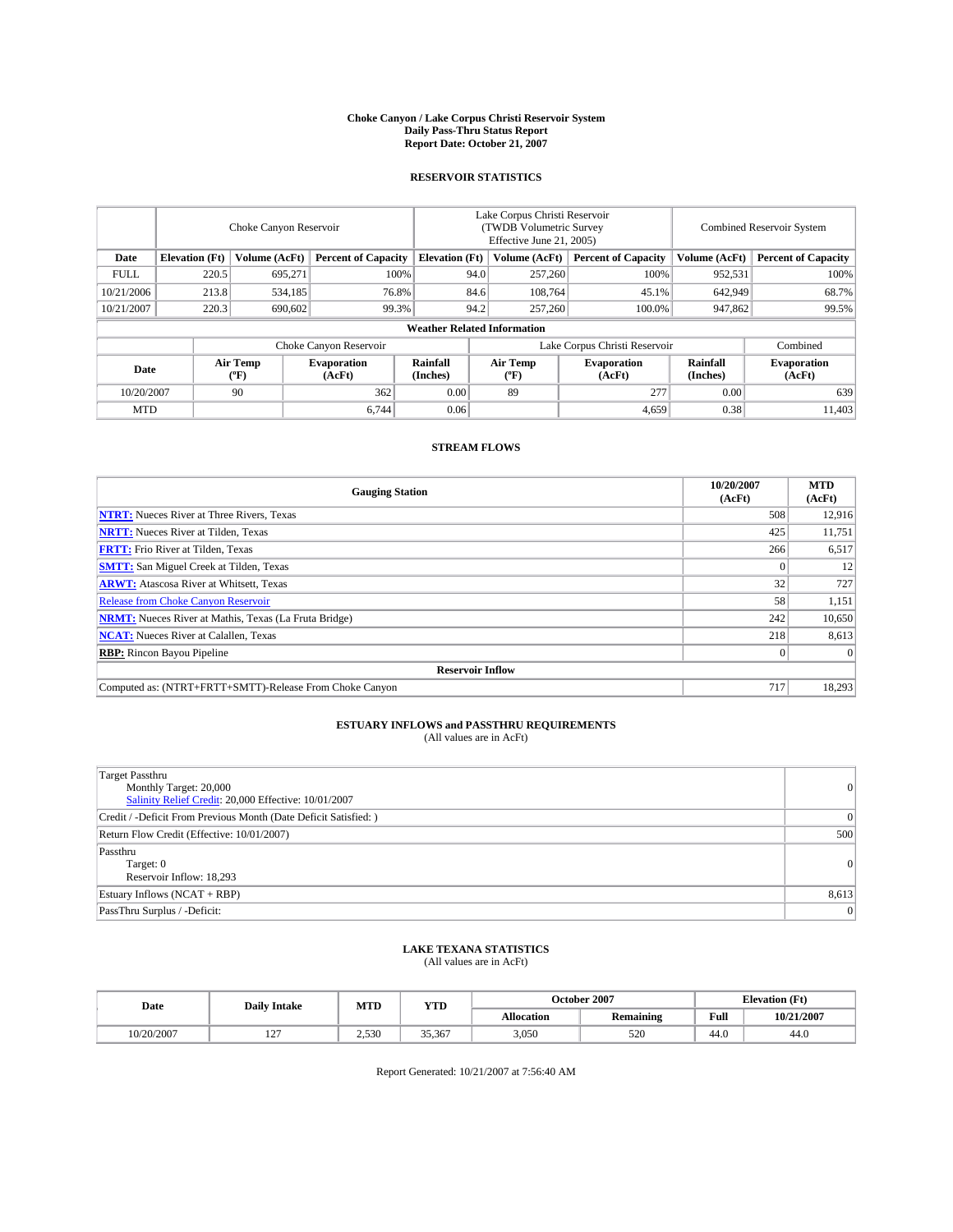#### **Choke Canyon / Lake Corpus Christi Reservoir System Daily Pass-Thru Status Report Report Date: October 22, 2007**

### **RESERVOIR STATISTICS**

|             | Choke Canyon Reservoir             |                  |                              |                       | Lake Corpus Christi Reservoir<br>(TWDB Volumetric Survey<br>Effective June 21, 2005) |                  |                               |                      | Combined Reservoir System    |  |  |
|-------------|------------------------------------|------------------|------------------------------|-----------------------|--------------------------------------------------------------------------------------|------------------|-------------------------------|----------------------|------------------------------|--|--|
| Date        | <b>Elevation</b> (Ft)              | Volume (AcFt)    | <b>Percent of Capacity</b>   | <b>Elevation</b> (Ft) |                                                                                      | Volume (AcFt)    | <b>Percent of Capacity</b>    | Volume (AcFt)        | <b>Percent of Capacity</b>   |  |  |
| <b>FULL</b> | 220.5                              | 695.271          | 100%                         |                       | 94.0                                                                                 | 257,260          | 100%                          | 952,531              | 100%                         |  |  |
| 10/22/2006  | 213.8                              | 533,740          | 76.8%                        |                       | 84.7                                                                                 | 109,009          | 45.2%                         | 642,749              | 68.6%                        |  |  |
| 10/22/2007  | 220.3                              | 690,602          | 99.3%                        |                       | 94.2                                                                                 | 257,260          | 100.0%                        | 947,862              | 99.5%                        |  |  |
|             | <b>Weather Related Information</b> |                  |                              |                       |                                                                                      |                  |                               |                      |                              |  |  |
|             |                                    |                  | Choke Canyon Reservoir       |                       |                                                                                      |                  | Lake Corpus Christi Reservoir |                      | Combined                     |  |  |
| Date        |                                    | Air Temp<br>(°F) | <b>Evaporation</b><br>(AcFt) | Rainfall<br>(Inches)  |                                                                                      | Air Temp<br>("F) | <b>Evaporation</b><br>(AcFt)  | Rainfall<br>(Inches) | <b>Evaporation</b><br>(AcFt) |  |  |
| 10/21/2007  |                                    | 88               | 362                          | 0.00                  |                                                                                      | 88               | 149                           | 0.00                 | 511                          |  |  |
| <b>MTD</b>  |                                    |                  | 7.106                        | 0.06                  |                                                                                      |                  | 4,808                         | 0.38                 | 11,914                       |  |  |

## **STREAM FLOWS**

| <b>Gauging Station</b>                                       | 10/21/2007<br>(AcFt) | <b>MTD</b><br>(AcFt) |
|--------------------------------------------------------------|----------------------|----------------------|
| <b>NTRT:</b> Nueces River at Three Rivers, Texas             | 486                  | 13,403               |
| <b>NRTT:</b> Nueces River at Tilden, Texas                   | 409                  | 12,160               |
| <b>FRTT:</b> Frio River at Tilden, Texas                     | 272                  | 6,789                |
| <b>SMTT:</b> San Miguel Creek at Tilden, Texas               |                      | 12                   |
| <b>ARWT:</b> Atascosa River at Whitsett, Texas               | 30                   | 756                  |
| <b>Release from Choke Canyon Reservoir</b>                   | 58                   | 1,209                |
| <b>NRMT:</b> Nueces River at Mathis, Texas (La Fruta Bridge) | 240                  | 10,890               |
| <b>NCAT:</b> Nueces River at Calallen, Texas                 | 204                  | 8,817                |
| <b>RBP:</b> Rincon Bayou Pipeline                            |                      | $\Omega$             |
| <b>Reservoir Inflow</b>                                      |                      |                      |
| Computed as: (NTRT+FRTT+SMTT)-Release From Choke Canyon      | 701                  | 18.994               |

# **ESTUARY INFLOWS and PASSTHRU REQUIREMENTS**<br>(All values are in AcFt)

| <b>Target Passthru</b><br>Monthly Target: 20,000<br>Salinity Relief Credit: 20,000 Effective: 10/01/2007 | $\vert 0 \vert$ |
|----------------------------------------------------------------------------------------------------------|-----------------|
| Credit / -Deficit From Previous Month (Date Deficit Satisfied: )                                         | 0               |
| Return Flow Credit (Effective: 10/01/2007)                                                               | 500             |
| Passthru<br>Target: 0<br>Reservoir Inflow: 18,994                                                        | $\vert 0 \vert$ |
| Estuary Inflows (NCAT + RBP)                                                                             | 8,817           |
| PassThru Surplus / -Deficit:                                                                             | $\Omega$        |

## **LAKE TEXANA STATISTICS** (All values are in AcFt)

| Date       | <b>Daily Intake</b>      | MTD   | <b>YTD</b> |                   | October 2007     | <b>Elevation (Ft)</b> |            |  |
|------------|--------------------------|-------|------------|-------------------|------------------|-----------------------|------------|--|
|            |                          |       |            | <b>Allocation</b> | <b>Remaining</b> | Full                  | 10/22/2007 |  |
| 10/21/2007 | $\sim$<br>$\overline{1}$ | 2.657 | 35.493     | 3,050             | 393              | 44.0                  | 44.0       |  |

Report Generated: 10/22/2007 at 8:15:40 AM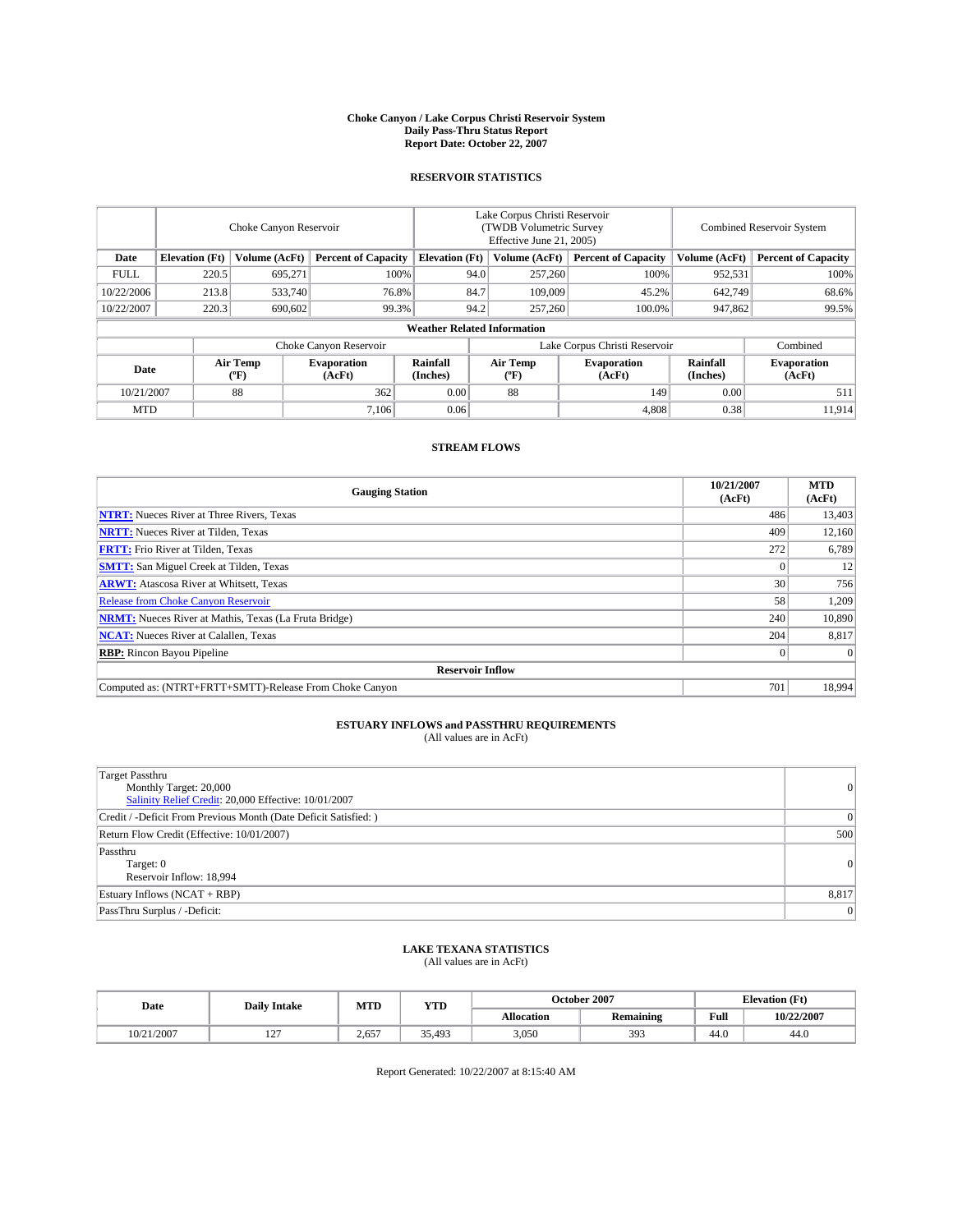#### **Choke Canyon / Lake Corpus Christi Reservoir System Daily Pass-Thru Status Report Report Date: October 23, 2007**

### **RESERVOIR STATISTICS**

|             | Choke Canyon Reservoir             |                  |                              |                       | Lake Corpus Christi Reservoir<br>(TWDB Volumetric Survey<br>Effective June 21, 2005) |                  |                               | <b>Combined Reservoir System</b> |                              |  |
|-------------|------------------------------------|------------------|------------------------------|-----------------------|--------------------------------------------------------------------------------------|------------------|-------------------------------|----------------------------------|------------------------------|--|
| Date        | <b>Elevation</b> (Ft)              | Volume (AcFt)    | <b>Percent of Capacity</b>   | <b>Elevation</b> (Ft) |                                                                                      | Volume (AcFt)    | <b>Percent of Capacity</b>    | Volume (AcFt)                    | <b>Percent of Capacity</b>   |  |
| <b>FULL</b> | 220.5                              | 695.271          | 100%                         |                       | 94.0                                                                                 | 257,260          | 100%                          | 952,531                          | 100%                         |  |
| 10/23/2006  | 213.8                              | 533,072          | 76.7%                        |                       | 84.7                                                                                 | 109.377          | 45.3%                         | 642,449                          | 68.6%                        |  |
| 10/23/2007  | 220.3                              | 690,083          | 99.3%                        |                       | 94.0                                                                                 | 257,260          | 100.0%                        | 947,343                          | 99.5%                        |  |
|             | <b>Weather Related Information</b> |                  |                              |                       |                                                                                      |                  |                               |                                  |                              |  |
|             |                                    |                  | Choke Canyon Reservoir       |                       |                                                                                      |                  | Lake Corpus Christi Reservoir |                                  | Combined                     |  |
| Date        |                                    | Air Temp<br>(°F) | <b>Evaporation</b><br>(AcFt) | Rainfall<br>(Inches)  |                                                                                      | Air Temp<br>("F) | <b>Evaporation</b><br>(AcFt)  | Rainfall<br>(Inches)             | <b>Evaporation</b><br>(AcFt) |  |
| 10/22/2007  |                                    | 66               | 467                          | 0.45                  |                                                                                      | 75               | 298                           | 0.00                             | 765                          |  |
| <b>MTD</b>  |                                    |                  | 7.573                        | 0.51                  |                                                                                      |                  | 5,106                         | 0.38                             | 12,679                       |  |

## **STREAM FLOWS**

| <b>Gauging Station</b>                                       | 10/22/2007<br>(AcFt) | <b>MTD</b><br>(AcFt) |
|--------------------------------------------------------------|----------------------|----------------------|
| <b>NTRT:</b> Nueces River at Three Rivers, Texas             | 472                  | 13,875               |
| <b>NRTT:</b> Nueces River at Tilden, Texas                   | 397                  | 12,557               |
| <b>FRTT:</b> Frio River at Tilden, Texas                     | 254                  | 7,043                |
| <b>SMTT:</b> San Miguel Creek at Tilden, Texas               |                      | 12                   |
| <b>ARWT:</b> Atascosa River at Whitsett, Texas               | 32                   | 788                  |
| <b>Release from Choke Canyon Reservoir</b>                   | 58                   | 1,266                |
| <b>NRMT:</b> Nueces River at Mathis, Texas (La Fruta Bridge) | 1,783                | 12,672               |
| <b>NCAT:</b> Nueces River at Calallen, Texas                 | 200                  | 9,018                |
| <b>RBP:</b> Rincon Bayou Pipeline                            |                      | $\Omega$             |
| <b>Reservoir Inflow</b>                                      |                      |                      |
| Computed as: (NTRT+FRTT+SMTT)-Release From Choke Canyon      | 669                  | 19.663               |

## **ESTUARY INFLOWS and PASSTHRU REQUIREMENTS**<br>(All values are in AcFt)

| <b>Target Passthru</b><br>Monthly Target: 20,000<br>Salinity Relief Credit: 20,000 Effective: 10/01/2007 | 0     |
|----------------------------------------------------------------------------------------------------------|-------|
| Credit / -Deficit From Previous Month (Date Deficit Satisfied: )                                         | 0     |
| Return Flow Credit (Effective: 10/01/2007)                                                               | 500   |
| Passthru<br>Target: 0<br>Reservoir Inflow: 19,663                                                        | 0     |
| Estuary Inflows (NCAT + RBP)                                                                             | 9,018 |
| PassThru Surplus / -Deficit:                                                                             | 0     |

## **LAKE TEXANA STATISTICS** (All values are in AcFt)

| Date       | <b>Daily Intake</b>      | MTD   | <b>YTD</b> |                   | October 2007     | <b>Elevation</b> (Ft) |            |
|------------|--------------------------|-------|------------|-------------------|------------------|-----------------------|------------|
|            |                          |       |            | <b>Allocation</b> | <b>Remaining</b> | Full                  | 10/23/2007 |
| 10/22/2007 | $\sim$<br>$\overline{1}$ | 2.784 | 35.620     | 3,050             | 266              | 44.0                  | 44.Z       |

Report Generated: 10/23/2007 at 10:18:08 AM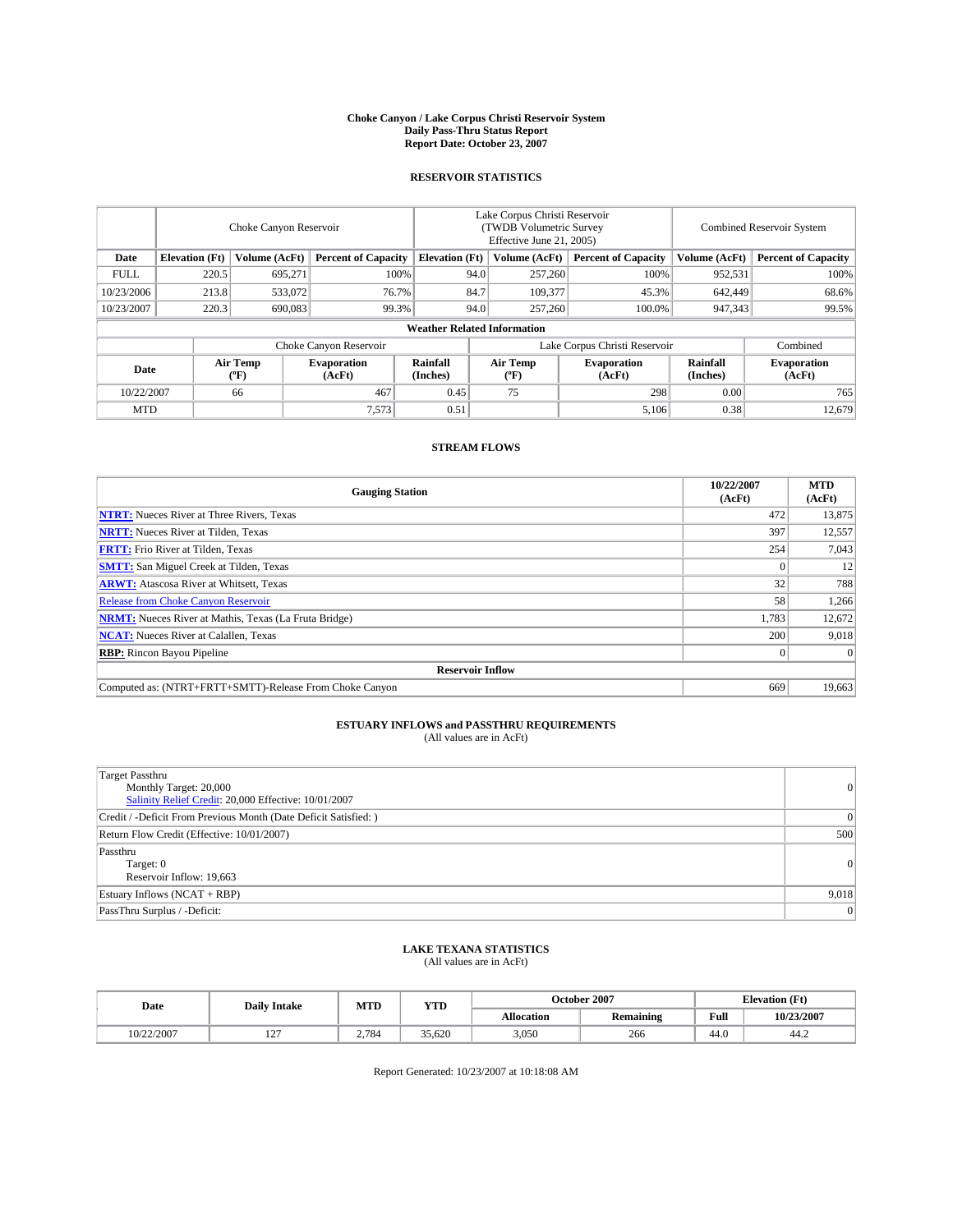#### **Choke Canyon / Lake Corpus Christi Reservoir System Daily Pass-Thru Status Report Report Date: October 24, 2007**

### **RESERVOIR STATISTICS**

|             | Choke Canyon Reservoir             |                  |                              |                       | Lake Corpus Christi Reservoir<br>(TWDB Volumetric Survey<br>Effective June 21, 2005) |                  |                              |                      | Combined Reservoir System    |  |  |
|-------------|------------------------------------|------------------|------------------------------|-----------------------|--------------------------------------------------------------------------------------|------------------|------------------------------|----------------------|------------------------------|--|--|
| Date        | <b>Elevation</b> (Ft)              | Volume (AcFt)    | <b>Percent of Capacity</b>   | <b>Elevation</b> (Ft) |                                                                                      | Volume (AcFt)    | <b>Percent of Capacity</b>   | Volume (AcFt)        | <b>Percent of Capacity</b>   |  |  |
| <b>FULL</b> | 220.5                              | 695.271          | 100%                         |                       | 94.0                                                                                 | 257,260          | 100%                         | 952,531              | 100%                         |  |  |
| 10/24/2006  | 213.8                              | 532,404          | 76.6%                        |                       | 84.6                                                                                 | 108,641          | 45.0%                        | 641,045              | 68.5%                        |  |  |
| 10/24/2007  | 220.3                              | 689,054          | 99.1%                        |                       | 94.0                                                                                 | 257,260          | 100.0%                       | 946,314              | 99.3%                        |  |  |
|             | <b>Weather Related Information</b> |                  |                              |                       |                                                                                      |                  |                              |                      |                              |  |  |
|             |                                    |                  | Choke Canyon Reservoir       |                       | Lake Corpus Christi Reservoir                                                        |                  |                              |                      | Combined                     |  |  |
| Date        |                                    | Air Temp<br>(°F) | <b>Evaporation</b><br>(AcFt) | Rainfall<br>(Inches)  |                                                                                      | Air Temp<br>("F) | <b>Evaporation</b><br>(AcFt) | Rainfall<br>(Inches) | <b>Evaporation</b><br>(AcFt) |  |  |
| 10/23/2007  |                                    | 74               | 406                          | 0.00                  |                                                                                      | 74               | 298                          | 0.00                 | 704                          |  |  |
| <b>MTD</b>  |                                    |                  | 7.979                        | 0.51                  |                                                                                      |                  | 5,404                        | 0.38                 | 13,383                       |  |  |

## **STREAM FLOWS**

| <b>Gauging Station</b>                                       | 10/23/2007<br>(AcFt) | <b>MTD</b><br>(AcFt) |
|--------------------------------------------------------------|----------------------|----------------------|
| <b>NTRT:</b> Nueces River at Three Rivers, Texas             | 474                  | 14,350               |
| <b>NRTT:</b> Nueces River at Tilden, Texas                   | 385                  | 12,942               |
| <b>FRTT:</b> Frio River at Tilden, Texas                     | 246                  | 7,289                |
| <b>SMTT:</b> San Miguel Creek at Tilden, Texas               |                      | 12                   |
| <b>ARWT:</b> Atascosa River at Whitsett, Texas               | 30                   | 818                  |
| <b>Release from Choke Canyon Reservoir</b>                   | 58                   | 1,324                |
| <b>NRMT:</b> Nueces River at Mathis, Texas (La Fruta Bridge) | 399                  | 13,071               |
| <b>NCAT:</b> Nueces River at Calallen, Texas                 | 1,294                | 10,312               |
| <b>RBP:</b> Rincon Bayou Pipeline                            |                      | $\Omega$             |
| <b>Reservoir Inflow</b>                                      |                      |                      |
| Computed as: (NTRT+FRTT+SMTT)-Release From Choke Canyon      | 663                  | 20,326               |

## **ESTUARY INFLOWS and PASSTHRU REQUIREMENTS**<br>(All values are in AcFt)

| <b>Target Passthru</b><br>Monthly Target: 20,000<br>Salinity Relief Credit: 20,000 Effective: 10/01/2007 | 0      |
|----------------------------------------------------------------------------------------------------------|--------|
| Credit / -Deficit From Previous Month (Date Deficit Satisfied: )                                         | 0      |
| Return Flow Credit (Effective: 10/01/2007)                                                               | 500    |
| Passthru<br>Target: 0<br>Reservoir Inflow: 20,326                                                        | 0      |
| Estuary Inflows (NCAT + RBP)                                                                             | 10,312 |
| PassThru Surplus / -Deficit:                                                                             | 0      |

## **LAKE TEXANA STATISTICS** (All values are in AcFt)

| Date       | <b>Daily Intake</b>      | MTD   | <b>YTD</b>              |                   | October 2007     |      | <b>Elevation (Ft)</b> |  |
|------------|--------------------------|-------|-------------------------|-------------------|------------------|------|-----------------------|--|
|            |                          |       |                         | <b>Allocation</b> | <b>Remaining</b> | Full | 10/24/2007            |  |
| 10/23/2007 | $\sim$<br>$\overline{1}$ | 2.911 | 25717<br>(4.<br><i></i> | 3,050             | 139              | 44.0 | 44.0                  |  |

Report Generated: 10/24/2007 at 8:46:19 AM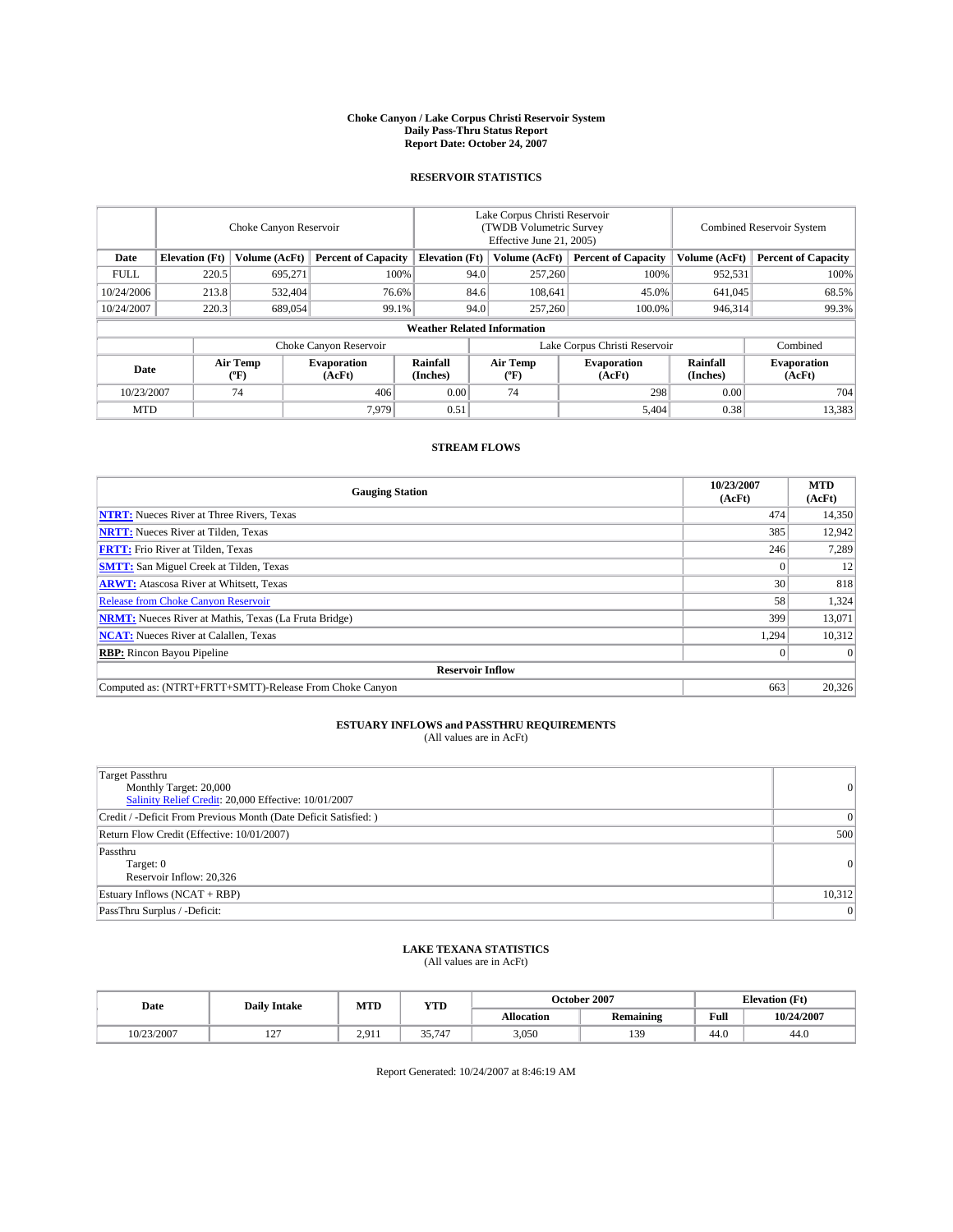#### **Choke Canyon / Lake Corpus Christi Reservoir System Daily Pass-Thru Status Report Report Date: October 25, 2007**

### **RESERVOIR STATISTICS**

|             | Choke Canyon Reservoir |                  |                              |                                    | Lake Corpus Christi Reservoir<br>(TWDB Volumetric Survey<br>Effective June 21, 2005) |                  |                               | <b>Combined Reservoir System</b> |                              |  |
|-------------|------------------------|------------------|------------------------------|------------------------------------|--------------------------------------------------------------------------------------|------------------|-------------------------------|----------------------------------|------------------------------|--|
| Date        | <b>Elevation</b> (Ft)  | Volume (AcFt)    | <b>Percent of Capacity</b>   | <b>Elevation</b> (Ft)              |                                                                                      | Volume (AcFt)    | <b>Percent of Capacity</b>    | Volume (AcFt)                    | <b>Percent of Capacity</b>   |  |
| <b>FULL</b> | 220.5                  | 695.271          |                              | 100%                               | 94.0                                                                                 | 257,260          | 100%                          | 952,531                          | 100%                         |  |
| 10/25/2006  | 213.8                  | 532,626          | 76.6%                        |                                    | 84.6                                                                                 | 108.397          | 44.9%                         | 641.023                          | 68.4%                        |  |
| 10/25/2007  | 220.2                  | 688,025          | 99.0%                        |                                    | 94.0                                                                                 | 257,260          | 100.0%                        | 945,285                          | 99.2%                        |  |
|             |                        |                  |                              | <b>Weather Related Information</b> |                                                                                      |                  |                               |                                  |                              |  |
|             |                        |                  | Choke Canyon Reservoir       |                                    |                                                                                      |                  | Lake Corpus Christi Reservoir |                                  | Combined                     |  |
| Date        |                        | Air Temp<br>(°F) | <b>Evaporation</b><br>(AcFt) | Rainfall<br>(Inches)               |                                                                                      | Air Temp<br>("F) | <b>Evaporation</b><br>(AcFt)  | Rainfall<br>(Inches)             | <b>Evaporation</b><br>(AcFt) |  |
| 10/24/2007  |                        | 84               | 391                          | 0.00                               |                                                                                      | 83               | 298                           | 0.00                             | 689                          |  |
| <b>MTD</b>  |                        |                  | 8,370                        | 0.51                               |                                                                                      |                  | 5,702                         | 0.38                             | 14,072                       |  |

## **STREAM FLOWS**

| <b>Gauging Station</b>                                       | 10/24/2007<br>(AcFt) | <b>MTD</b><br>(AcFt) |
|--------------------------------------------------------------|----------------------|----------------------|
| <b>NTRT:</b> Nueces River at Three Rivers, Texas             | 464                  | 14,814               |
| <b>NRTT:</b> Nueces River at Tilden, Texas                   | 379                  | 13,321               |
| <b>FRTT:</b> Frio River at Tilden, Texas                     | 238                  | 7,527                |
| <b>SMTT:</b> San Miguel Creek at Tilden, Texas               |                      | 12                   |
| <b>ARWT:</b> Atascosa River at Whitsett, Texas               | 28                   | 846                  |
| <b>Release from Choke Canyon Reservoir</b>                   | 58                   | 1,382                |
| <b>NRMT:</b> Nueces River at Mathis, Texas (La Fruta Bridge) | 202                  | 13,274               |
| <b>NCAT:</b> Nueces River at Calallen, Texas                 | 621                  | 10,933               |
| <b>RBP:</b> Rincon Bayou Pipeline                            |                      | $\Omega$             |
| <b>Reservoir Inflow</b>                                      |                      |                      |
| Computed as: (NTRT+FRTT+SMTT)-Release From Choke Canyon      | 645                  | 20.971               |

## **ESTUARY INFLOWS and PASSTHRU REQUIREMENTS**<br>(All values are in AcFt)

| <b>Target Passthru</b><br>Monthly Target: 20,000<br>Salinity Relief Credit: 20,000 Effective: 10/01/2007 | 0      |
|----------------------------------------------------------------------------------------------------------|--------|
| Credit / -Deficit From Previous Month (Date Deficit Satisfied: )                                         | 0      |
| Return Flow Credit (Effective: 10/01/2007)                                                               | 500    |
| Passthru<br>Target: 0<br>Reservoir Inflow: 20,971                                                        | 0      |
| Estuary Inflows (NCAT + RBP)                                                                             | 10,933 |
| PassThru Surplus / -Deficit:                                                                             | 0      |

## **LAKE TEXANA STATISTICS** (All values are in AcFt)

| Date       | <b>Daily Intake</b>      | MTD   | <b>YTD</b> |                   | October 2007     | <b>Elevation (Ft)</b> |            |
|------------|--------------------------|-------|------------|-------------------|------------------|-----------------------|------------|
|            |                          |       |            | <b>Allocation</b> | <b>Remaining</b> | Full                  | 10/25/2007 |
| 10/24/2007 | $\sim$<br>$\overline{1}$ | 3.038 | 35,874     | 3.050             | $\overline{ }$   | 44.0                  | 44.0       |

Report Generated: 10/25/2007 at 8:20:35 AM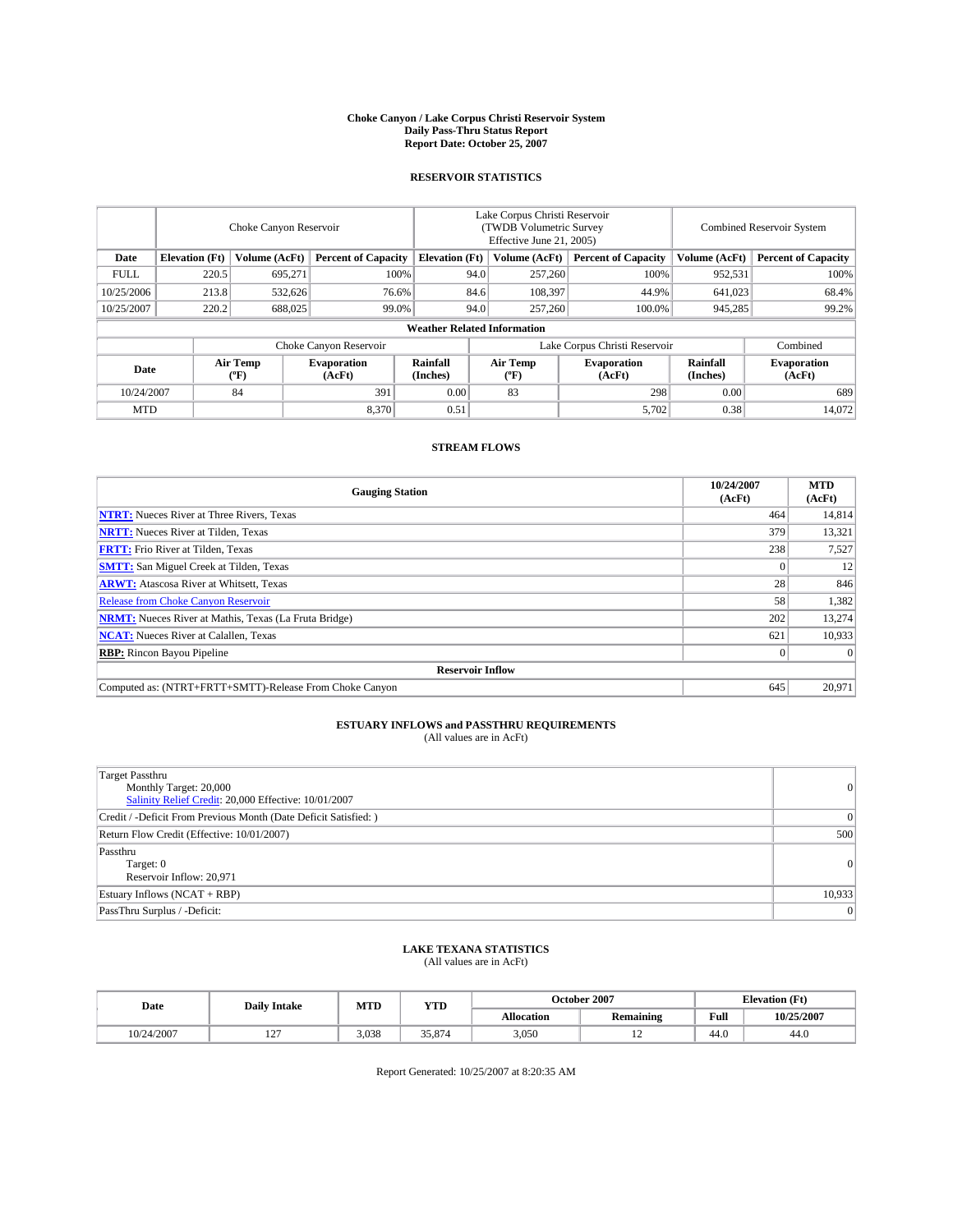#### **Choke Canyon / Lake Corpus Christi Reservoir System Daily Pass-Thru Status Report Report Date: October 26, 2007**

### **RESERVOIR STATISTICS**

|             | Choke Canyon Reservoir |                  |                              |                                    | Lake Corpus Christi Reservoir<br>(TWDB Volumetric Survey<br>Effective June 21, 2005) |                  |                               | Combined Reservoir System |                              |  |
|-------------|------------------------|------------------|------------------------------|------------------------------------|--------------------------------------------------------------------------------------|------------------|-------------------------------|---------------------------|------------------------------|--|
| Date        | <b>Elevation</b> (Ft)  | Volume (AcFt)    | <b>Percent of Capacity</b>   | <b>Elevation</b> (Ft)              |                                                                                      | Volume (AcFt)    | <b>Percent of Capacity</b>    | Volume (AcFt)             | <b>Percent of Capacity</b>   |  |
| <b>FULL</b> | 220.5                  | 695.271          | 100%                         |                                    | 94.0                                                                                 | 257,260          | 100%                          | 952,531                   | 100%                         |  |
| 10/26/2006  | 213.8                  | 532,404          | 76.6%                        |                                    | 84.6                                                                                 | 108,274          | 44.9%                         | 640,678                   | 68.4%                        |  |
| 10/26/2007  | 220.2                  | 686,992          | 98.8%                        |                                    | 94.0                                                                                 | 256,895          | 99.9%                         | 943,887                   | 99.1%                        |  |
|             |                        |                  |                              | <b>Weather Related Information</b> |                                                                                      |                  |                               |                           |                              |  |
|             |                        |                  | Choke Canyon Reservoir       |                                    |                                                                                      |                  | Lake Corpus Christi Reservoir |                           | Combined                     |  |
| Date        |                        | Air Temp<br>(°F) | <b>Evaporation</b><br>(AcFt) | Rainfall<br>(Inches)               |                                                                                      | Air Temp<br>("F) | <b>Evaporation</b><br>(AcFt)  | Rainfall<br>(Inches)      | <b>Evaporation</b><br>(AcFt) |  |
| 10/25/2007  |                        | 74               | 360                          | 0.00                               |                                                                                      | 72               | 191                           | 0.00                      | 551                          |  |
| <b>MTD</b>  |                        |                  | 8,730                        | 0.51                               |                                                                                      |                  | 5,893                         | 0.38                      | 14,623                       |  |

## **STREAM FLOWS**

| <b>Gauging Station</b>                                       | 10/25/2007<br>(AcFt) | <b>MTD</b><br>(AcFt) |
|--------------------------------------------------------------|----------------------|----------------------|
| <b>NTRT:</b> Nueces River at Three Rivers, Texas             | 443                  | 15,257               |
| <b>NRTT:</b> Nueces River at Tilden, Texas                   | 363                  | 13,685               |
| <b>FRTT:</b> Frio River at Tilden, Texas                     | 230                  | 7,757                |
| <b>SMTT:</b> San Miguel Creek at Tilden, Texas               |                      | 12                   |
| <b>ARWT:</b> Atascosa River at Whitsett, Texas               | 28                   | 873                  |
| <b>Release from Choke Canyon Reservoir</b>                   | 58                   | 1,439                |
| <b>NRMT:</b> Nueces River at Mathis, Texas (La Fruta Bridge) | 222                  | 13,496               |
| <b>NCAT:</b> Nueces River at Calallen, Texas                 | 278                  | 11,211               |
| <b>RBP:</b> Rincon Bayou Pipeline                            |                      | $\Omega$             |
| <b>Reservoir Inflow</b>                                      |                      |                      |
| Computed as: (NTRT+FRTT+SMTT)-Release From Choke Canyon      | 615                  | 21,587               |

## **ESTUARY INFLOWS and PASSTHRU REQUIREMENTS**<br>(All values are in AcFt)

| <b>Target Passthru</b><br>Monthly Target: 20,000<br>Salinity Relief Credit: 20,000 Effective: 10/01/2007 | $\vert 0 \vert$ |
|----------------------------------------------------------------------------------------------------------|-----------------|
| Credit / -Deficit From Previous Month (Date Deficit Satisfied: )                                         | $\overline{0}$  |
| Return Flow Credit (Effective: 10/01/2007)                                                               | 500             |
| Passthru<br>Target: 0<br>Reservoir Inflow: 21,587                                                        | $\vert 0 \vert$ |
| Estuary Inflows (NCAT + RBP)                                                                             | 11,211          |
| PassThru Surplus / -Deficit:                                                                             | $\Omega$        |

## **LAKE TEXANA STATISTICS** (All values are in AcFt)

| Date       | <b>Daily Intake</b>      | MTD   | <b>YTD</b> |                   | October 2007     | <b>Elevation (Ft)</b> |            |
|------------|--------------------------|-------|------------|-------------------|------------------|-----------------------|------------|
|            |                          |       |            | <b>Allocation</b> | <b>Remaining</b> | Full                  | 10/26/2007 |
| 10/25/2007 | $\sim$<br>$\overline{1}$ | 3.165 | 36,001     | 3.050             | чı.              | 44.0                  | 44.0       |

Report Generated: 10/26/2007 at 8:27:50 AM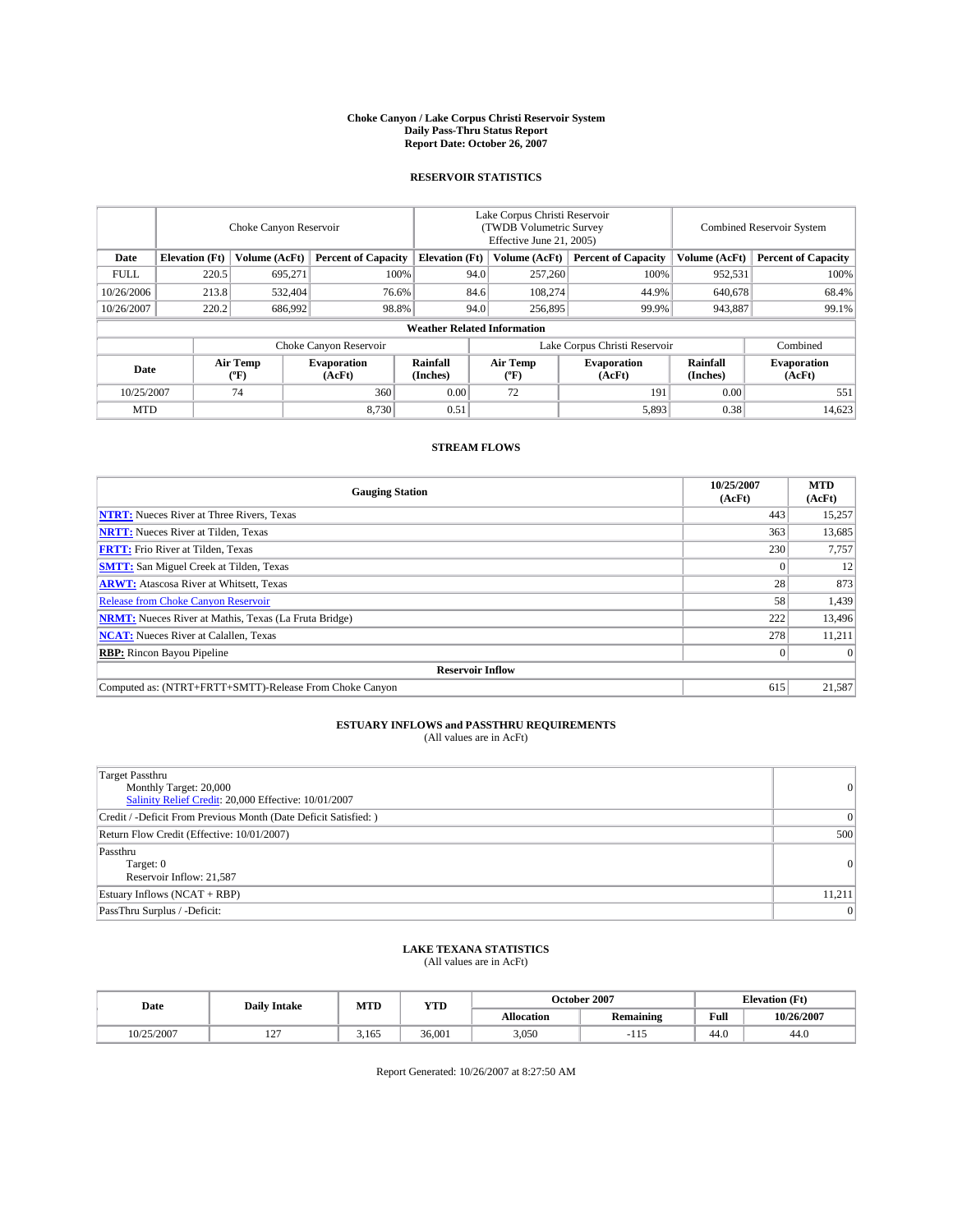#### **Choke Canyon / Lake Corpus Christi Reservoir System Daily Pass-Thru Status Report Report Date: October 27, 2007**

### **RESERVOIR STATISTICS**

|             | Choke Canyon Reservoir             |                  |                              |                       | Lake Corpus Christi Reservoir<br>(TWDB Volumetric Survey<br>Effective June 21, 2005) |                  |                               | Combined Reservoir System |                              |  |
|-------------|------------------------------------|------------------|------------------------------|-----------------------|--------------------------------------------------------------------------------------|------------------|-------------------------------|---------------------------|------------------------------|--|
| Date        | <b>Elevation</b> (Ft)              | Volume (AcFt)    | <b>Percent of Capacity</b>   | <b>Elevation</b> (Ft) |                                                                                      | Volume (AcFt)    | <b>Percent of Capacity</b>    | Volume (AcFt)             | <b>Percent of Capacity</b>   |  |
| <b>FULL</b> | 220.5                              | 695.271          | 100%                         |                       | 94.0                                                                                 | 257,260          | 100%                          | 952,531                   | 100%                         |  |
| 10/27/2006  | 213.7                              | 531,958          | 76.5%                        |                       | 84.6                                                                                 | 108,152          | 44.8%                         | 640,110                   | 68.4%                        |  |
| 10/27/2007  | 220.2                              | 686,214          | 98.7%                        |                       | 94.0                                                                                 | 257,078          | 99.9%                         | 943,292                   | 99.0%                        |  |
|             | <b>Weather Related Information</b> |                  |                              |                       |                                                                                      |                  |                               |                           |                              |  |
|             |                                    |                  | Choke Canyon Reservoir       |                       |                                                                                      |                  | Lake Corpus Christi Reservoir |                           | Combined                     |  |
| Date        |                                    | Air Temp<br>(°F) | <b>Evaporation</b><br>(AcFt) | Rainfall<br>(Inches)  |                                                                                      | Air Temp<br>("F) | <b>Evaporation</b><br>(AcFt)  | Rainfall<br>(Inches)      | <b>Evaporation</b><br>(AcFt) |  |
| 10/26/2007  |                                    | 80               | 300                          | 0.00                  |                                                                                      | 80               | 245                           | 0.00                      | 545                          |  |
| <b>MTD</b>  |                                    |                  | 9,030                        | 0.51                  |                                                                                      |                  | 6,138                         | 0.38                      | 15,168                       |  |

## **STREAM FLOWS**

| <b>Gauging Station</b>                                       | 10/26/2007<br>(AcFt) | <b>MTD</b><br>(AcFt) |
|--------------------------------------------------------------|----------------------|----------------------|
| <b>NTRT:</b> Nueces River at Three Rivers, Texas             | 423                  | 15,680               |
| <b>NRTT:</b> Nueces River at Tilden, Texas                   | 349                  | 14.034               |
| <b>FRTT:</b> Frio River at Tilden, Texas                     | 218                  | 7,976                |
| <b>SMTT:</b> San Miguel Creek at Tilden, Texas               |                      | 12                   |
| <b>ARWT:</b> Atascosa River at Whitsett, Texas               | 28                   | 901                  |
| <b>Release from Choke Canyon Reservoir</b>                   | 58                   | 1,497                |
| <b>NRMT:</b> Nueces River at Mathis, Texas (La Fruta Bridge) | 179                  | 13,675               |
| <b>NCAT:</b> Nueces River at Calallen, Texas                 | 202                  | 11,414               |
| <b>RBP:</b> Rincon Bayou Pipeline                            |                      | $\Omega$             |
| <b>Reservoir Inflow</b>                                      |                      |                      |
| Computed as: (NTRT+FRTT+SMTT)-Release From Choke Canyon      | 584                  | 22,170               |

# **ESTUARY INFLOWS and PASSTHRU REQUIREMENTS**<br>(All values are in AcFt)

| <b>Target Passthru</b><br>Monthly Target: 20,000<br>Salinity Relief Credit: 20,000 Effective: 10/01/2007 | $\vert 0 \vert$ |
|----------------------------------------------------------------------------------------------------------|-----------------|
| Credit / -Deficit From Previous Month (Date Deficit Satisfied: )                                         | $\Omega$        |
| Return Flow Credit (Effective: 10/01/2007)                                                               | 500             |
| Passthru<br>Target: 0<br>Reservoir Inflow: 22,170                                                        | $\vert 0 \vert$ |
| Estuary Inflows (NCAT + RBP)                                                                             | 11,414          |
| PassThru Surplus / -Deficit:                                                                             | $\Omega$        |

## **LAKE TEXANA STATISTICS** (All values are in AcFt)

| Date       | <b>Daily Intake</b>      | MTD   | <b>YTD</b> |                   | October 2007     |      | <b>Elevation (Ft)</b> |
|------------|--------------------------|-------|------------|-------------------|------------------|------|-----------------------|
|            |                          |       |            | <b>Allocation</b> | <b>Remaining</b> | Full | 10/27/2007            |
| 10/26/2007 | $\sim$<br>$\overline{1}$ | 3.292 | 36.128     | 3.050             | $-242$           | 44.0 | 44.0                  |

Report Generated: 10/27/2007 at 8:02:18 AM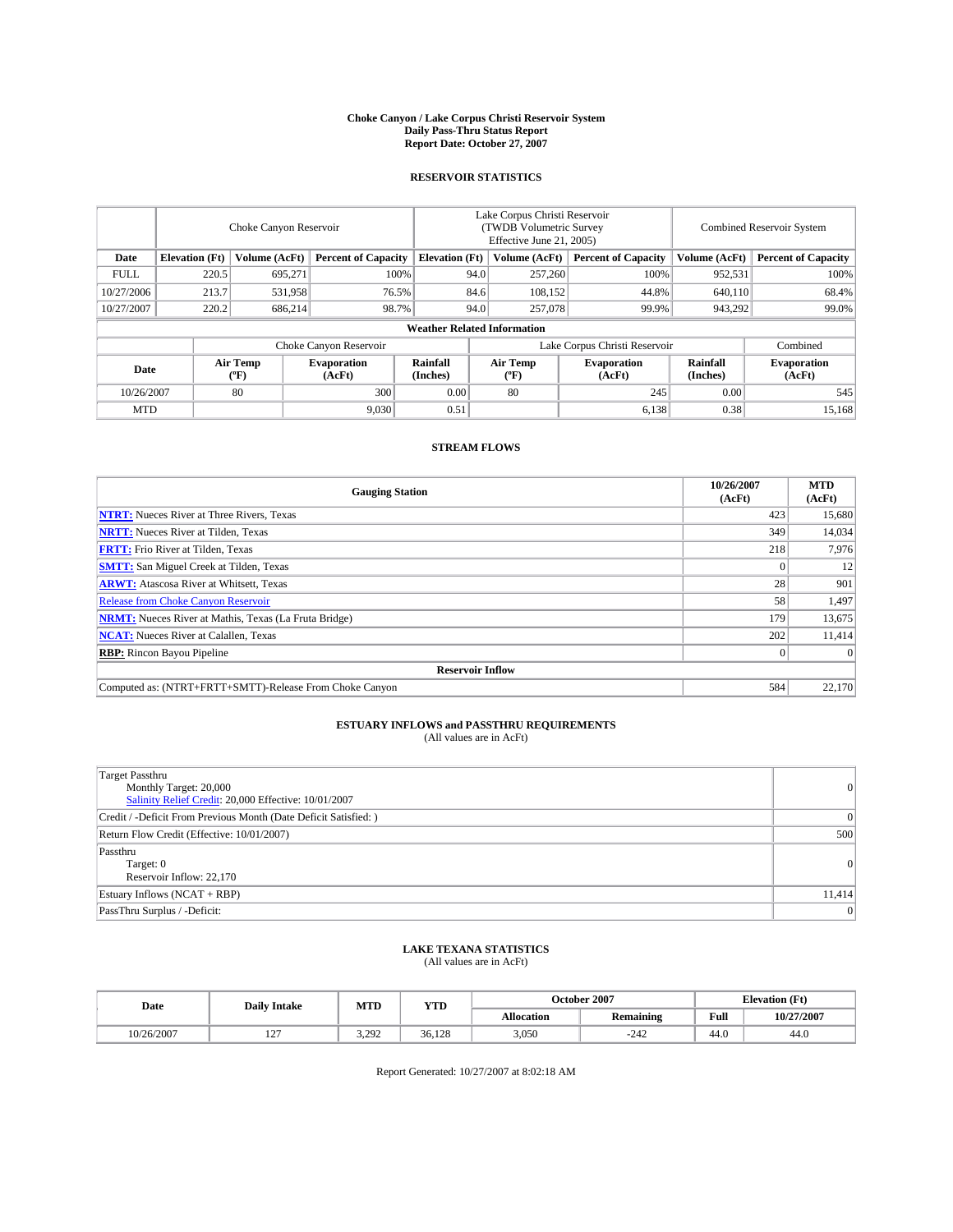#### **Choke Canyon / Lake Corpus Christi Reservoir System Daily Pass-Thru Status Report Report Date: October 28, 2007**

### **RESERVOIR STATISTICS**

|             | Choke Canyon Reservoir |                  |                              |                                    | Lake Corpus Christi Reservoir<br>(TWDB Volumetric Survey<br>Effective June 21, 2005) |                  |                               | Combined Reservoir System |                              |  |
|-------------|------------------------|------------------|------------------------------|------------------------------------|--------------------------------------------------------------------------------------|------------------|-------------------------------|---------------------------|------------------------------|--|
| Date        | <b>Elevation</b> (Ft)  | Volume (AcFt)    | <b>Percent of Capacity</b>   | <b>Elevation</b> (Ft)              |                                                                                      | Volume (AcFt)    | <b>Percent of Capacity</b>    | Volume (AcFt)             | <b>Percent of Capacity</b>   |  |
| <b>FULL</b> | 220.5                  | 695.271          | 100%                         |                                    | 94.0                                                                                 | 257,260          | 100%                          | 952,531                   | 100%                         |  |
| 10/28/2006  | 213.7                  | 531,070          | 76.4%                        |                                    | 84.5                                                                                 | 107,543          | 44.6%                         | 638,613                   | 68.2%                        |  |
| 10/28/2007  | 220.1                  | 685,955          | 98.7%                        |                                    | 94.0                                                                                 | 256,895          | 99.9%                         | 942,850                   | 99.0%                        |  |
|             |                        |                  |                              | <b>Weather Related Information</b> |                                                                                      |                  |                               |                           |                              |  |
|             |                        |                  | Choke Canyon Reservoir       |                                    |                                                                                      |                  | Lake Corpus Christi Reservoir |                           | Combined                     |  |
| Date        |                        | Air Temp<br>(°F) | <b>Evaporation</b><br>(AcFt) | Rainfall<br>(Inches)               |                                                                                      | Air Temp<br>("F) | <b>Evaporation</b><br>(AcFt)  | Rainfall<br>(Inches)      | <b>Evaporation</b><br>(AcFt) |  |
| 10/27/2007  |                        | 77               | 330                          | 0.00                               |                                                                                      | 78               | 287                           | 0.00                      | 617                          |  |
| <b>MTD</b>  |                        |                  | 9.360                        | 0.51                               |                                                                                      |                  | 6,425                         | 0.38                      | 15,785                       |  |

## **STREAM FLOWS**

| <b>Gauging Station</b>                                       | 10/27/2007<br>(AcFt) | <b>MTD</b><br>(AcFt) |
|--------------------------------------------------------------|----------------------|----------------------|
| <b>NTRT:</b> Nueces River at Three Rivers, Texas             | 411                  | 16,090               |
| <b>NRTT:</b> Nueces River at Tilden, Texas                   | 347                  | 14,381               |
| <b>FRTT:</b> Frio River at Tilden, Texas                     | 216                  | 8,192                |
| <b>SMTT:</b> San Miguel Creek at Tilden, Texas               |                      | 12                   |
| <b>ARWT:</b> Atascosa River at Whitsett, Texas               | 28                   | 929                  |
| <b>Release from Choke Canyon Reservoir</b>                   | 58                   | 1,554                |
| <b>NRMT:</b> Nueces River at Mathis, Texas (La Fruta Bridge) | 199                  | 13,873               |
| <b>NCAT:</b> Nueces River at Calallen, Texas                 | 212                  | 11,626               |
| <b>RBP:</b> Rincon Bayou Pipeline                            |                      | $\Omega$             |
| <b>Reservoir Inflow</b>                                      |                      |                      |
| Computed as: (NTRT+FRTT+SMTT)-Release From Choke Canyon      | 570                  | 22,740               |

## **ESTUARY INFLOWS and PASSTHRU REQUIREMENTS**<br>(All values are in AcFt)

| <b>Target Passthru</b><br>Monthly Target: 20,000<br>Salinity Relief Credit: 20,000 Effective: 10/01/2007 | $\Omega$ |
|----------------------------------------------------------------------------------------------------------|----------|
| Credit / -Deficit From Previous Month (Date Deficit Satisfied: )                                         | $\Omega$ |
| Return Flow Credit (Effective: 10/01/2007)                                                               | 500      |
| Passthru<br>Target: 0<br>Reservoir Inflow: 22.740                                                        | $\Omega$ |
| Estuary Inflows (NCAT + RBP)                                                                             | 11,626   |
| PassThru Surplus / -Deficit:                                                                             | 0        |

## **LAKE TEXANA STATISTICS** (All values are in AcFt)

| Date       | <b>Daily Intake</b>      | MTD   | YTD    |            | October 2007     | <b>Elevation</b> (Ft) |            |
|------------|--------------------------|-------|--------|------------|------------------|-----------------------|------------|
|            |                          |       |        | Allocation | <b>Remaining</b> | Full                  | 10/28/2007 |
| 10/27/2007 | $\sim$<br>$\overline{1}$ | 3.418 | 36.255 | 3,050      | $-368$           | 44.0                  | 44.0       |

Report Generated: 10/28/2007 at 8:09:21 AM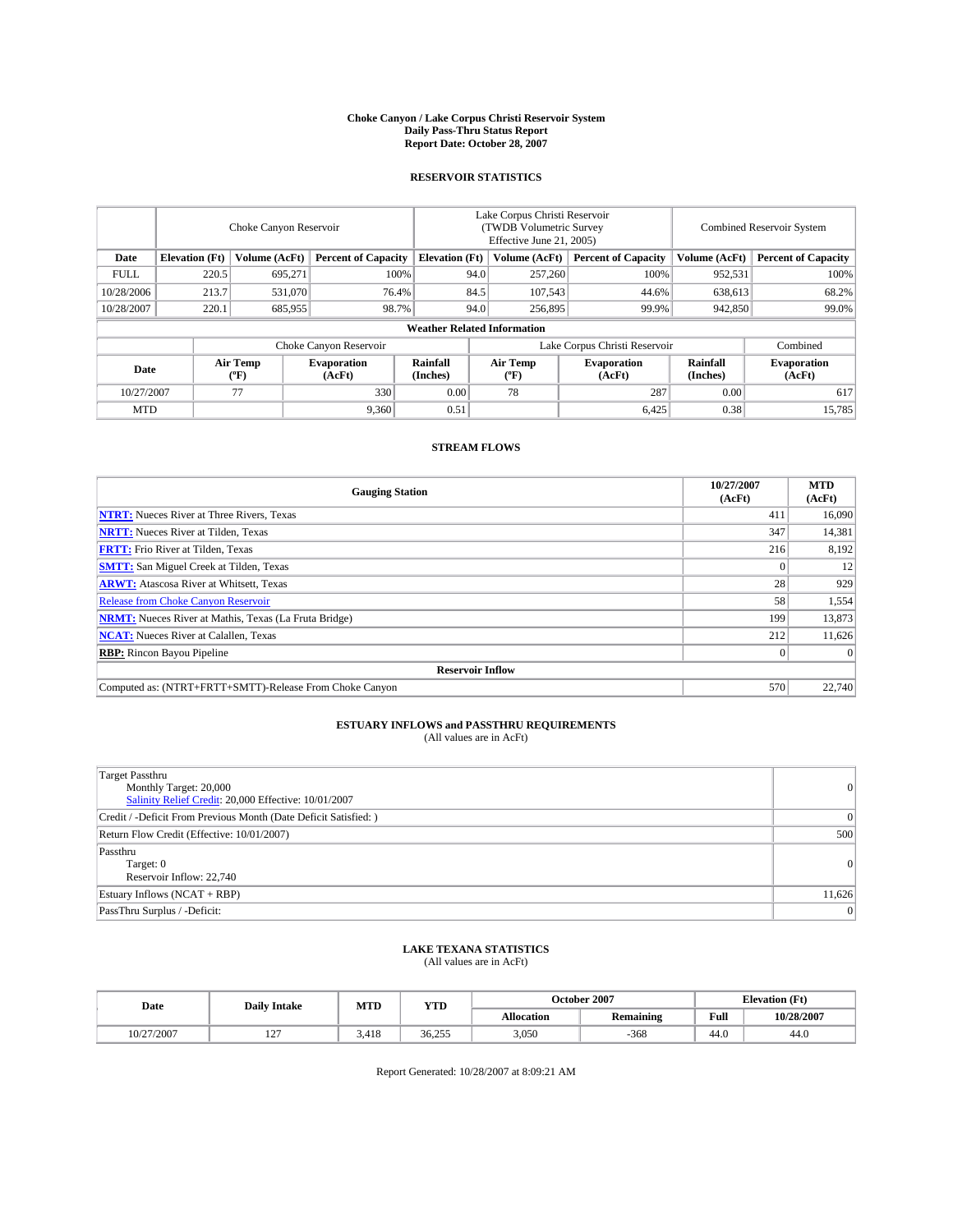#### **Choke Canyon / Lake Corpus Christi Reservoir System Daily Pass-Thru Status Report Report Date: October 29, 2007**

### **RESERVOIR STATISTICS**

|             | Choke Canyon Reservoir |                  |                              |                                    | Lake Corpus Christi Reservoir<br>(TWDB Volumetric Survey<br>Effective June 21, 2005) |                  |                              | Combined Reservoir System |                              |  |
|-------------|------------------------|------------------|------------------------------|------------------------------------|--------------------------------------------------------------------------------------|------------------|------------------------------|---------------------------|------------------------------|--|
| Date        | <b>Elevation</b> (Ft)  | Volume (AcFt)    | <b>Percent of Capacity</b>   | <b>Elevation</b> (Ft)              |                                                                                      | Volume (AcFt)    | <b>Percent of Capacity</b>   | Volume (AcFt)             | <b>Percent of Capacity</b>   |  |
| <b>FULL</b> | 220.5                  | 695.271          |                              | 100%                               | 94.0                                                                                 | 257,260          | 100%                         | 952,531                   | 100%                         |  |
| 10/29/2006  | 213.7                  | 530,849          | 76.4%                        |                                    | 84.5                                                                                 | 107,179          | 44.4%                        | 638,028                   | 68.1%                        |  |
| 10/29/2007  | 220.1                  | 685,436          | 98.6%                        |                                    | 94.0                                                                                 | 256,530          | 99.7%                        | 941,966                   | 98.9%                        |  |
|             |                        |                  |                              | <b>Weather Related Information</b> |                                                                                      |                  |                              |                           |                              |  |
|             |                        |                  | Choke Canyon Reservoir       |                                    | Lake Corpus Christi Reservoir                                                        |                  |                              |                           | Combined                     |  |
| Date        |                        | Air Temp<br>(°F) | <b>Evaporation</b><br>(AcFt) | Rainfall<br>(Inches)               |                                                                                      | Air Temp<br>("F) | <b>Evaporation</b><br>(AcFt) | Rainfall<br>(Inches)      | <b>Evaporation</b><br>(AcFt) |  |
| 10/28/2007  |                        | 76               | 270                          | 0.00                               |                                                                                      | 75               | 202                          | 0.00                      | 472                          |  |
| <b>MTD</b>  |                        |                  | 9,630                        | 0.51                               |                                                                                      |                  | 6,627                        | 0.38                      | 16,257                       |  |

## **STREAM FLOWS**

| <b>Gauging Station</b>                                       | 10/28/2007<br>(AcFt) | <b>MTD</b><br>(AcFt) |
|--------------------------------------------------------------|----------------------|----------------------|
| <b>NTRT:</b> Nueces River at Three Rivers, Texas             | 405                  | 16,495               |
| <b>NRTT:</b> Nueces River at Tilden, Texas                   | 343                  | 14,725               |
| <b>FRTT:</b> Frio River at Tilden, Texas                     | 214                  | 8,406                |
| <b>SMTT:</b> San Miguel Creek at Tilden, Texas               |                      | 12                   |
| <b>ARWT:</b> Atascosa River at Whitsett, Texas               | 28                   | 957                  |
| <b>Release from Choke Canyon Reservoir</b>                   | 58                   | 1,612                |
| <b>NRMT:</b> Nueces River at Mathis, Texas (La Fruta Bridge) | 204                  | 14,078               |
| <b>NCAT:</b> Nueces River at Calallen, Texas                 | 218                  | 11,844               |
| <b>RBP:</b> Rincon Bayou Pipeline                            |                      | $\Omega$             |
| <b>Reservoir Inflow</b>                                      |                      |                      |
| Computed as: (NTRT+FRTT+SMTT)-Release From Choke Canyon      | 562                  | 23,302               |

## **ESTUARY INFLOWS and PASSTHRU REQUIREMENTS**<br>(All values are in AcFt)

| <b>Target Passthru</b><br>Monthly Target: 20,000<br>Salinity Relief Credit: 20,000 Effective: 10/01/2007 | 0      |
|----------------------------------------------------------------------------------------------------------|--------|
| Credit / -Deficit From Previous Month (Date Deficit Satisfied: )                                         | 0      |
| Return Flow Credit (Effective: 10/01/2007)                                                               | 500    |
| Passthru<br>Target: 0<br>Reservoir Inflow: 23,302                                                        | 0      |
| Estuary Inflows (NCAT + RBP)                                                                             | 11,844 |
| PassThru Surplus / -Deficit:                                                                             | 0      |

## **LAKE TEXANA STATISTICS** (All values are in AcFt)

| Date       | <b>Daily Intake</b>      | MTD      | YTD    |            | October 2007     | (Ft)<br><b>Elevation</b> |            |
|------------|--------------------------|----------|--------|------------|------------------|--------------------------|------------|
|            |                          |          |        | Allocation | <b>Remaining</b> | Full                     | 10/29/2007 |
| 10/28/2007 | $\sim$<br>$\overline{1}$ | 545<br>. | 36.382 | 3,050      | $-495$           | 44.0                     | 44.0       |

Report Generated: 10/29/2007 at 8:20:39 AM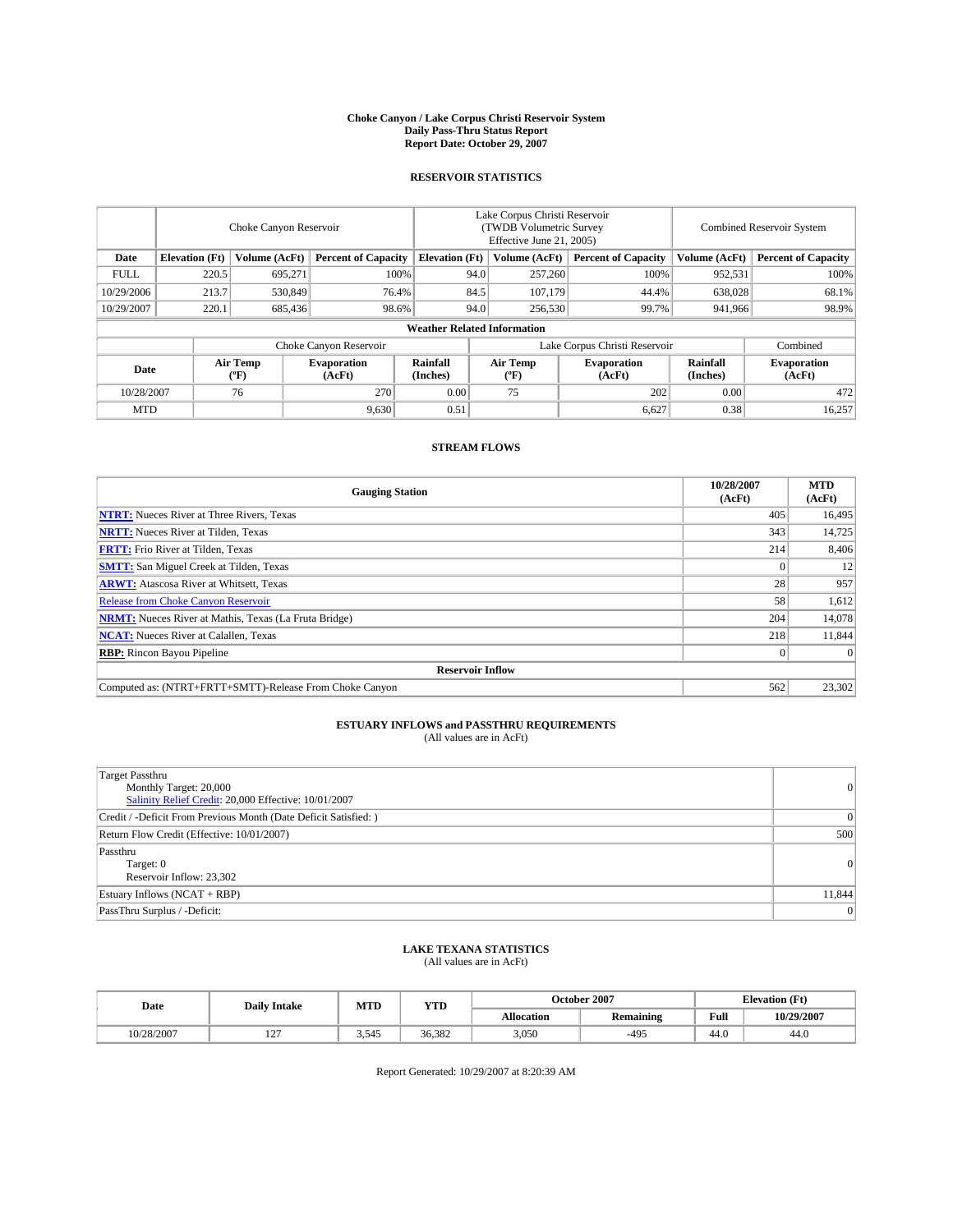#### **Choke Canyon / Lake Corpus Christi Reservoir System Daily Pass-Thru Status Report Report Date: October 30, 2007**

### **RESERVOIR STATISTICS**

|             | Choke Canyon Reservoir             |                  |                              |                       | Lake Corpus Christi Reservoir<br>(TWDB Volumetric Survey<br>Effective June 21, 2005) |                  |                               | Combined Reservoir System |                              |  |
|-------------|------------------------------------|------------------|------------------------------|-----------------------|--------------------------------------------------------------------------------------|------------------|-------------------------------|---------------------------|------------------------------|--|
| Date        | <b>Elevation</b> (Ft)              | Volume (AcFt)    | <b>Percent of Capacity</b>   | <b>Elevation</b> (Ft) |                                                                                      | Volume (AcFt)    | <b>Percent of Capacity</b>    | Volume (AcFt)             | <b>Percent of Capacity</b>   |  |
| <b>FULL</b> | 220.5                              | 695,271          |                              | 100%                  | 94.0                                                                                 | 257,260          | 100%                          | 952,531                   | 100%                         |  |
| 10/30/2006  | 213.6                              | 529,747          | 76.2%                        |                       | 84.4                                                                                 | 106,452          | 44.1%                         | 636,199                   | 67.9%                        |  |
| 10/30/2007  | 220.1                              | 684,660          | 98.5%                        |                       | 94.0                                                                                 | 256,530          | 99.7%                         | 941,190                   | 98.8%                        |  |
|             | <b>Weather Related Information</b> |                  |                              |                       |                                                                                      |                  |                               |                           |                              |  |
|             |                                    |                  | Choke Canyon Reservoir       |                       |                                                                                      |                  | Lake Corpus Christi Reservoir |                           | Combined                     |  |
| Date        |                                    | Air Temp<br>(°F) | <b>Evaporation</b><br>(AcFt) | Rainfall<br>(Inches)  |                                                                                      | Air Temp<br>("F) | <b>Evaporation</b><br>(AcFt)  | Rainfall<br>(Inches)      | <b>Evaporation</b><br>(AcFt) |  |
| 10/29/2007  |                                    | 77               | 300                          | 0.00                  |                                                                                      | 77               | 213                           | 0.00                      | 513                          |  |
| <b>MTD</b>  |                                    |                  | 9.930                        | 0.51                  |                                                                                      |                  | 6,840                         | 0.38                      | 16,770                       |  |

## **STREAM FLOWS**

| <b>Gauging Station</b>                                       | 10/29/2007<br>(AcFt) | <b>MTD</b><br>(AcFt) |
|--------------------------------------------------------------|----------------------|----------------------|
| <b>NTRT:</b> Nueces River at Three Rivers, Texas             | 401                  | 16,896               |
| <b>NRTT:</b> Nueces River at Tilden, Texas                   | 343                  | 15,068               |
| <b>FRTT:</b> Frio River at Tilden, Texas                     | 212                  | 8,619                |
| <b>SMTT:</b> San Miguel Creek at Tilden, Texas               |                      | 12                   |
| <b>ARWT:</b> Atascosa River at Whitsett, Texas               | 28                   | 985                  |
| <b>Release from Choke Canyon Reservoir</b>                   | 58                   | 1,669                |
| <b>NRMT:</b> Nueces River at Mathis, Texas (La Fruta Bridge) | 183                  | 14,260               |
| <b>NCAT:</b> Nueces River at Calallen, Texas                 | 212                  | 12,057               |
| <b>RBP:</b> Rincon Bayou Pipeline                            |                      | $\Omega$             |
| <b>Reservoir Inflow</b>                                      |                      |                      |
| Computed as: (NTRT+FRTT+SMTT)-Release From Choke Canyon      | 556                  | 23,857               |

## **ESTUARY INFLOWS and PASSTHRU REQUIREMENTS**<br>(All values are in AcFt)

| <b>Target Passthru</b><br>Monthly Target: 20,000<br>Salinity Relief Credit: 20,000 Effective: 10/01/2007 | 0      |
|----------------------------------------------------------------------------------------------------------|--------|
| Credit / -Deficit From Previous Month (Date Deficit Satisfied: )                                         | 0      |
| Return Flow Credit (Effective: 10/01/2007)                                                               | 500    |
| Passthru<br>Target: 0<br>Reservoir Inflow: 23,857                                                        | 0      |
| Estuary Inflows (NCAT + RBP)                                                                             | 12,057 |
| PassThru Surplus / -Deficit:                                                                             | 0      |

## **LAKE TEXANA STATISTICS** (All values are in AcFt)

| Date       | <b>Daily Intake</b>      | MTD   | <b>YTD</b> |                   | October 2007     | <b>Elevation</b> (Ft) |            |
|------------|--------------------------|-------|------------|-------------------|------------------|-----------------------|------------|
|            |                          |       |            | <b>Allocation</b> | <b>Remaining</b> | Full                  | 10/30/2007 |
| 10/29/2007 | $\sim$<br>$\overline{1}$ | 3.673 | 36.509     | 3.050             | $-623$           | 44.0                  | 43.9       |

Report Generated: 10/30/2007 at 8:32:54 AM